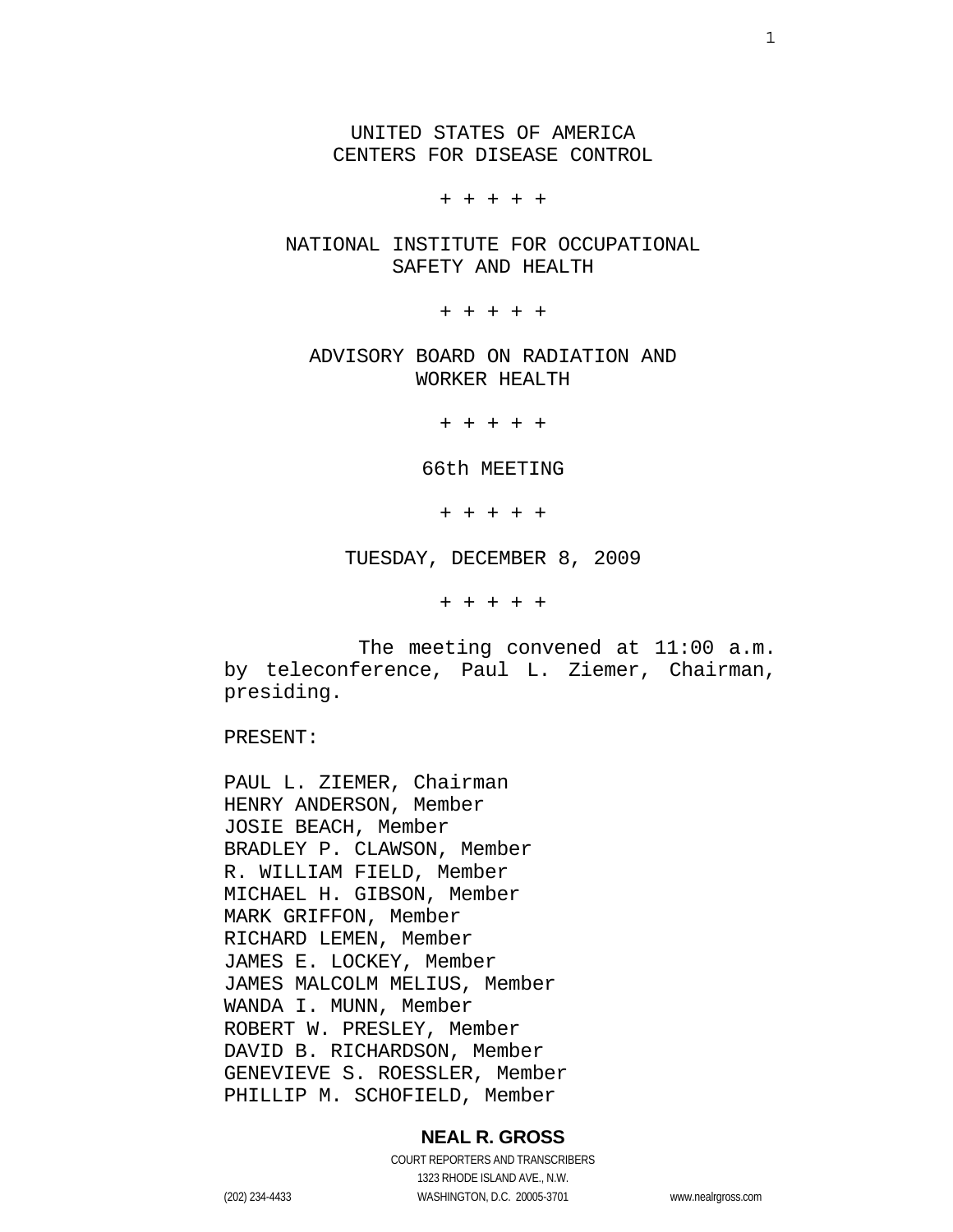PRESENT (Cont.):

THEODORE M. KATZ, Designated Federal Official

REGISTERED AND/OR PUBLIC COMMENT PARTICIPANTS:

ADAMS, NANCY, NIOSH AL-NABULSI, ISAF, DOE ANIGSTEIN, BOB, SC&A BARRIE, TERRIE, ANWAG BEHLING, HANS, SC&A BEHLING, KATHY, SC&A FARVER, DOUG, SC&A FUNK, JOHN HINNEFELD, STUART, OCAS HOWELL, EMILY, HHS HUGHES, LARA, OCAS KOTSCH, JEFFREY, DOL LIN, JENNY, HHS LLOYD, ROY, HHS MAKHIJANI, ARJUN, SC&A MAURO, JOHN, SC&A NETON, JIM, OCAS OSTROW, STEVE, SC&A RUTHERFORD, LaVON, OCAS STIVER, JOHN, SC&A WADE, LEW, OCAS

### **NEAL R. GROSS**

COURT REPORTERS AND TRANSCRIBERS 1323 RHODE ISLAND AVE., N.W. (202) 234-4433 WASHINGTON, D.C. 20005-3701 www.nealrgross.com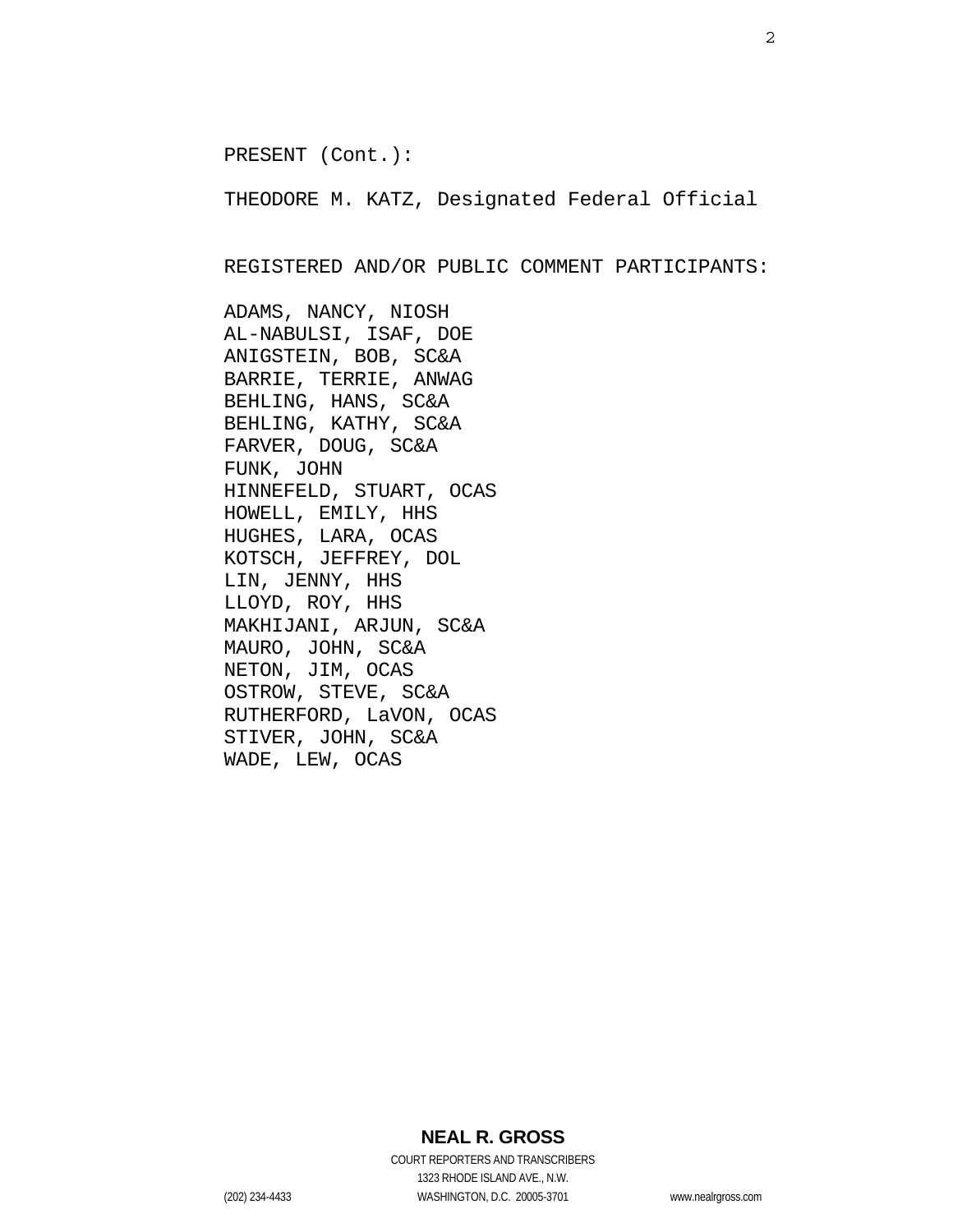# T A B L E O F C O N T E N T S

|                                          | PAGE |
|------------------------------------------|------|
| Roll Call                                | 4    |
| Welcome                                  | 9    |
| Vote on Board Procedures Review          |      |
| Update to HHS                            | 11   |
| University of Rochester Atomic Energy    |      |
| Project SEC Petition                     | 12   |
| Assignment of New Members to Brookhaven, |      |
| Piqua, and other WGs                     | 15   |
| Special Exposure Cohort (SEC) Petition   |      |
| Status Update on Petitions to be         |      |
| Presented at February Board Meeting      | 21   |
| Updates from Work Groups and             |      |
| Subcommittees                            | 27   |
| Future Plans/Suggestions for February    |      |
| Board Meeting Agenda Items               | 44   |
| Adjourn                                  | 58   |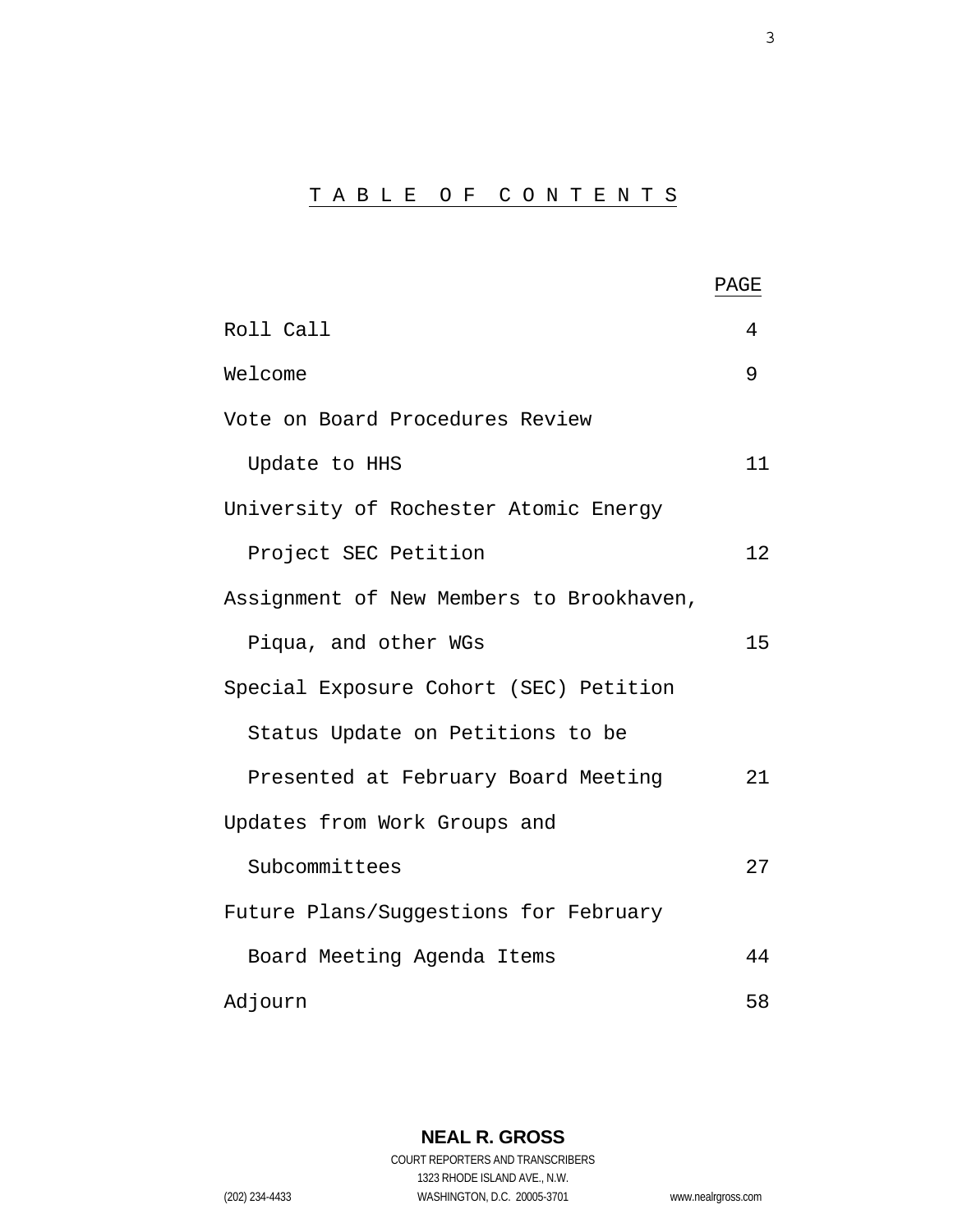1 2 3 4 5 6 7 8 9 10 11 12 13 14 15 16 17 18 19 20 21 22 P R O C E E D I N G S (11:01 a.m.) MR. KATZ: Okay. So I'm just going to do this alphabetically. Anderson? Andy? Not yet. Josie, are you there? MEMBER BEACH: I'm here. MR. KATZ: Brad? MEMBER CLAWSON: Yes. MR. KATZ: Okay. Dr. Field? No? Bill Field, are you with us yet? PARTICIPANT: Who? MR. KATZ: Bill Field? PARTICIPANT: I'm here. MR. KATZ: Great. Mike Gibson? MEMBER GIBSON: Yes, I'm here, Ted. MR. KATZ: Mark Griffon? MEMBER GRIFFON: I'm here. MR. KATZ: Dick Lemen? MEMBER ANDERSON: Hi, this is Henry Anderson. Just signed on. MR. KATZ: Oh, great. Hi, Henry.

### **NEAL R. GROSS**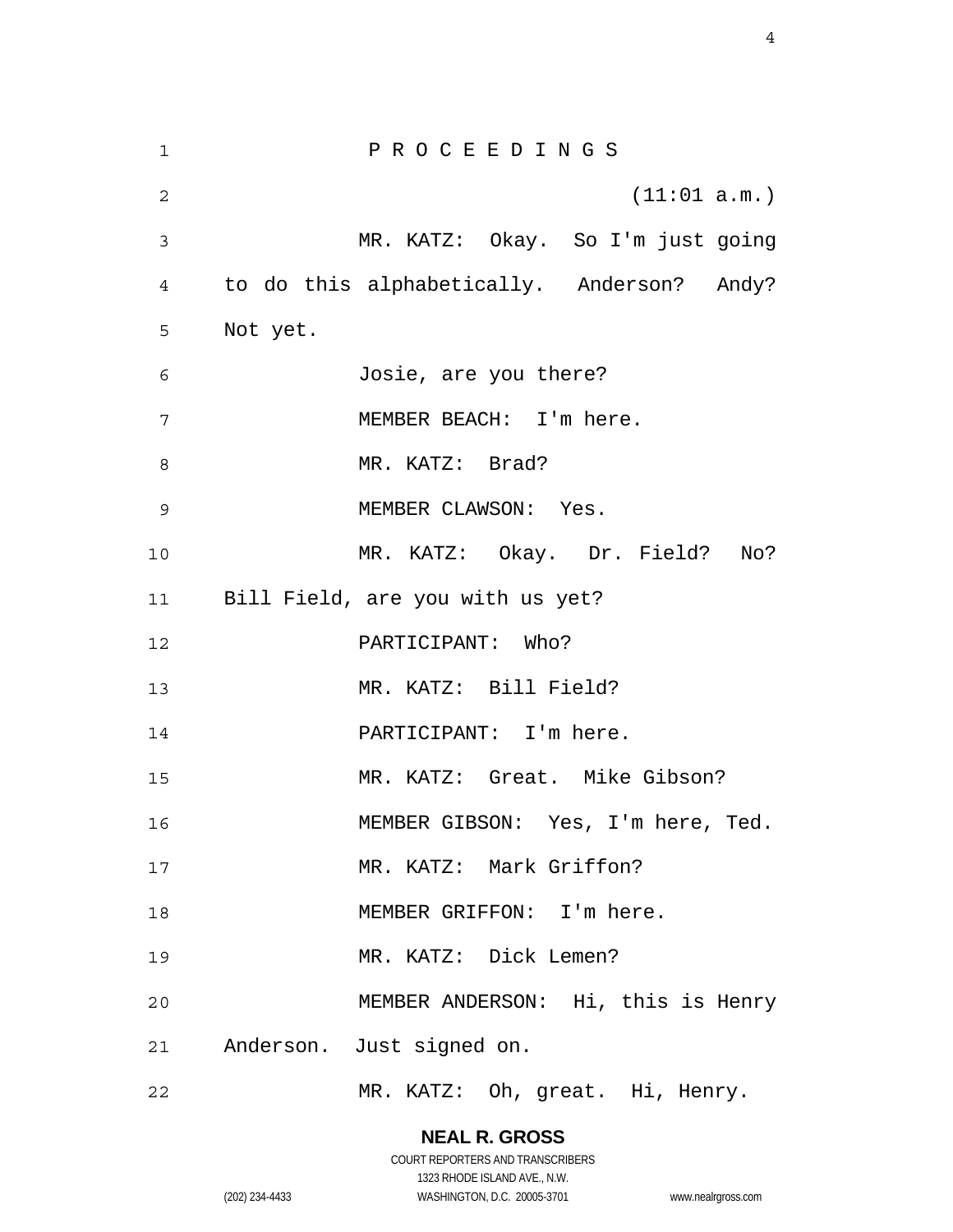| $\mathbf{1}$   | MEMBER MUNN: Hi, Henry.                   |
|----------------|-------------------------------------------|
| $\overline{2}$ | MR. KATZ: And, Dick Lemen, are you        |
| $\mathbf{3}$   | with us? Okay, I know he's planning to be |
| $\overline{4}$ | here so -- Jim Lockey, I think I heard.   |
| 5              | MEMBER LOCKEY: I'm here.                  |
| 6              | MR. KATZ: Dr. Melius, Jim Melius?         |
| 7              | MEMBER MELIUS: I'm here.                  |
| 8              | MR. KATZ: Wanda Munn?                     |
| $\mathsf 9$    | MEMBER MUNN: Yes, sir.                    |
| 10             | MR. KATZ: Bob Presley?                    |
| 11             | MEMBER PRESLEY: Here.                     |
| 12             | MR. KATZ: John Poston is away. So         |
|                | 13 he's not going to be here.             |
| 14             | David Richardson?                         |
| 15             | MEMBER RICHARDSON: I'm here.              |
| 16             | MR. KATZ: Great. Gen Roessler?            |
| 17             | MEMBER ROESSLER: I'm here.                |
| 18             | MR. KATZ: Phil Schofield?                 |
| 19             | MEMBER SCHOFIELD: Here.                   |
| 20             | MR. KATZ: And, Paul Ziemer, you're        |
|                | 21 here.                                  |
| 22             | CHAIRMAN ZIEMER: Here.                    |

### **NEAL R. GROSS**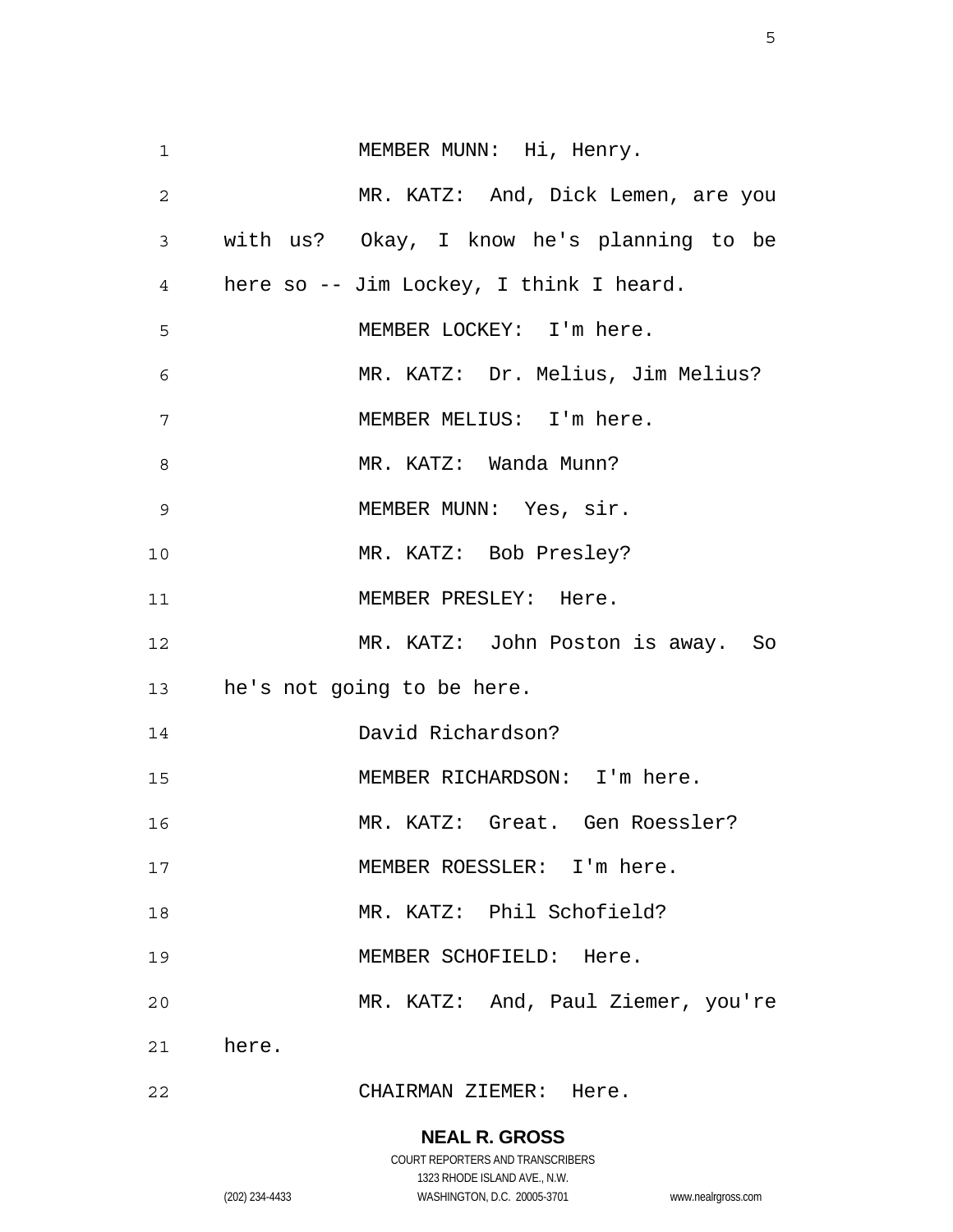1 2 3 4 5 6 7 8 9 10 11 12 13 14 15 16 17 18 19 20 21 22 MR. KATZ: Let me just go back. Dick Lemen, are you with us yet? MEMBER LEMEN: Yes, I am. MR. KATZ: Great. Okay. CHAIRMAN ZIEMER: So we have everybody but Poston so -- and the Court Reporter is on hand -- and our Designated Federal Official. So I think we can call the meeting to order. Do you want to get the rest of the roll call from the other Agencies then, Ted? MEMBER FIELD: Just -- Bill Field on line, too. MR. KATZ: Yes, I got you, Bill. MEMBER FIELD: Okay. CHAIRMAN ZIEMER: We got you, Bill. MR. KATZ: Or if you didn't answer, someone answered for you. MEMBER FIELD: I think someone answered for me. MR. KATZ: So we have everybody but Dr. Poston. He's out of the country.

> **NEAL R. GROSS** COURT REPORTERS AND TRANSCRIBERS 1323 RHODE ISLAND AVE., N.W. (202) 234-4433 WASHINGTON, D.C. 20005-3701 www.nealrgross.com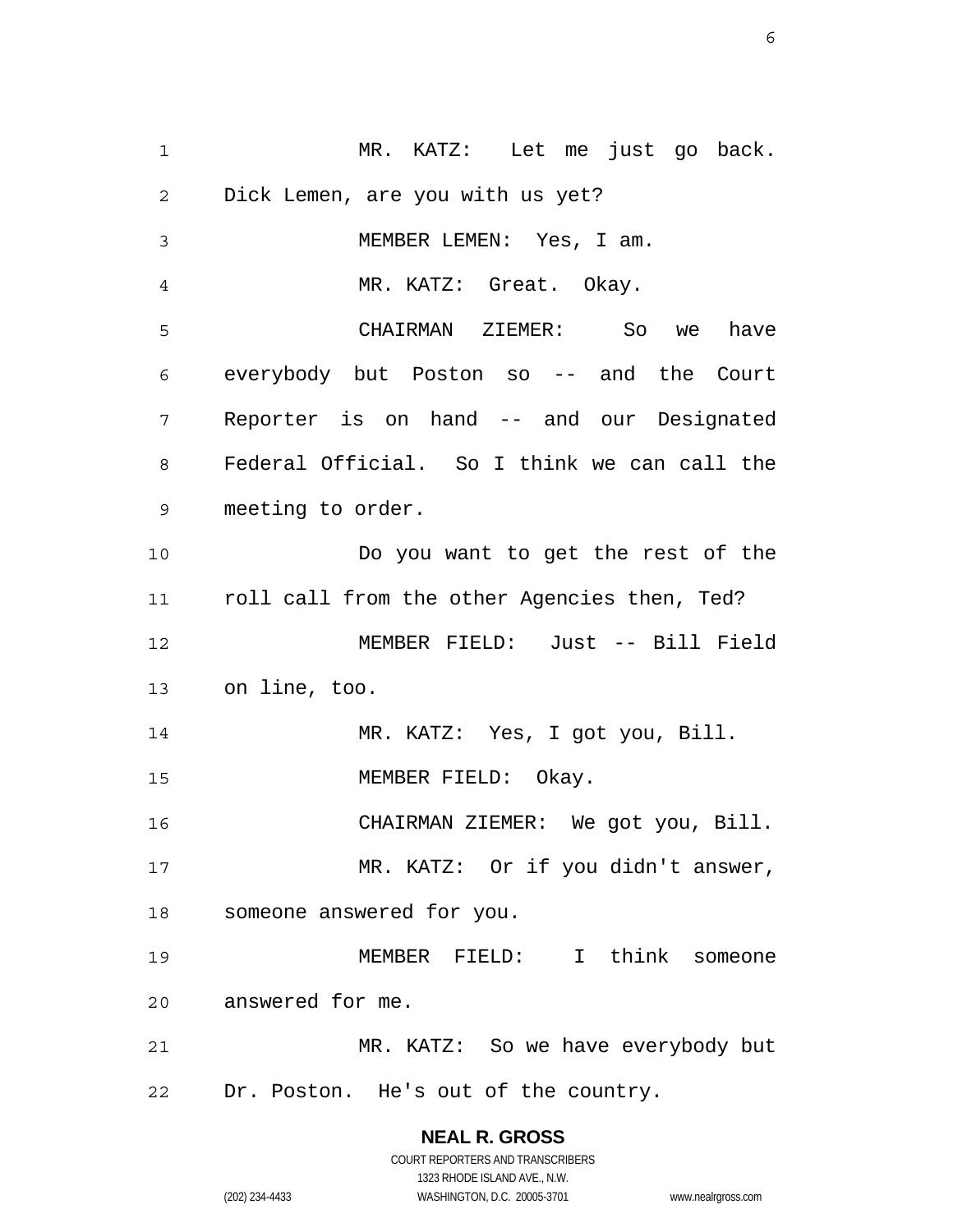1 2 3 4 5 6 7 8 9 10 11 12 13 14 15 16 17 18 19 20 21 22 So let me run down NIOSH ORAU Team to begin with. MR. HINNEFELD: This is Stu Hinnefeld. DR. NETON: This is Jim Neton. MR. RUTHERFORD: LaVon Rutherford. DR. HUGHES: This is Lara Hughes. MR. WADE: Lew Wade. MR. KATZ: Okay, other than that, -- other -- this is NIOSH ORAU staff. Any ORAU staff on here? (No response.) MR. KATZ: Okay. Apparently none. Moving on to other federal officials, HHS, contractors as well, DOL, DOE, all of those. MS. AL-NABULSI: Isaf Al-Nabulsi, DOE. MR. KATZ: Welcome, Isaf. MS. AL-NABULSI: Thank you. MS. HOWELL: Emily Howell, HHS. MS. LIN: Jenny Lin, HHS.

> **NEAL R. GROSS** COURT REPORTERS AND TRANSCRIBERS

> > 1323 RHODE ISLAND AVE., N.W.

(202) 234-4433 WASHINGTON, D.C. 20005-3701 www.nealrgross.com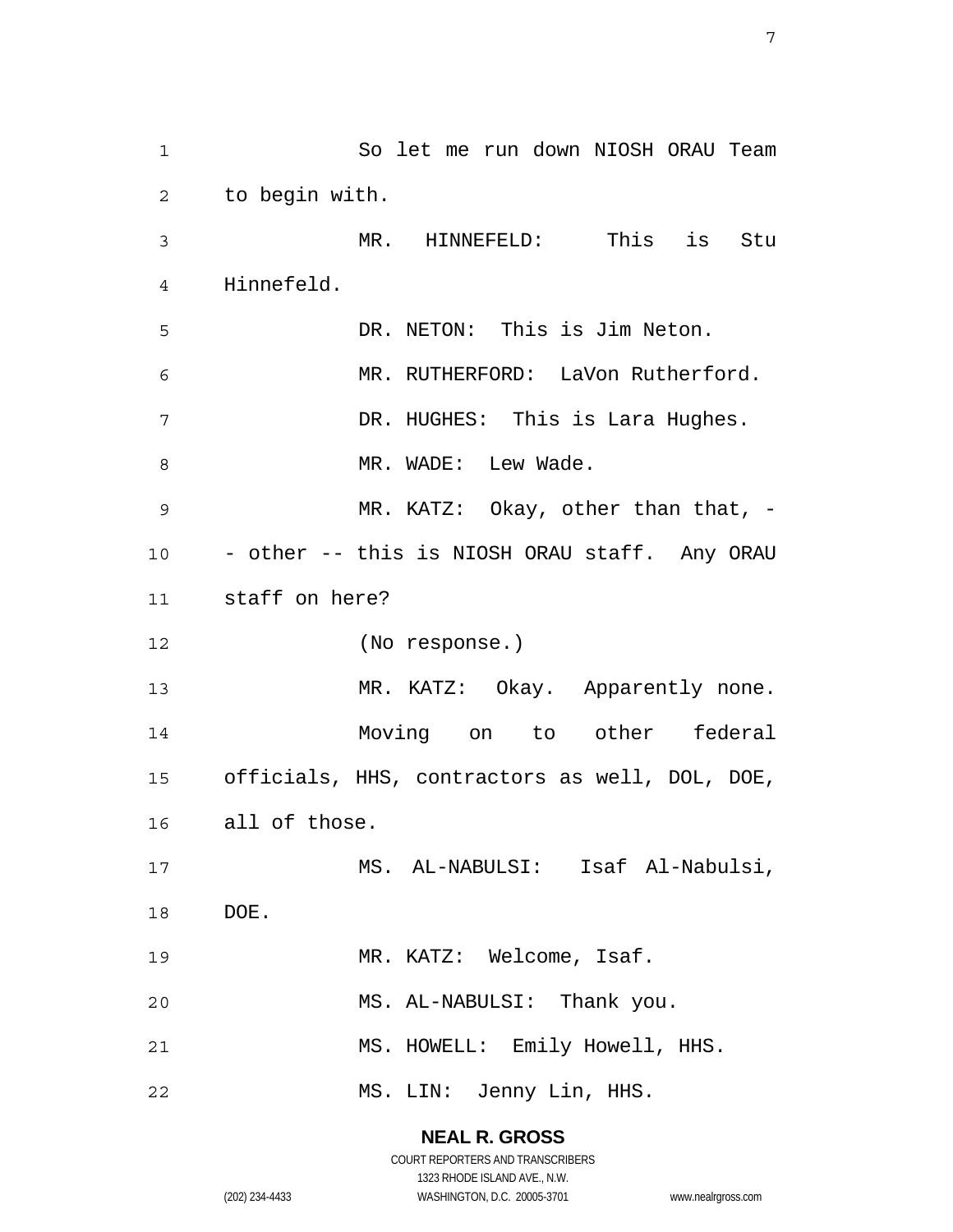1 2 3 4 5 6 7 8 9 10 11 12 13 14 15 16 17 18 19 20 21 22 MR. LLOYD: Roy Lloyd, HHS. MR. KOTSCH: Jeff Kotsch, DOL. MR. KATZ: Welcome, Jeff. MS. ADAMS: Nancy Adams, NIOSH contractor. MR. KATZ: Okay. That sounds like that might be it for feds. How about SC&A? DR. MAURO: John Mauro, SC&A. MR. KATZ: Welcome, John. DR. ANIGSTEIN: Bob Anigstein, SC&A. DR. MAKHIJANI: Arjun Makhijani, SC&A. DR. BEHLING: Hans Behling, SC&A. MS. BEHLING: Kathy Behling, SC&A. DR. OSTROW: Steve Ostrow, SC&A. MR. FARVER: Doug Farver, SC&A. MR. STIVER: John Stiver, SC&A. MR. KATZ: Great -- and as far as SC&A. Let me just check, there is no public comment session. But are there members of the public who want to identify as having

**NEAL R. GROSS**

COURT REPORTERS AND TRANSCRIBERS 1323 RHODE ISLAND AVE., N.W. (202) 234-4433 WASHINGTON, D.C. 20005-3701 www.nealrgross.com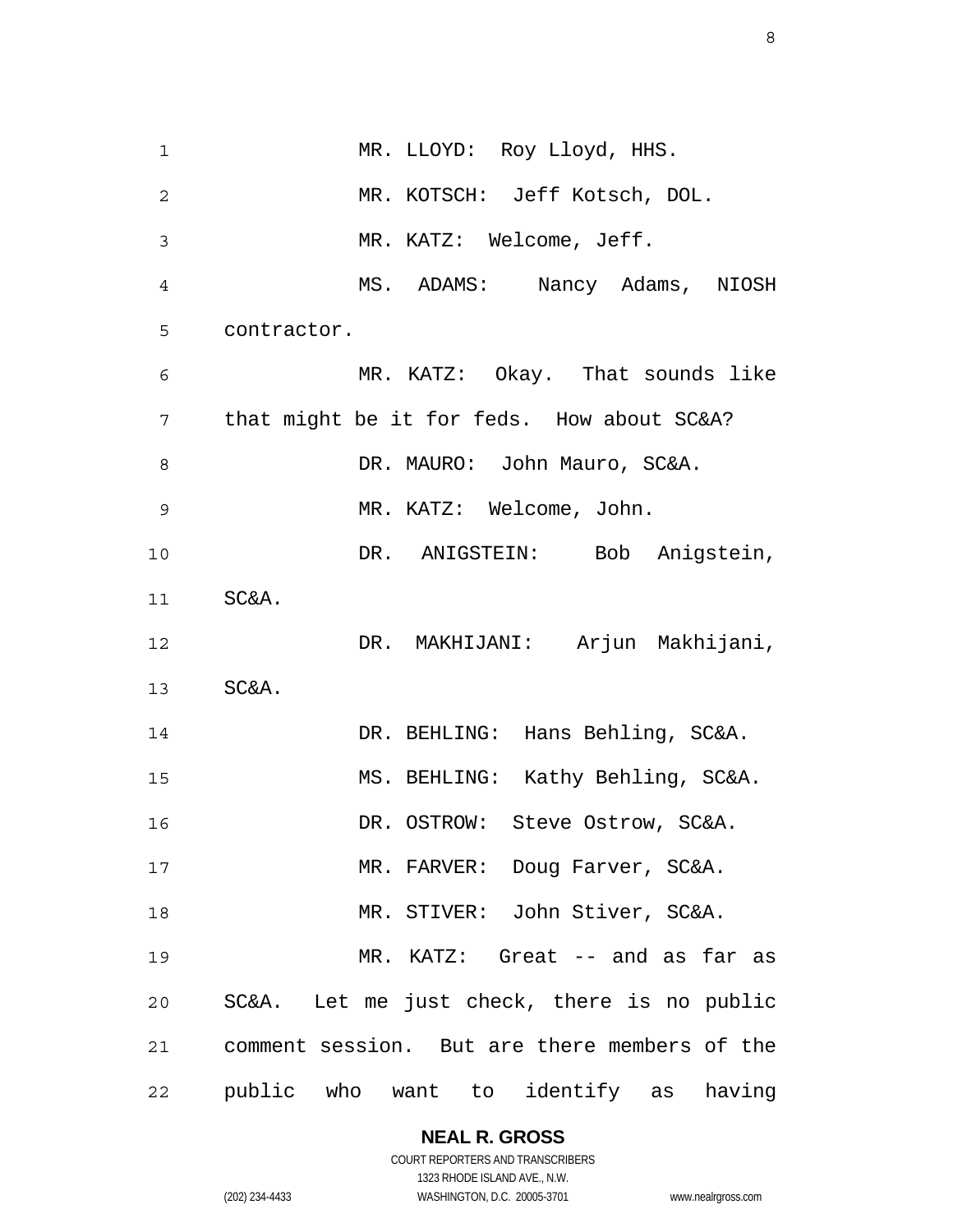1 attended?

2 3 4 5 6 7 8 9 10 11 12 13 14 15 16 17 18 19 20 21 22 MS. BARRIE: This is Terrie Barrie with ANWAG. MR. KATZ: Welcome, Terrie. MS. BARRIE: Good morning. MR. FUNK: This is John Funk in Las Vegas. MR. KATZ: Welcome, John. Okay. That sounds like it's a roll call, Paul. CHAIRMAN ZIEMER: Okay. Thank you very much. So we can officially call the meeting to order. I do welcome everybody but particularly our new members, Dr. Henry Anderson, who was with the Board in earlier years and now has returned. Henry is with the Wisconsin Division of Public Health. And Richard Lemen, who is retired and had been Assistant Attorney General and Deputy Director of NIOSH. And he lives in Georgia right now.

# **NEAL R. GROSS**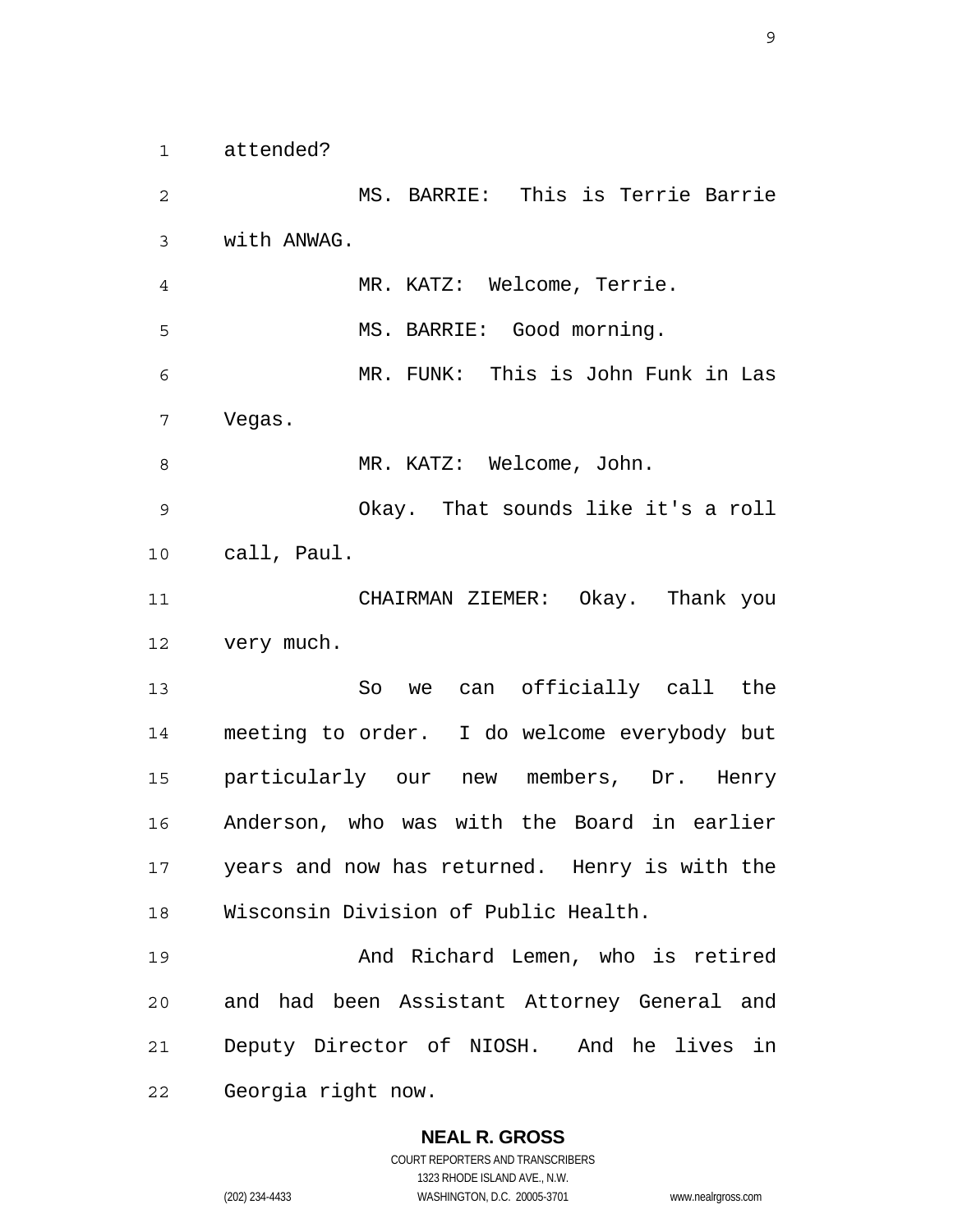1 2 3 4 5 6 7 8 9 10 11 12 13 14 15 16 17 18 19 20 21 22 And Dr. David Richardson, who is at the University of North Carolina in Chapel Hill. And let's see, I missed Dr. Field. Bill Field, University of Iowa, Iowa City. Welcome to the new members, especially we had orientation sessions just a few days ago and have them, I think, pretty much up to speed. And we welcome them to the Board as well. DR. FIELD: Thank you. CHAIRMAN ZIEMER: I assume everyone has a copy of the agenda. We're going to move through it in a fairly efficient manner. I'll put a timetable on myself because of some travel plans. So I need to be fairly efficient here. We're going to begin with a report on the vote on the Procedures Review Update Report to the Secretary. We had two members that weren't with us at the voting time of the last Board meeting. But under our rules, any

**NEAL R. GROSS**

COURT REPORTERS AND TRANSCRIBERS 1323 RHODE ISLAND AVE., N.W. (202) 234-4433 WASHINGTON, D.C. 20005-3701 www.nealrgross.com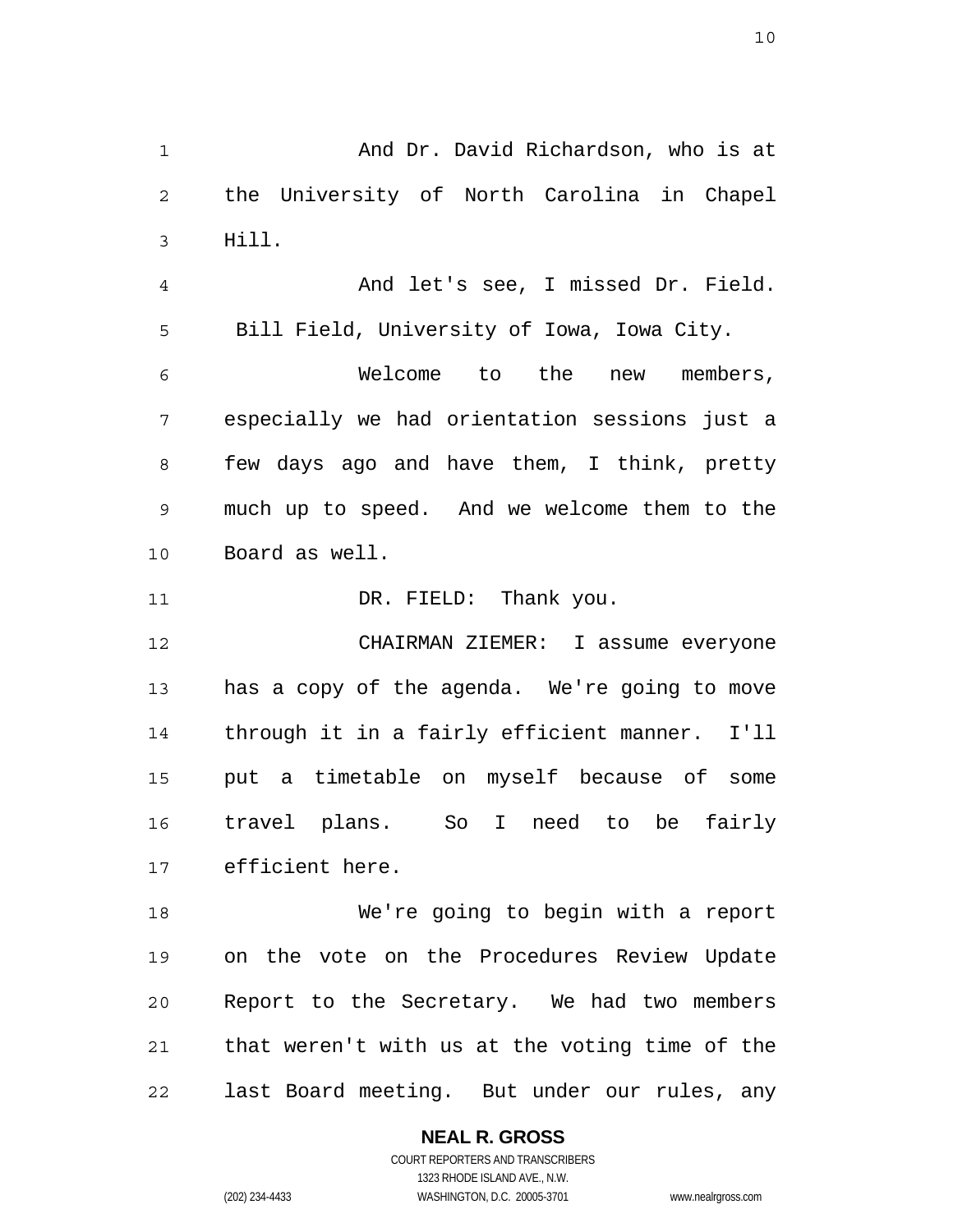1 2 item going to the Secretary, Board members are allowed to provide their vote later.

3 4 And, Mr. Katz, you have a report on those votes.

5 6 7 8 9 10 11 12 13 MR. KATZ: Yes. So we had just one vote where we had absentees. And that is for the Board's Procedure Review Update to the Secretary of HHS. And that's Dr. Melius and Mr. Gibson. And both have since voted - logged their votes in with me. They both approve of that letter to the Secretary, which makes that unanimous. And that's it for that report.

14 15 16 17 18 CHAIRMAN ZIEMER: Okay. Very good. Thank you very much for that. And that will go on the record then as -- for those two individuals and the vote on that motion to send the report forward was unanimous.

19 20 21 22 The next item we have is the SEC Petition for the University of Rochester. And you may recall that at the last meeting -- you may get some background noise from me. I'm

> **NEAL R. GROSS** COURT REPORTERS AND TRANSCRIBERS

> > 1323 RHODE ISLAND AVE., N.W.

(202) 234-4433 WASHINGTON, D.C. 20005-3701 www.nealrgross.com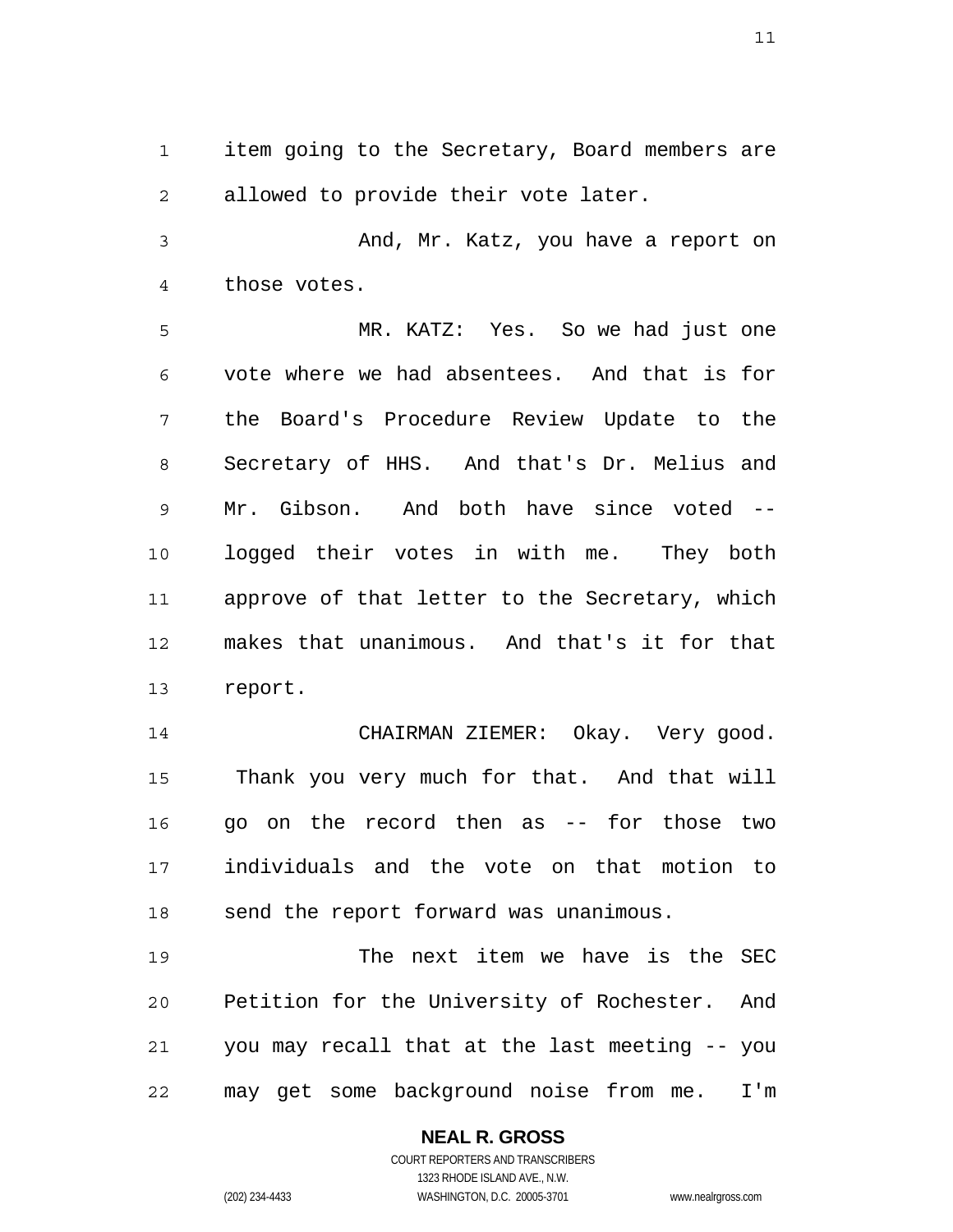1 2 3 sitting in an airport. There is a speaker going on here. But pardon the background information.

4 5 6 7 8 9 In any event, the question that was raised was whether or not NIOSH had pursued all possible sources of information, monitoring data and so on. Dr. Melius had suggested a couple of possible sources for additional information.

10 11 12 13 14 My understanding is that he has provided some names to NIOSH, and I believe Dr. Hughes has been following up on those although it is my understanding we have not received back any responses.

15 16 17 But, Dr. Hughes, could you report on the status of the University of Rochester information?

18 19 20 21 22 DR. HUGHES: Yes. We received Dr. Melius's information last week, and that indicated that a contact at the University of Rochester had indicated that some of the records might have been either sent to Oak

# **NEAL R. GROSS**

COURT REPORTERS AND TRANSCRIBERS 1323 RHODE ISLAND AVE., N.W. (202) 234-4433 WASHINGTON, D.C. 20005-3701 www.nealrgross.com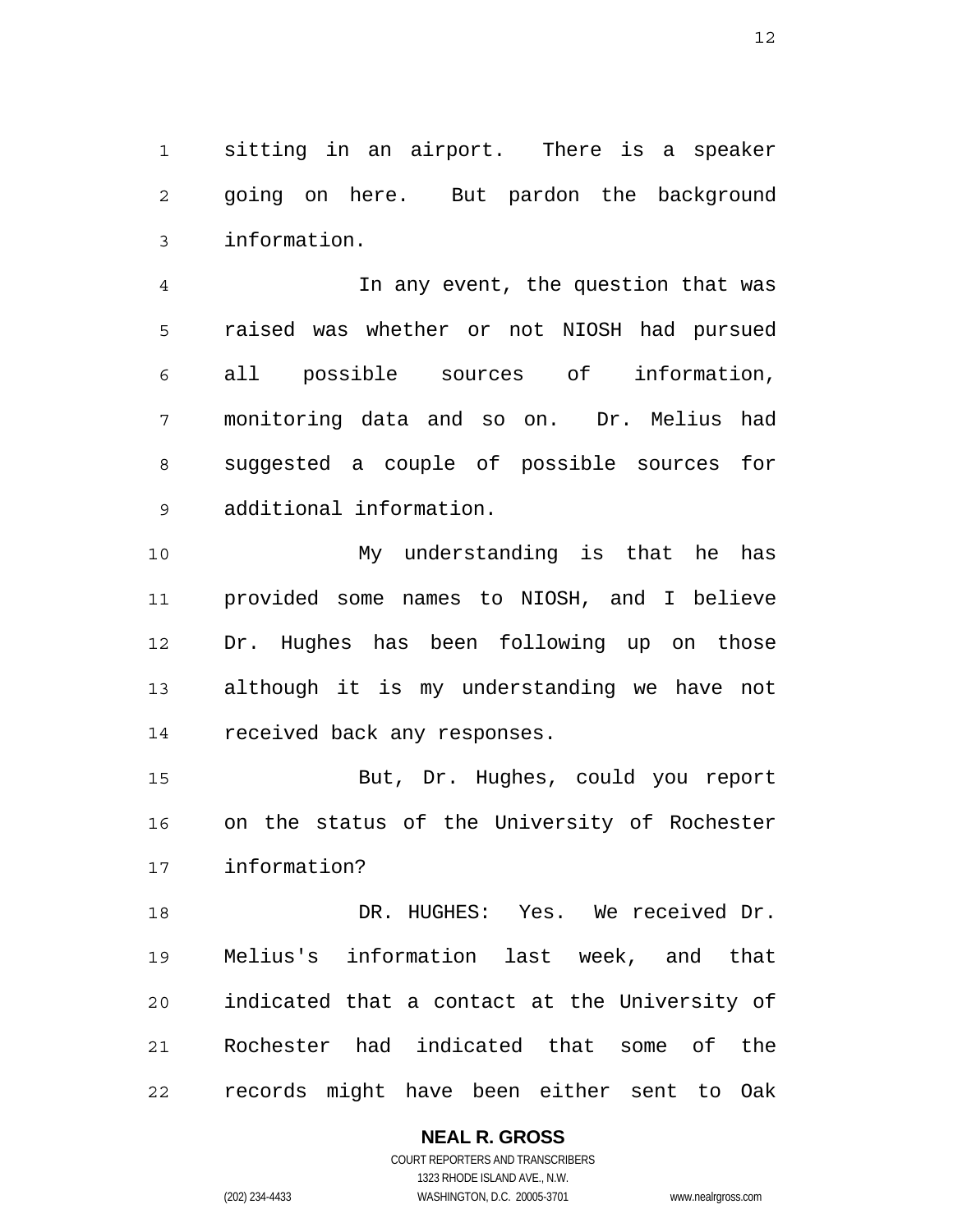1 Ridge or Hanford.

| $\overline{c}$ | We checked with our data capture               |
|----------------|------------------------------------------------|
| 3              | team and concluded that Oak Ridge already had  |
| 4              | been contacted during the regular data capture |
| 5              | efforts but Hanford had not. We therefore      |
| 6              | issued a data capture request to Hanford of    |
| 7              | which we have no update as of this time.       |
| 8              | CHAIRMAN ZIEMER: That being the                |
| 9              | case, I would like to ask, and I think I'll    |
| $10$           | ask for input from Dr. Melius, but it would be |
| 11             | my intent, unless it is suggested otherwise,   |
| 12             | that we defer this until our February meeting, |
| 13             | until we have an opportunity to have the       |
| 14             | follow up on that.                             |
| 15             | But, Dr. Melius, do you have any               |
| 16             | comments on that?                              |
| 17             | MEMBER MELIUS: I think that would              |
| 18             | be appropriate. And just to give credit, Jim   |
| 19             | Lockey, we split duties. I contacted the New   |
| 20             | York State government; Jim contacted the       |
| 21             | University of Rochester, a mutual friend of    |
| 22             | ours there. And Jim was the one that tracked   |

**NEAL R. GROSS** COURT REPORTERS AND TRANSCRIBERS

1323 RHODE ISLAND AVE., N.W. (202) 234-4433 WASHINGTON, D.C. 20005-3701 www.nealrgross.com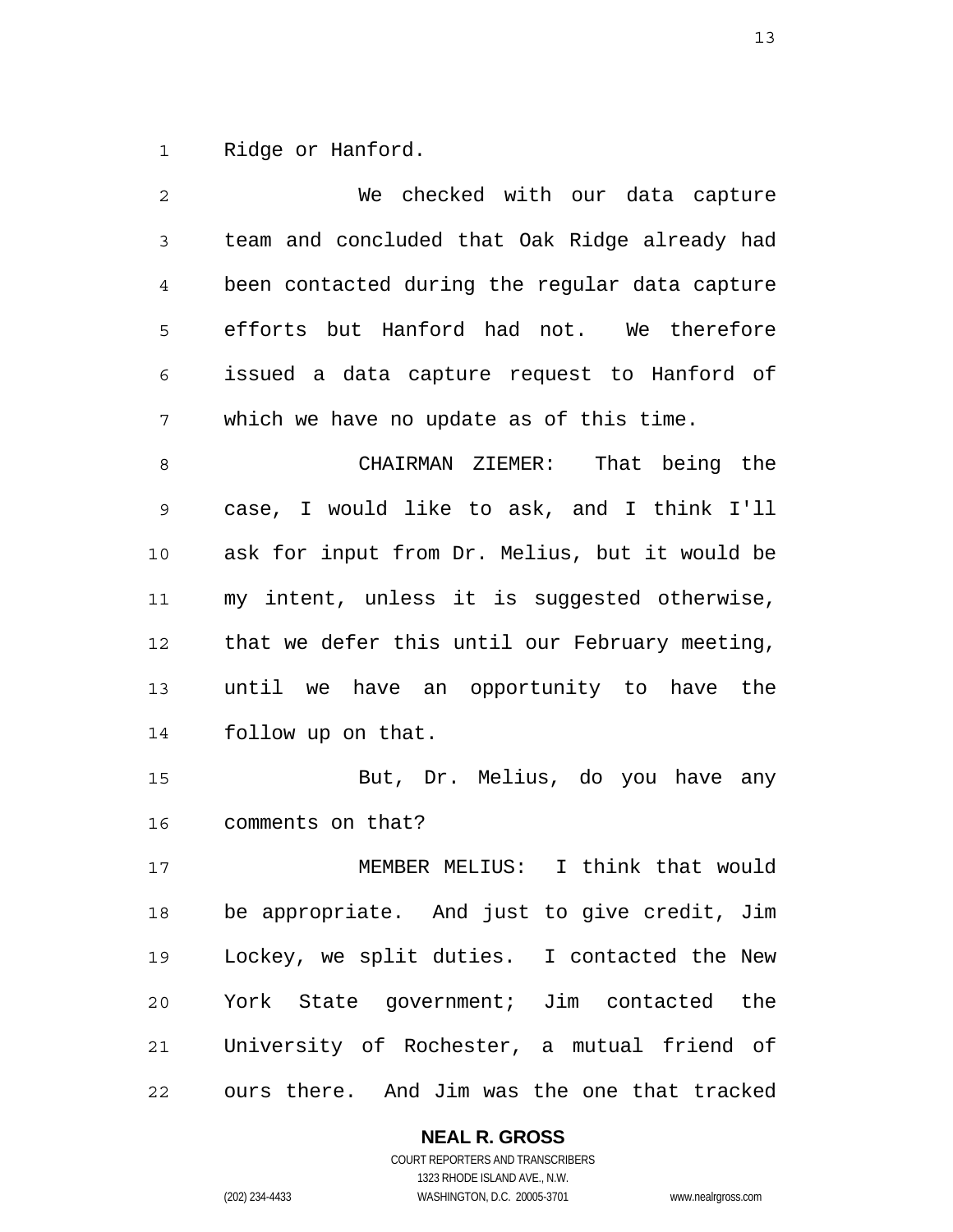1 down the new possible source of records.

2 3 4 5 6 7 8 9 10 11 12 13 14 15 16 17 18 19 20 21 22 So we'll see. They weren't, you know, sure about it. But, again, I think it is worth pursuing. And hopefully we can get this resolved by the February Board meeting. CHAIRMAN ZIEMER: Okay. Let me ask. Are there any Board members that would object to continuing to defer the action until the February meeting? (No response.) CHAIRMAN ZIEMER: If I hear no objections, I will take it by consent that we have agreed to defer this until we get the input back from Hanford on the University of Rochester. And no further action is required then on that item today. The next item on the agenda is assignment of new members to our newest Work Groups, and particularly we made a commitment at the last meeting to assign some of the new members to the new Work Groups and possibly to existing Work Groups.

> **NEAL R. GROSS** COURT REPORTERS AND TRANSCRIBERS 1323 RHODE ISLAND AVE., N.W. (202) 234-4433 WASHINGTON, D.C. 20005-3701 www.nealrgross.com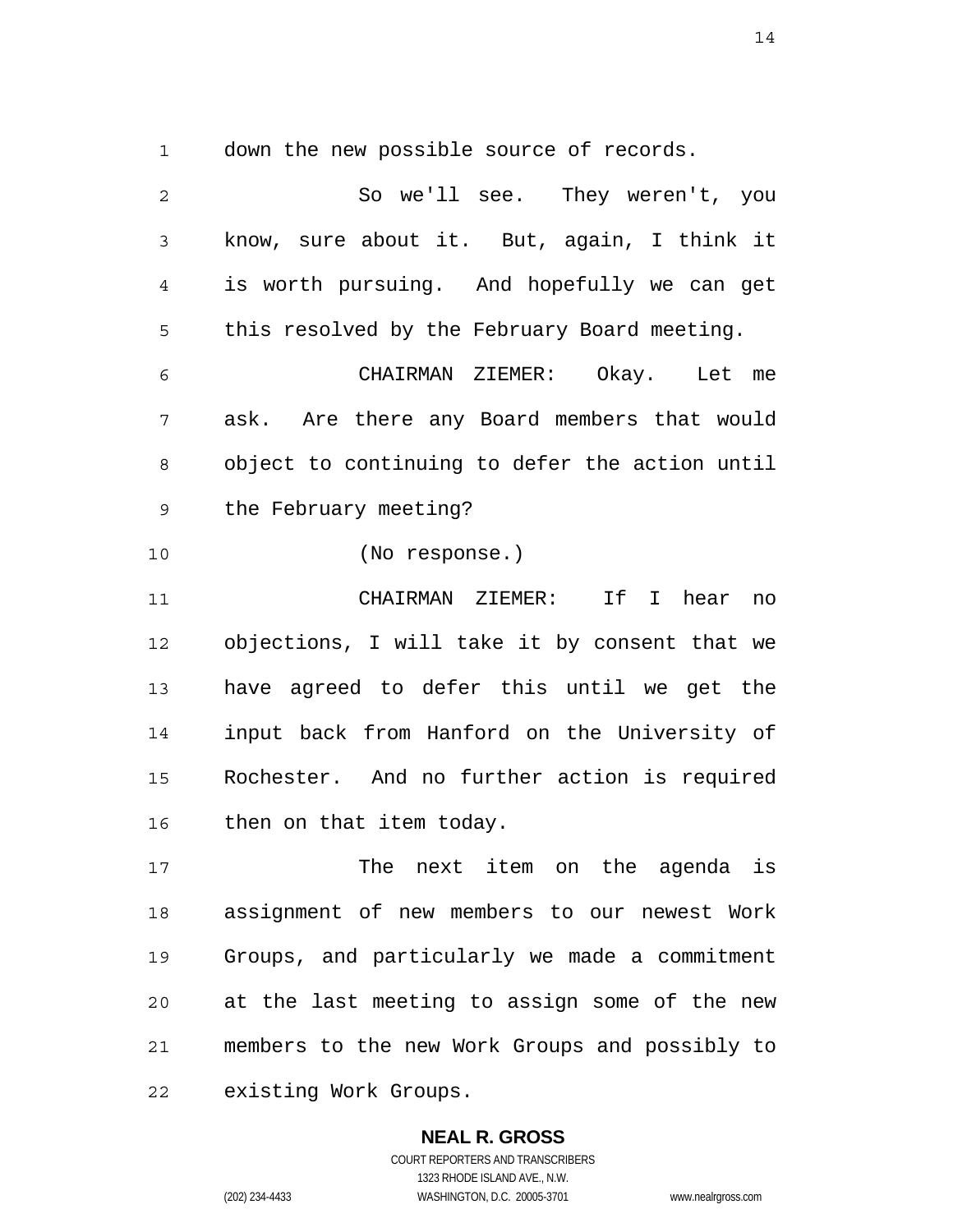1 2 3 4 5 6 7 8 9 10 11 12 13 14 15 16 And I'm going to make a tentative assignment today, and I call it tentative because I want counsel to have a chance to review this for conflicts of interest and also for the new members to think about these assignments. I usually try to give individuals the opportunity to opt for assignments that they are most interested in or feel comfortable with. But let me tell you what my tentative assignments are for the new members. And I might preface this by saying that the new members are welcome to listen in on or attend Work Group meetings for any of the Work Groups to help them get up to speed. But in particular, these assignments we would like to make.

17 18 19 20 First of all, the new Work Group for Brookhaven National Lab, I'd like to ask Dr. Anderson to consider taking that assignment.

21 22 The new Work Group for Piqua Power Reactor, I'd like Dr. Field to consider that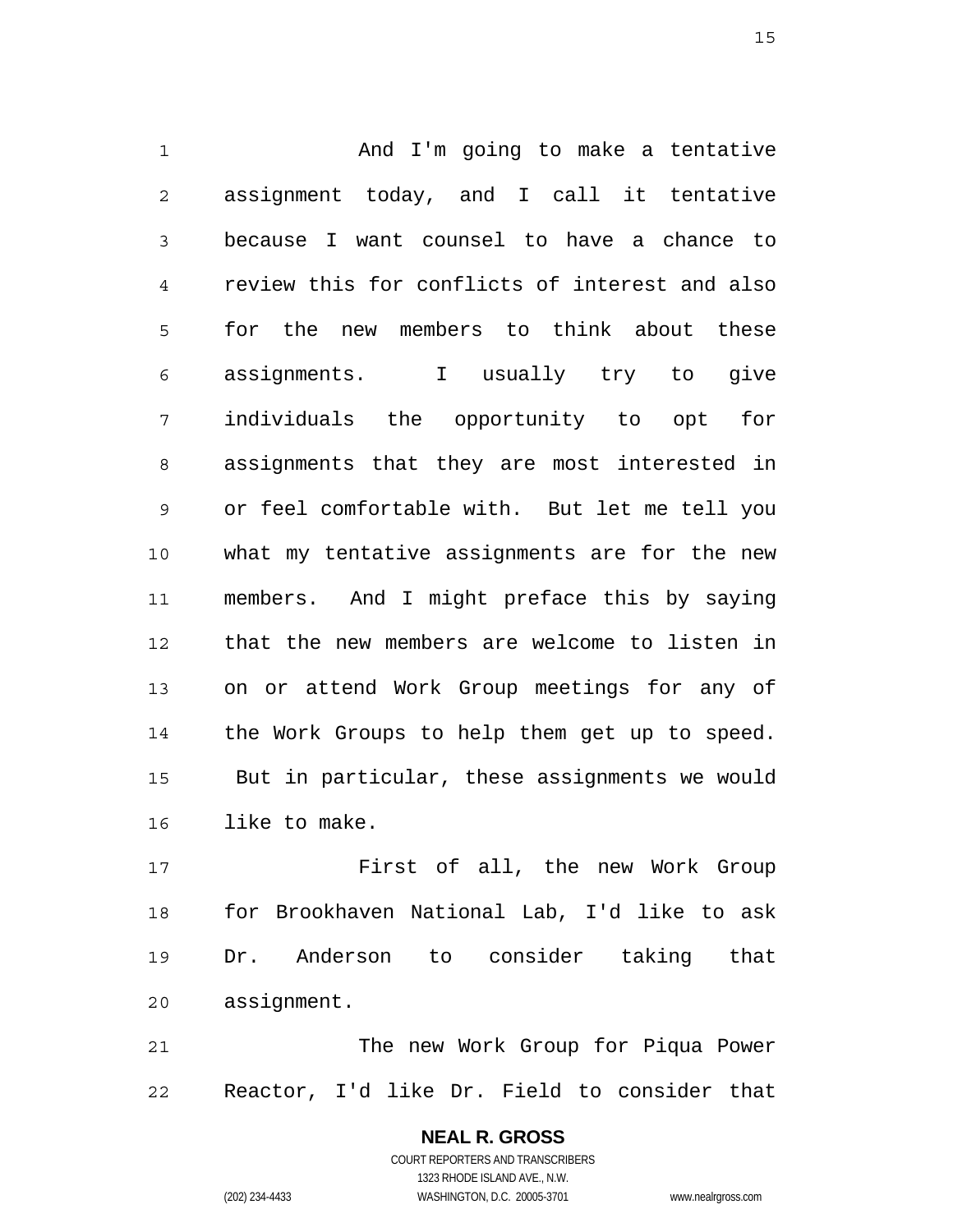1 assignment.

| $\overline{c}$ | I would like to also -- we have a              |
|----------------|------------------------------------------------|
| 3              | number of Work Groups with five members but    |
| $\overline{4}$ | some with just four. And one that has some     |
| 5              | ongoing work is the Worker Outreach Work       |
| 6              | Group. And I think Dr. Lemen might be a good   |
| 7              | candidate for that particular one.             |
| 8              | And then another one which is                  |
| 9              | getting underway is Idaho National Lab. Now    |
| 10             | we have five individuals on that, but as I've  |
| 11             | looked at workload assignments, I noticed that |
| 12             | our alternate on that, Wanda Munn, currently   |
| 13             | has 12 Work Group or Subcommittee assignments. |
| 14             | And I'm suggesting that Dr. Richardson would   |
| 15             | replace Ms. Munn on that particular group.     |
| 16             | And initially that would be as an              |
| 17             | alternate but, as you know, the alternates     |
| 18             | have basically the same role as the regular    |
| 19             | members. They're welcome to attend all the     |
| 20             | meetings and provide input.                    |

21 22 But in some cases, we've designated them as alternates. We haven't done that in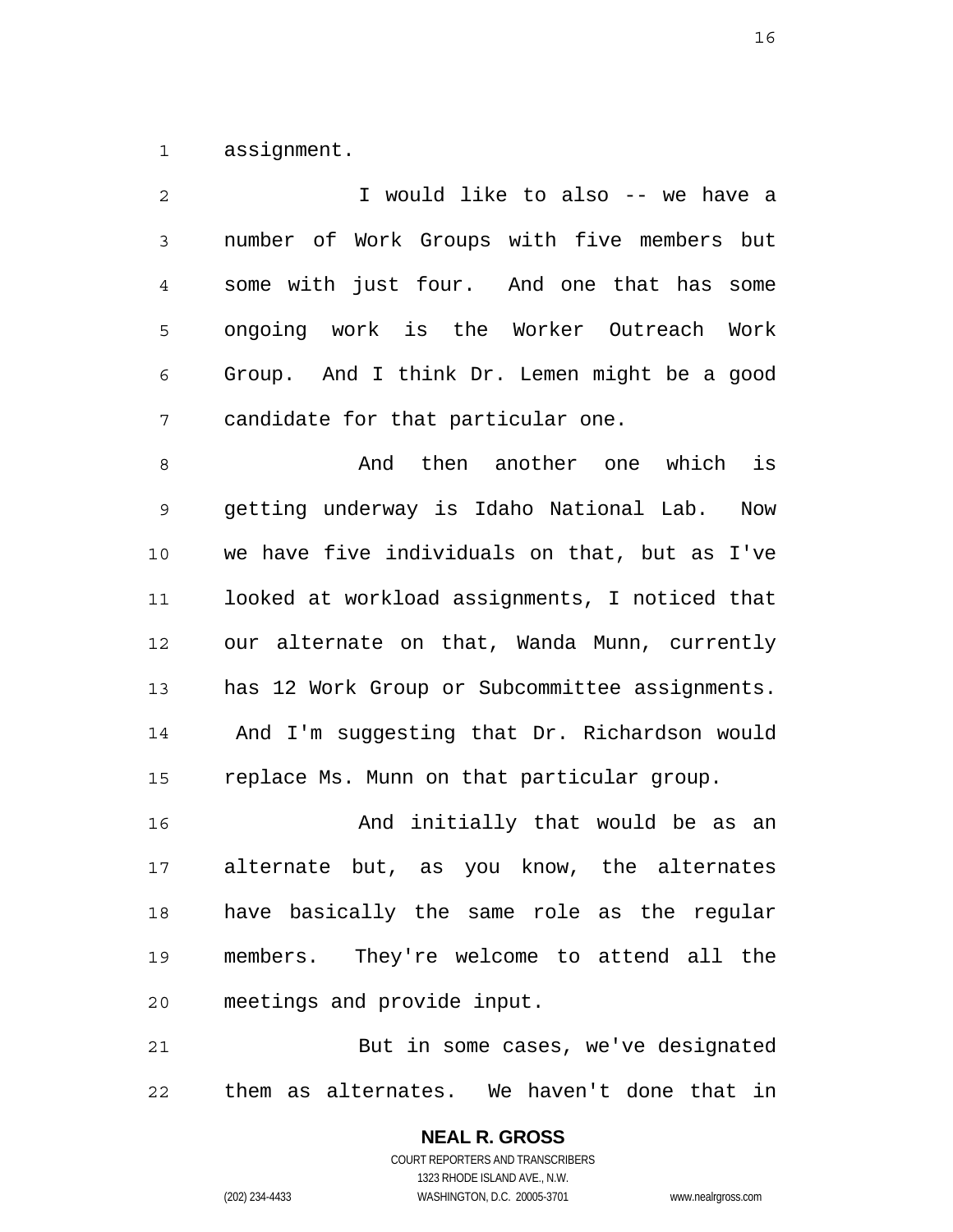1 2 3 every case, but it is to make sure that at least we have four members at a meeting participating if not the full five.

4 5 6 7 8 9 So I would ask at this time that those individuals consider those assignments and then get back to me if you have concerns about them and also ask counsel to look at that and advise us if there is any conflict of interest issues.

10 11 12 MEMBER ANDERSON: That's fine. This is Andy. Brookhaven is fine with me. Just put me on the email list.

13 14 15 CHAIRMAN ZIEMER: Okay. Again, we'll have to have counsel check all of these out.

16 17 MEMBER ANDERSON: Sure. In case I forget to email you.

18 CHAIRMAN ZIEMER: Yes, okay.

19 Mr. Katz, I think that's all we

20 need to do on that today.

21 MR. KATZ: Okay.

#### 22 CHAIRMAN ZIEMER: Ted, are you

**NEAL R. GROSS** COURT REPORTERS AND TRANSCRIBERS

1323 RHODE ISLAND AVE., N.W.

(202) 234-4433 WASHINGTON, D.C. 20005-3701 www.nealrgross.com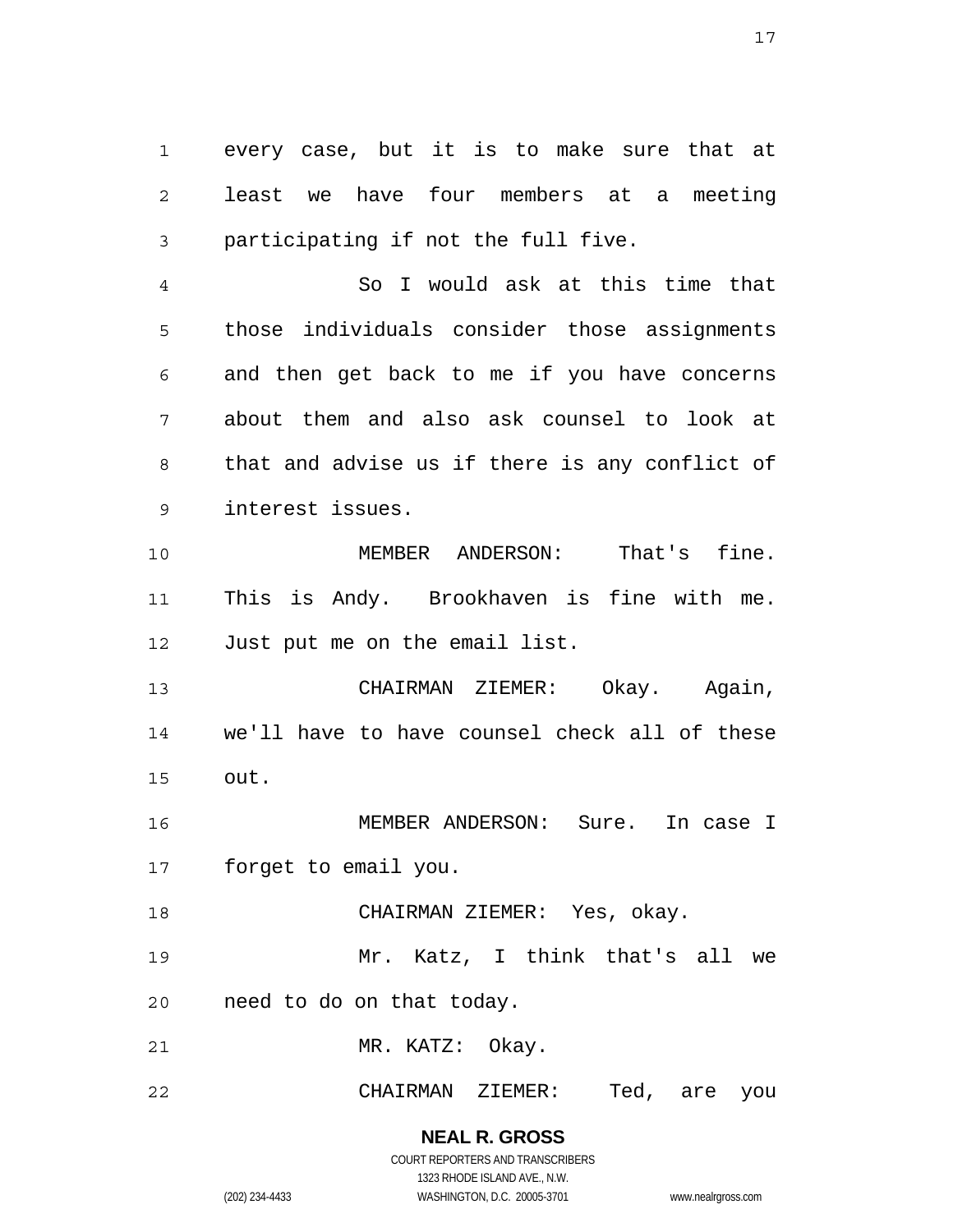1 there?

2 3 4 5 6 7 8 9 10 11 12 13 14 15 16 17 18 19 20 21 22 MR. KATZ: Yes. I am. I'm sorry you can't hear me. That's fine. So I gather you're going to follow up with the other members about their potential assignments. CHAIRMAN ZIEMER: Right. MR. KATZ: Okay. I don't want to preempt anything that counsel would say, but I don't believe we're going to have any conflict questions with these. CHAIRMAN ZIEMER: No, but I want to get the new members underway on Work Groups. And, again, invite them also to participate in any other Work Group assignments. I have another task, which we'll - well, basically it comes up next under Special Exposure Cohort updates. We're going to have a report from Mr. Rutherford. But one of the tasks I think for all of our new members will be with respect to both Chapman Valve and Blockson, which are coming up on our agenda for possible actions

**NEAL R. GROSS**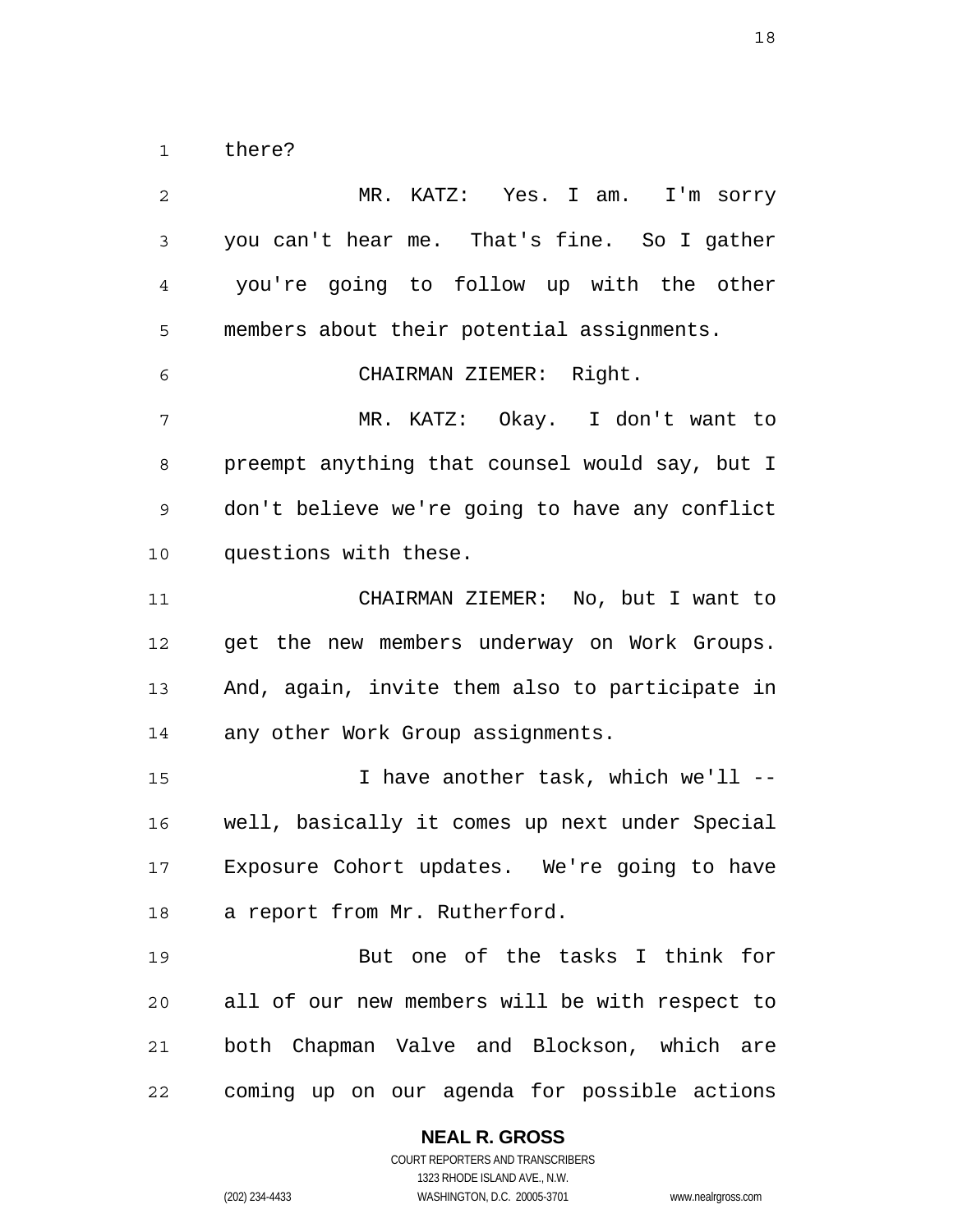1 2 3 at our next meeting. And we need to make sure that our new members get up to speed on those particular petitions.

4 5 6 7 8 9 10 And, therefore, it will be important that we provide them -- the Work Groups are done meeting on these, but it is important that we provide our new members with all of the information on what has transpired over actually more than a year, several years in some cases, on these two.

11 12 13 14 And I'm -- Mr. Katz, can -- what can we do to provide the necessary background information for the new members on those two particular facilities?

15 16 17 18 19 20 21 MR. KATZ: Yes, thanks, Dr. Ziemer. I have already, with the help of folks in OCAS, disc-burned with all of the proceedings of the Board, including all the documents from OCAS and SC&A, on both of these facilities, from beginning to end, and indexed and so on, so ready to go.

22 And I will be sending that then to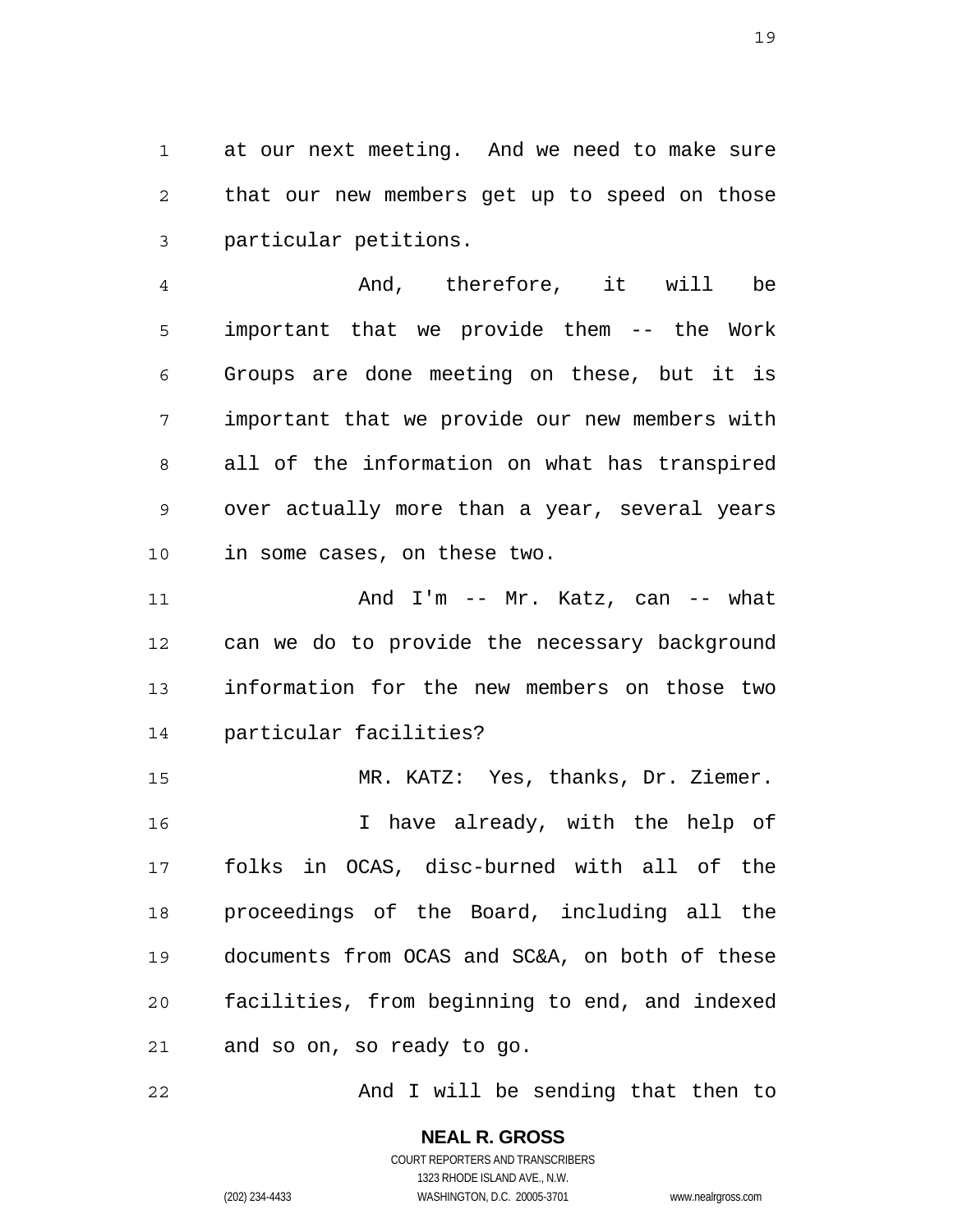1 2 3 4 5 6 7 the new Board members. I will just note that with respect to Chapman Valve, Dr. Poston is still on the hook for convening, in effect, a close-out meeting teleconference, I think it was to be, of the Chapman Valve Work Group. And, of course, the new members, you know, can listen in to that.

8 9 10 11 12 13 But I think there's not a lot left on the table to discuss there. But they haven't closed out all their issues. So that's still to happen. It hasn't been scheduled. I'm assuming it will happen in January.

14 15 16 17 18 19 CHAIRMAN ZIEMER: Now there is a potential problem if all of the Work Group members are present and if all of the new members participate in that Work Group meeting. There's a possibility of a Board quorum, which could present a problem.

20 21 22 MR. KATZ: Yes, well, that -actually that would -- right -- we have 12, 16 -- right. We can only have a maximum of eight

#### **NEAL R. GROSS**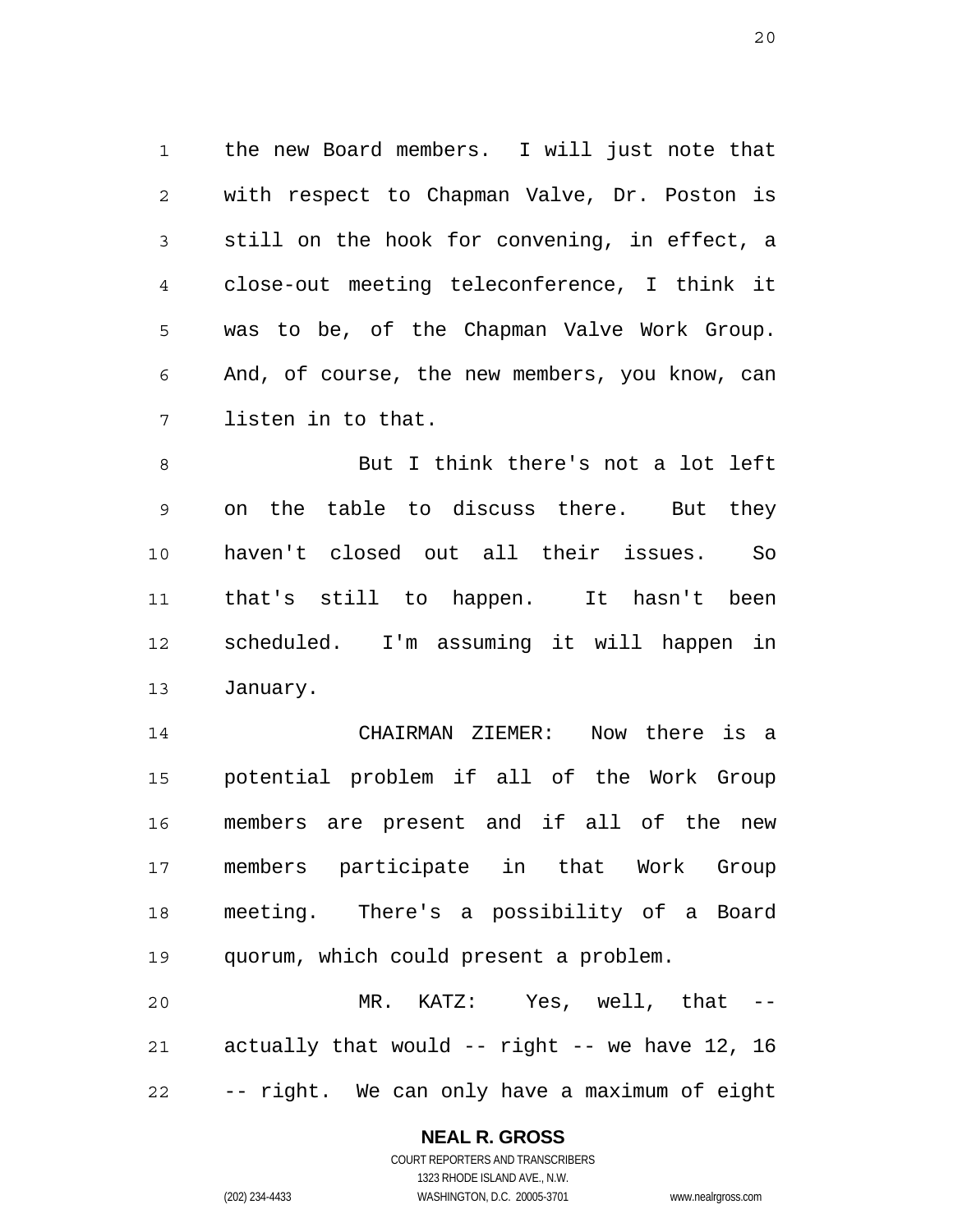1 2 Board members on that call. And Chapman Valve has five members.

3 4 5 6 7 8 9 10 11 12 CHAIRMAN ZIEMER: Right. MR. KATZ: So that means -- that's correct -- but, again, we can get a transcript so that not everybody needs to attend. CHAIRMAN ZIEMER: Right. So that's what we will do on Chapman Valve and Blockson. So consider this a kind of task for the new Board members as well to get themselves up to speed on those two petitions. Now, are we ready to hear from Mr.

13 14 15 16 Rutherford? He's going to give us an SEC Petition Update, and particularly an update on the petitions that will be coming up at the February Board meeting.

17 18 19 20 21 LaVon, are you ready to go on that? MR. RUTHERFORD: Yes, Dr. Ziemer. I'm on. Yes, I am going to focus on the petitions we'll present or evaluations we will present at the February meeting.

22 We have quite a few. It's going to

> **NEAL R. GROSS** COURT REPORTERS AND TRANSCRIBERS 1323 RHODE ISLAND AVE., N.W.

(202) 234-4433 WASHINGTON, D.C. 20005-3701 www.nealrgross.com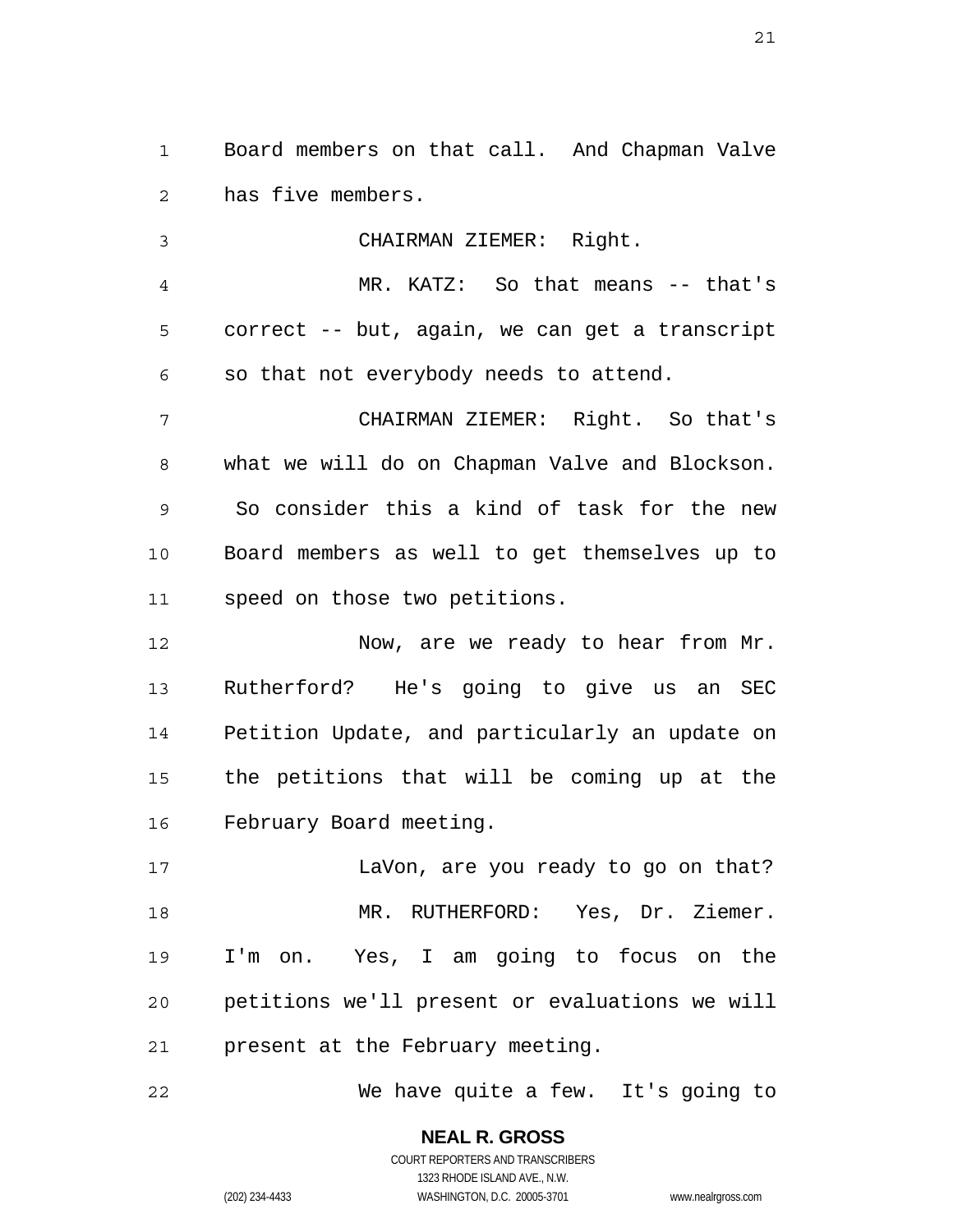1 2 3 4 5 6 7 8 9 10 be a pretty busy Board meeting again. The 83.13 evaluations, United Nuclear, which we had actually completed that evaluation prior to the last Board meeting, but the petitioner asked us to delay presentation. Hangar 481, we also will be presenting a revised NTS evaluation, and then Canoga is on the cusp right now. I do believe we'll able to get that one to the Board in time to present that one at the February meeting.

11 12 13 14 15 16 17 18 19 20 21 22 We have a number of 83.14s that we're going to get to Dr. Melius's group as soon as we can. Area IV Santa Susana, we'll present at the February meeting. That's adding some additional years. General Electric Evendale, Lawrence Livermore National Lab, that's a modification of the existing class definition. We found issues in how that one actually administered -- or how we'd move forward with that one. It's not covering everyone that we need to, Lawrence Berkeley National Lab, and Westinghouse Electric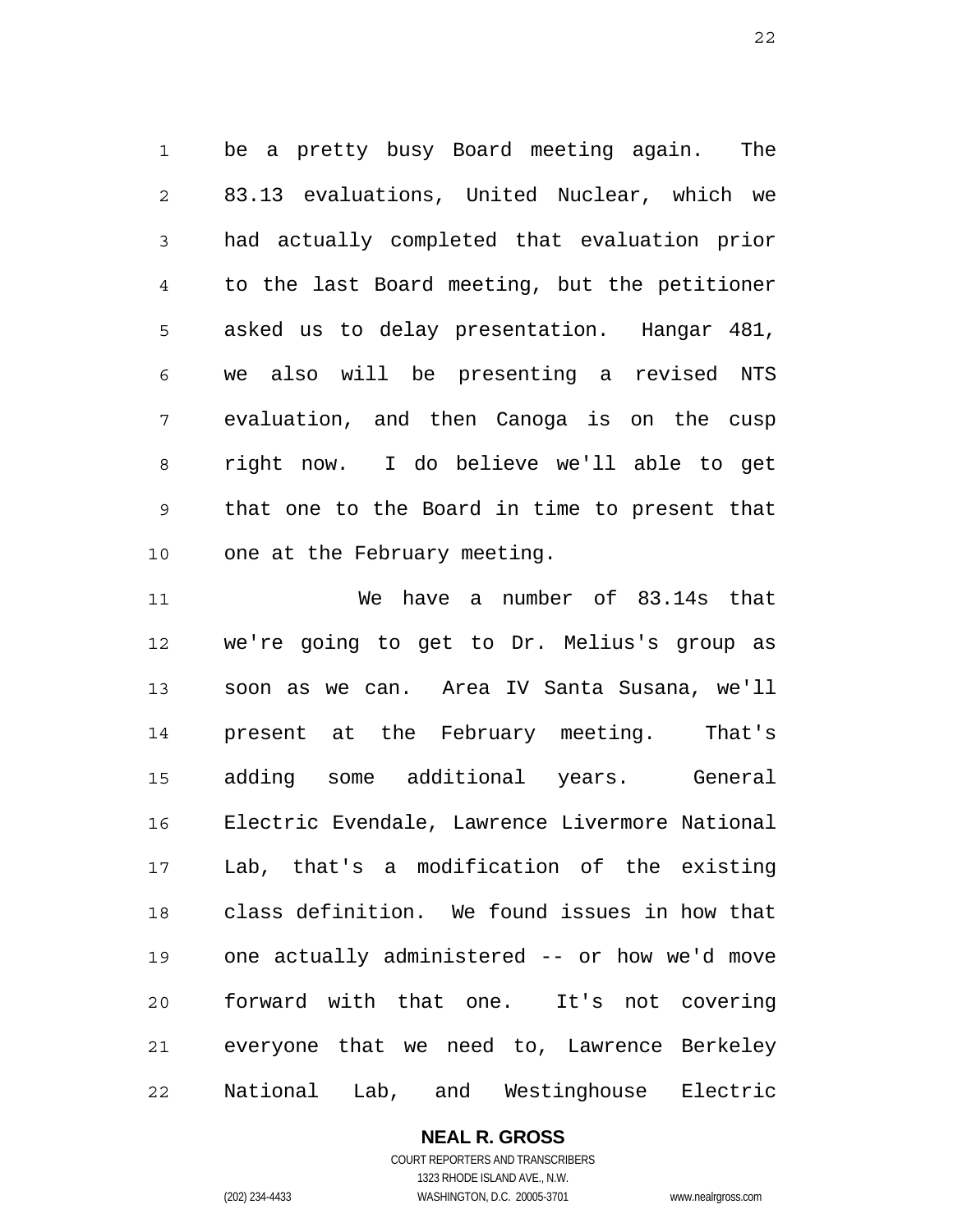1 2 Corporation in Bloomfield, New Jersey. We'll be presenting that 83.14 as well.

3 4 5 6 7 There are two other ones. I really doubt that they are going to make it in time. But it's going to be close. De Soto and Downey, they are under the same issues as the Santa Susana site.

8 9 10 11 12 13 14 15 16 And I believe that's it. I also will be presenting a follow-on to the conversation that we had at the October Board meeting on how we have -- if there has been any change in how we've defined our classes that we recommended to the Board in our approach. We are doing an internal assessment at this time of that, and I will make that presentation with my update.

17 18 CHAIRMAN ZIEMER: Okay. Thank you, LaVon.

19 20 21 Let me ask Board members, do any of you have questions for LaVon on any of these upcoming SECs that he's mentioned?

22 MEMBER ANDERSON: Just point us to

# **NEAL R. GROSS**

COURT REPORTERS AND TRANSCRIBERS 1323 RHODE ISLAND AVE., N.W. (202) 234-4433 WASHINGTON, D.C. 20005-3701 www.nealrgross.com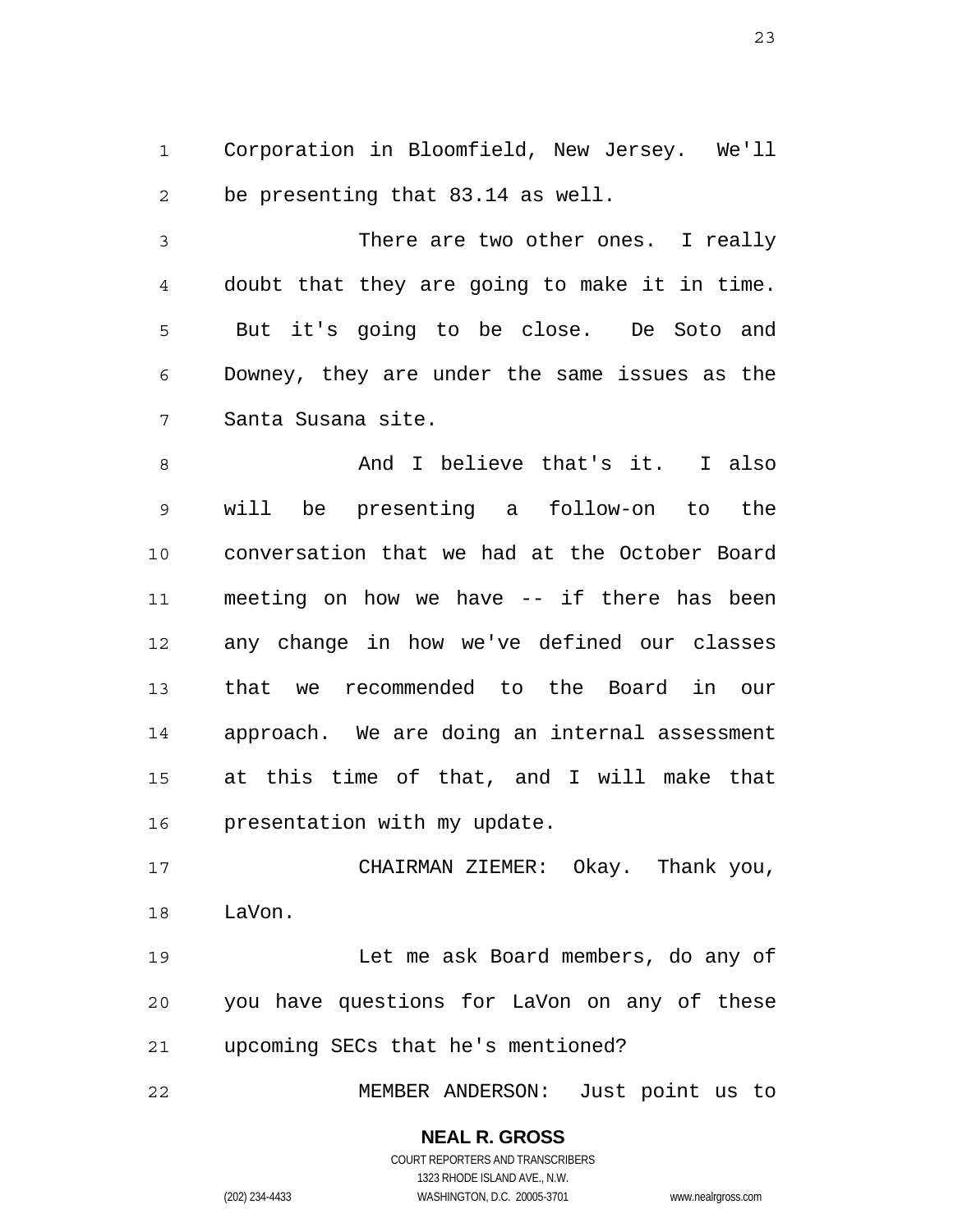1 2 the -- where the reviewed documents are on the website once we get access.

3 4 5 6 MR. RUTHERFORD: Yes. Are you wanting to know where the documents are, the reference documents in support of the Evaluation Reports?

7 MEMBER ANDERSON: Right.

8 9 10 11 MR. RUTHERFORD: Okay. When you go into the -- I believe it is your -- the K: drive under your folder, those documents should all be under the reference site.

12 13 CHAIRMAN ZIEMER: They're listed by site.

14 MR. RUTHERFORD: Right.

15 16 MR. HINNEFELD: It's the O: drive on their computers, LaVon.

17 18 19 20 21 MR. RUTHERFORD: Okay. Well, we were back and forth on that one. The last time I talked to Tom, he said it was K: drive. MR. HINNEFELD: Okay, well --MR. RUTHERFORD: 0: drive, K:

22 drive, one of the two.

> **NEAL R. GROSS** COURT REPORTERS AND TRANSCRIBERS 1323 RHODE ISLAND AVE., N.W.

(202) 234-4433 WASHINGTON, D.C. 20005-3701 www.nealrgross.com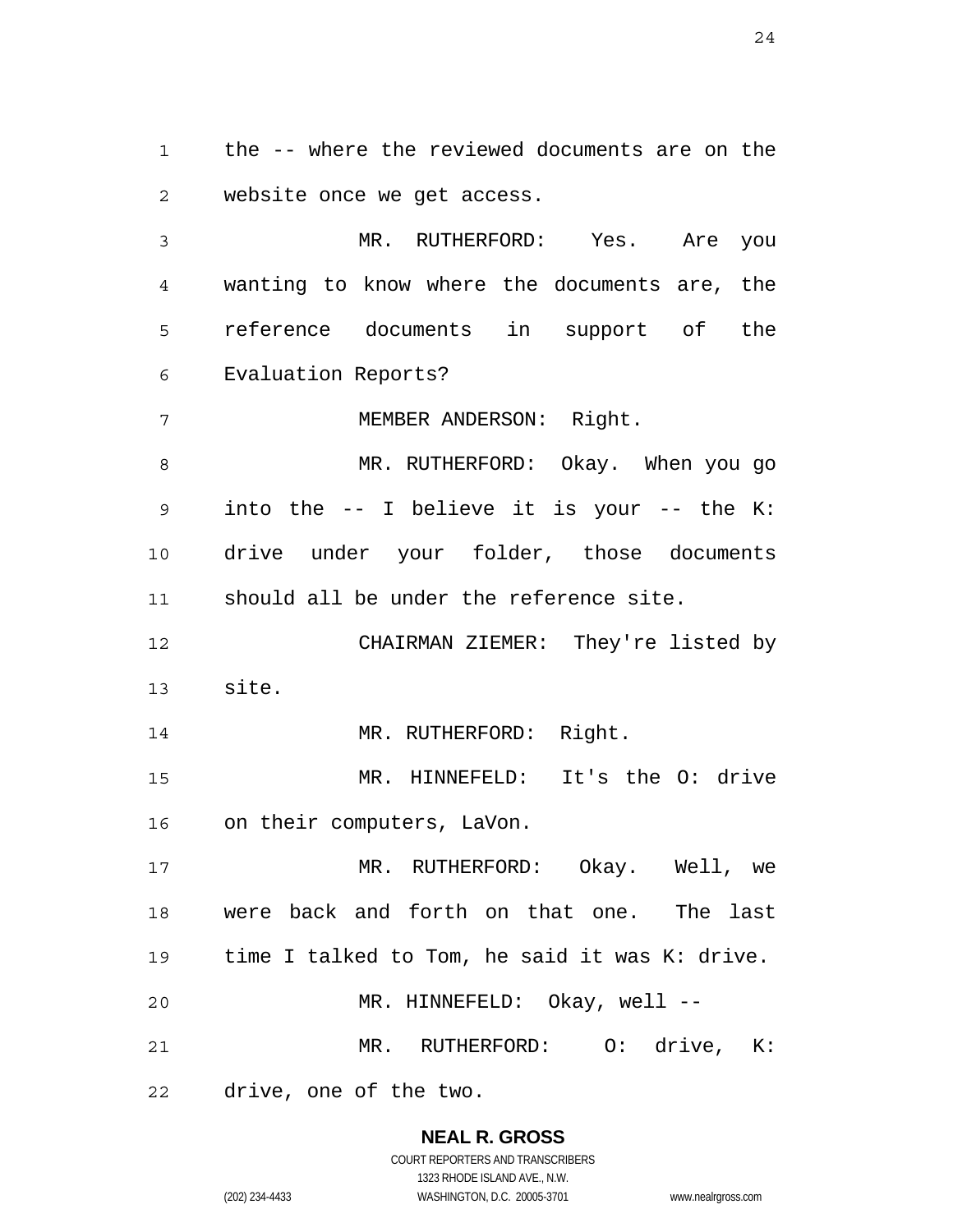1 2 3 MEMBER ANDERSON: We have to - hopefully we'll get our computers before too long.

4 5 6 7 8 9 10 11 MR. KATZ: Yes. But let me just say in the interim, Andy, and the other new Board members, a lot of these materials are available on the public internet site for the OCAS website. So under the Special Exposure Cohort section, the petitions are available and the OCAS Evaluation Reports are available as well.

12 MEMBER ANDERSON: Okay.

13 14 15 16 17 18 19 CHAIRMAN ZIEMER: Right. You can go directly to the website on most of these. And then there's -- one of your links on the website is called Sites. And all of the sites are listed. And then you can click on any of these sites and pick up the appropriate document.

20 21 MEMBER ANDERSON: Which are the ones?

22 CHAIRMAN ZIEMER: Pardon me?

#### **NEAL R. GROSS**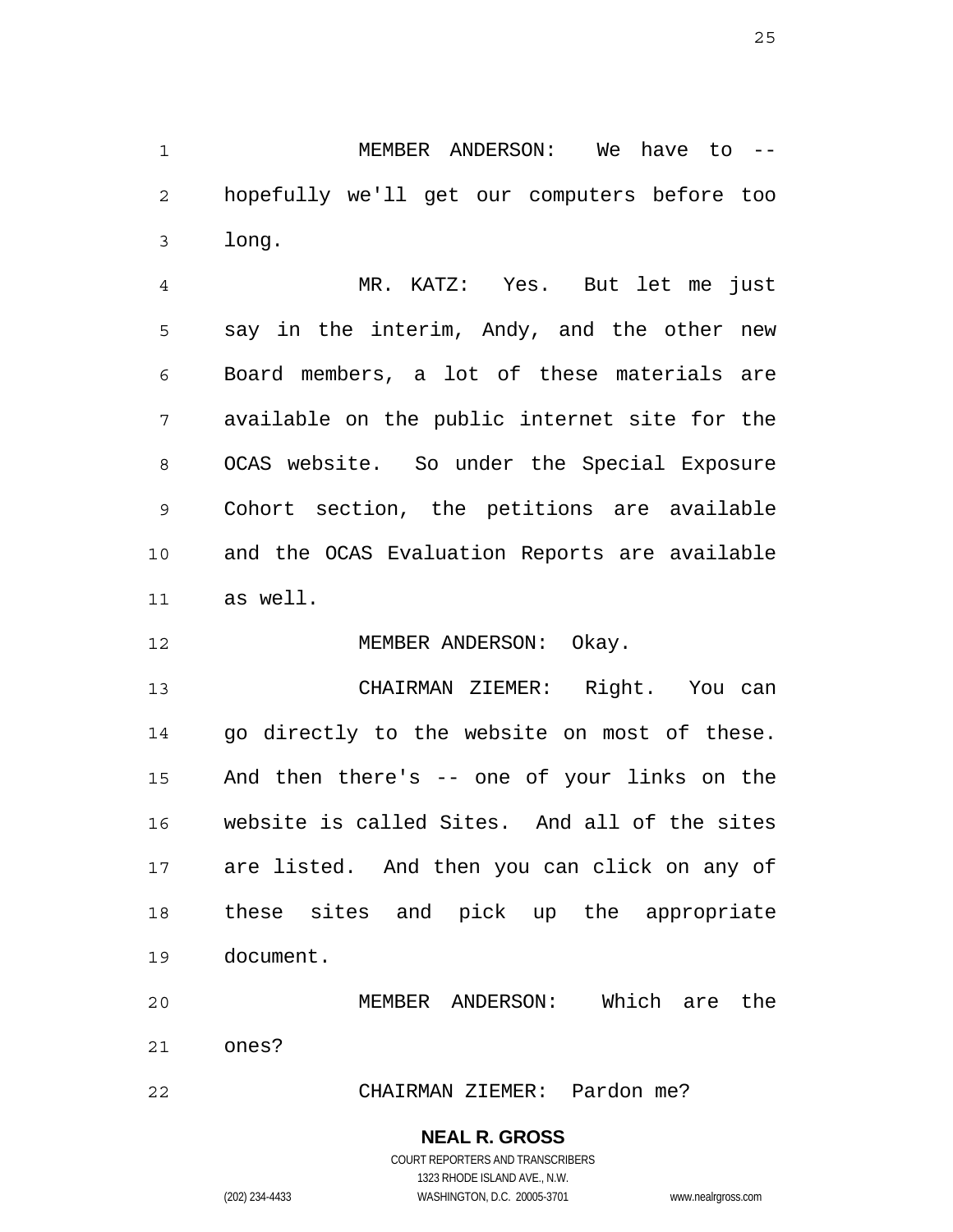1 2 3 4 5 6 7 8 9 10 11 12 13 14 15 16 17 18 19 20 21 22 MEMBER ANDERSON: Which are the ones for February again? I didn't -- MR. RUTHERFORD: I can read --CHAIRMAN ZIEMER: I think -- yes, read the list again, LaVon, if you would. MR. RUTHERFORD: Okay. MEMBER ANDERSON: Or just email it, that's fine. MR. RUTHERFORD: I can send an email to the Board members. MEMBER ANDERSON: Just send an email. I started writing them, and you went too fast. MR. RUTHERFORD: Okay. CHAIRMAN ZIEMER: Maybe the easiest thing, LaVon, would be to just send out the list just as an update list -- MR. RUTHERFORD: Sure. CHAIRMAN ZIEMER: -- to all of the Board members. And I assume that you'll have available the email addresses of the new members as well. Or if not, just get those

**NEAL R. GROSS**

COURT REPORTERS AND TRANSCRIBERS 1323 RHODE ISLAND AVE., N.W. (202) 234-4433 WASHINGTON, D.C. 20005-3701 www.nealrgross.com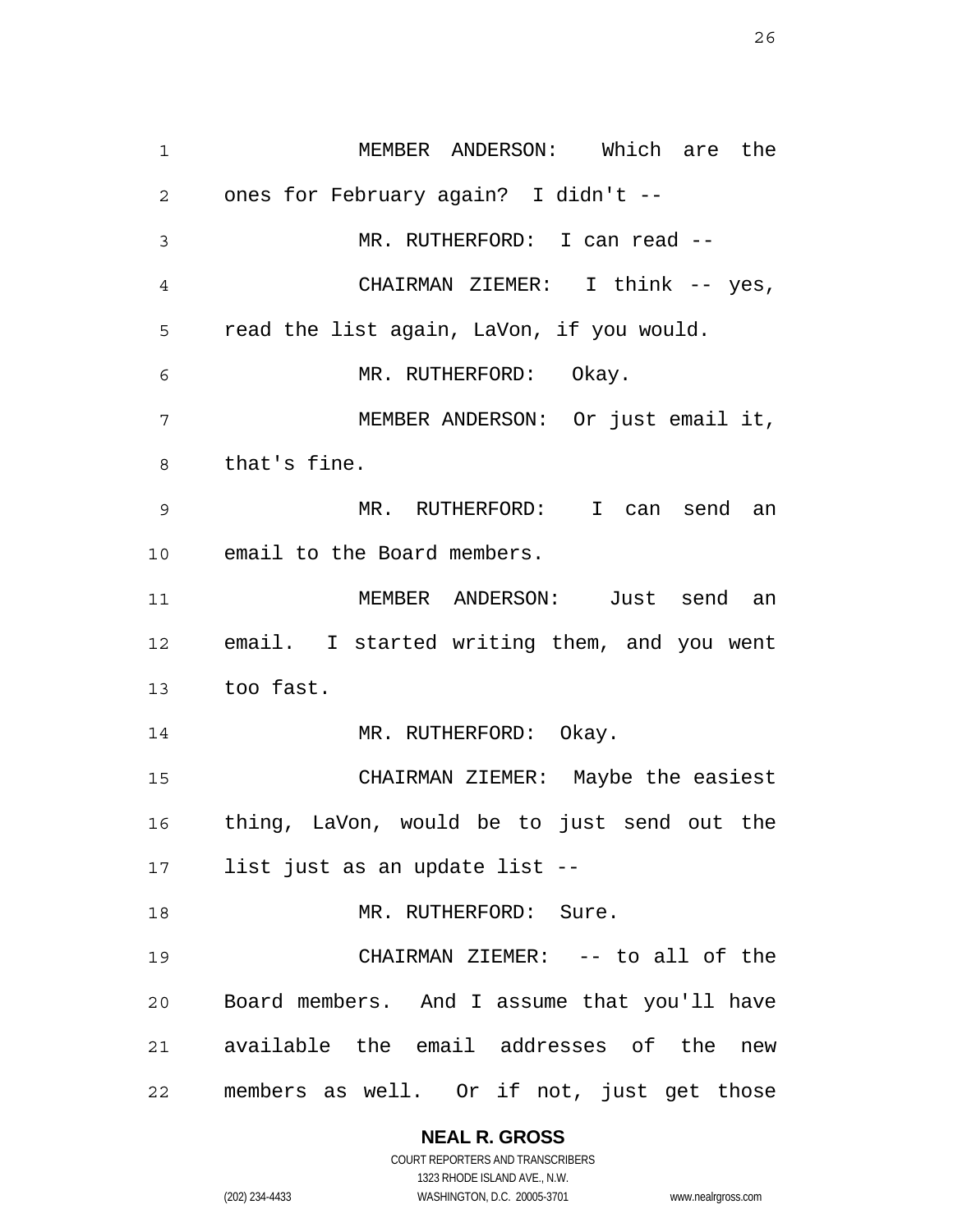1 added in.

2 3 4 5 6 7 8 9 10 11 12 13 14 15 16 17 18 19 20 21 22 MR. RUTHERFORD: Okay. MR. KATZ: Paul, I'm going to be sending out -- Paul, this is Ted. CHAIRMAN ZIEMER: Or Ted can do that. MR. KATZ: This is Ted. I'm going to be sending out a draft agenda for February anyway so -- which will list more SECs than those because there are a few that, as Paul mentioned, that are -- they're on the plate as well. So, anyway, you'll get a list of all the SEC topics pretty soon, a draft list. MEMBER ANDERSON: Okay. CHAIRMAN ZIEMER: Okay. So we're ready to go on to the next item, I believe, which is updates from Work Groups and Subcommittees. And in this case, we simply want updates on cases where something has changed since our last meeting, either an issue or just a report. If you want to report upcoming meetings, you can do that as well.

**NEAL R. GROSS**

COURT REPORTERS AND TRANSCRIBERS 1323 RHODE ISLAND AVE., N.W. (202) 234-4433 WASHINGTON, D.C. 20005-3701 www.nealrgross.com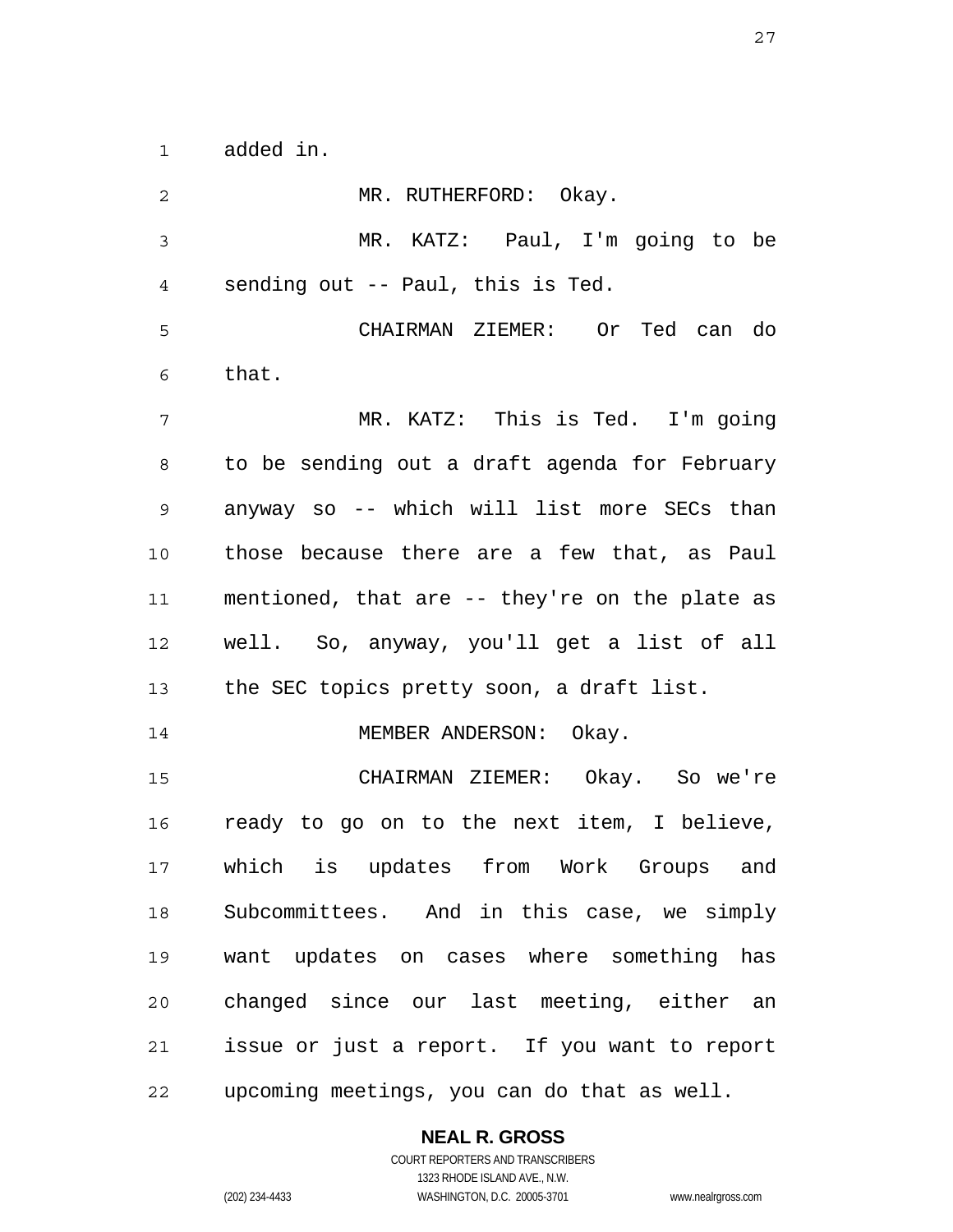1 2 3 4 So, Ted, if you would kind of do this on a roll call basis, starting with our two Subcommittees and then we'll just go down the list.

5 6 MR. KATZ: Sure. So the Dose Reconstruction Subcommittee.

7 8 9 10 11 12 13 14 15 MEMBER GRIFFON: This is Mark Griffon. We had a meeting. After the last Board meeting, we had a face-to-face meeting in Cincinnati. And basically, we just continued to do our work on the sets of cases. We have -- I think we're up to the 12th set of cases already, which are basically groups of 30, generally -- there's some exceptions, but basically groups of 30 cases.

16 17 18 19 20 21 22 And we are in the midst of resolving comments on the sixth, seventh, and eighth set of cases. So we're lagging a little behind SC&A's progress in reviewing the cases, but we are close to closing out all the findings on the sixth and seventh set of cases. And we're probably midway through on

### **NEAL R. GROSS**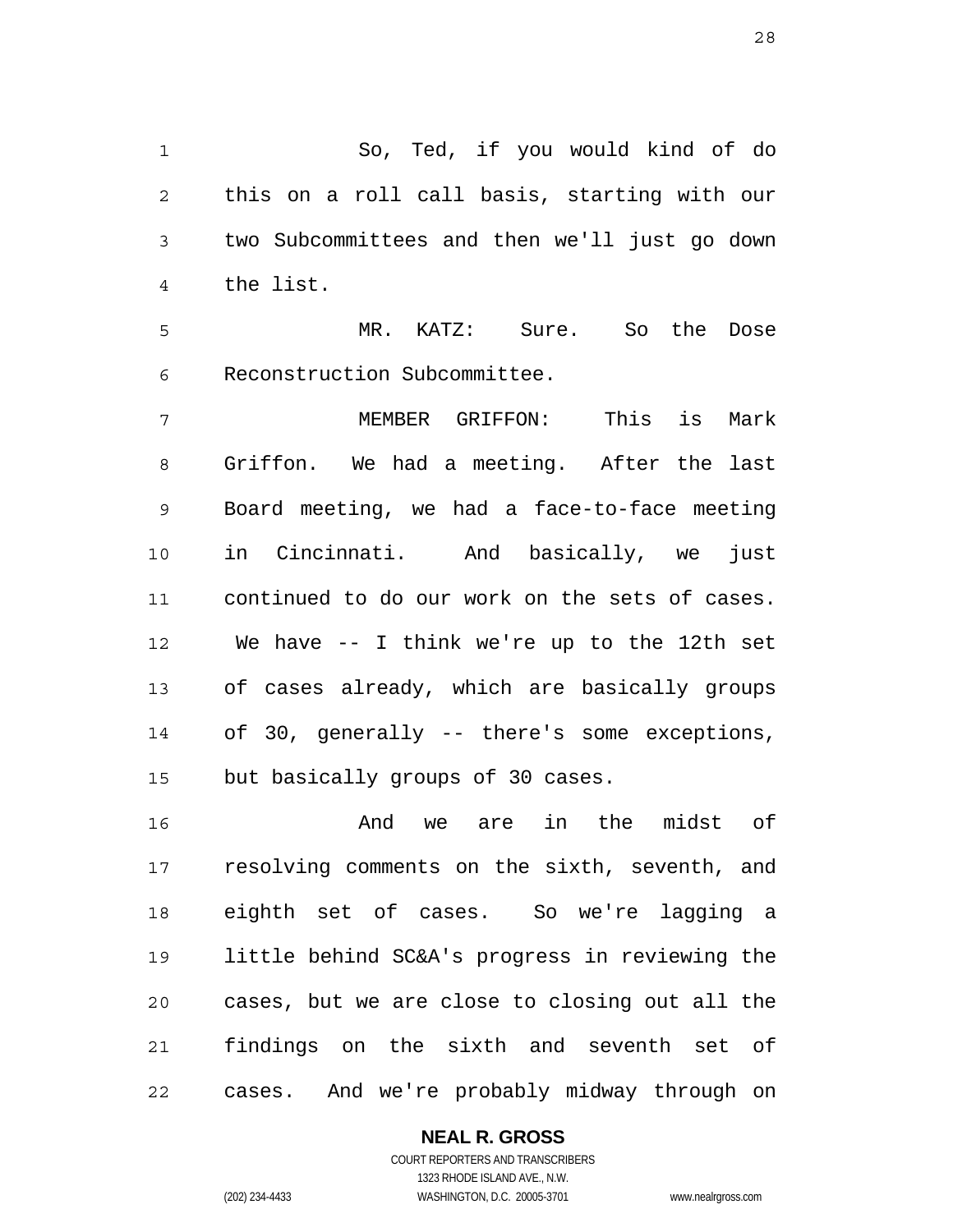1 the eighth set of cases.

2 3 4 5 6 7 8 9 10 11 12 13 14 We are also addressing a follow-up report from our first Summary Report that went to the Secretary regarding the first five sets of cases, the first 100 cases reviewed, and sort of the bottom line of what those findings mean in terms of the program itself, in terms of the dose reconstruction and scientific validity and quality of the dose reconstructions coming out of NIOSH to this point. So we were asked by the Board to do a follow-up analysis of that. And we're in progress on that in the Subcommittee. A good

16 17 at the February meeting of that report for the Board's consideration.

possibility that we could have a final draft

18 19 20 And that's about it. MR. KATZ: Thanks. Thank you, Mark.

21 MEMBER GRIFFON: Thank you.

22 MR. KATZ: Wanda, Procedures

> **NEAL R. GROSS** COURT REPORTERS AND TRANSCRIBERS 1323 RHODE ISLAND AVE., N.W.

15

(202) 234-4433 WASHINGTON, D.C. 20005-3701 www.nealrgross.com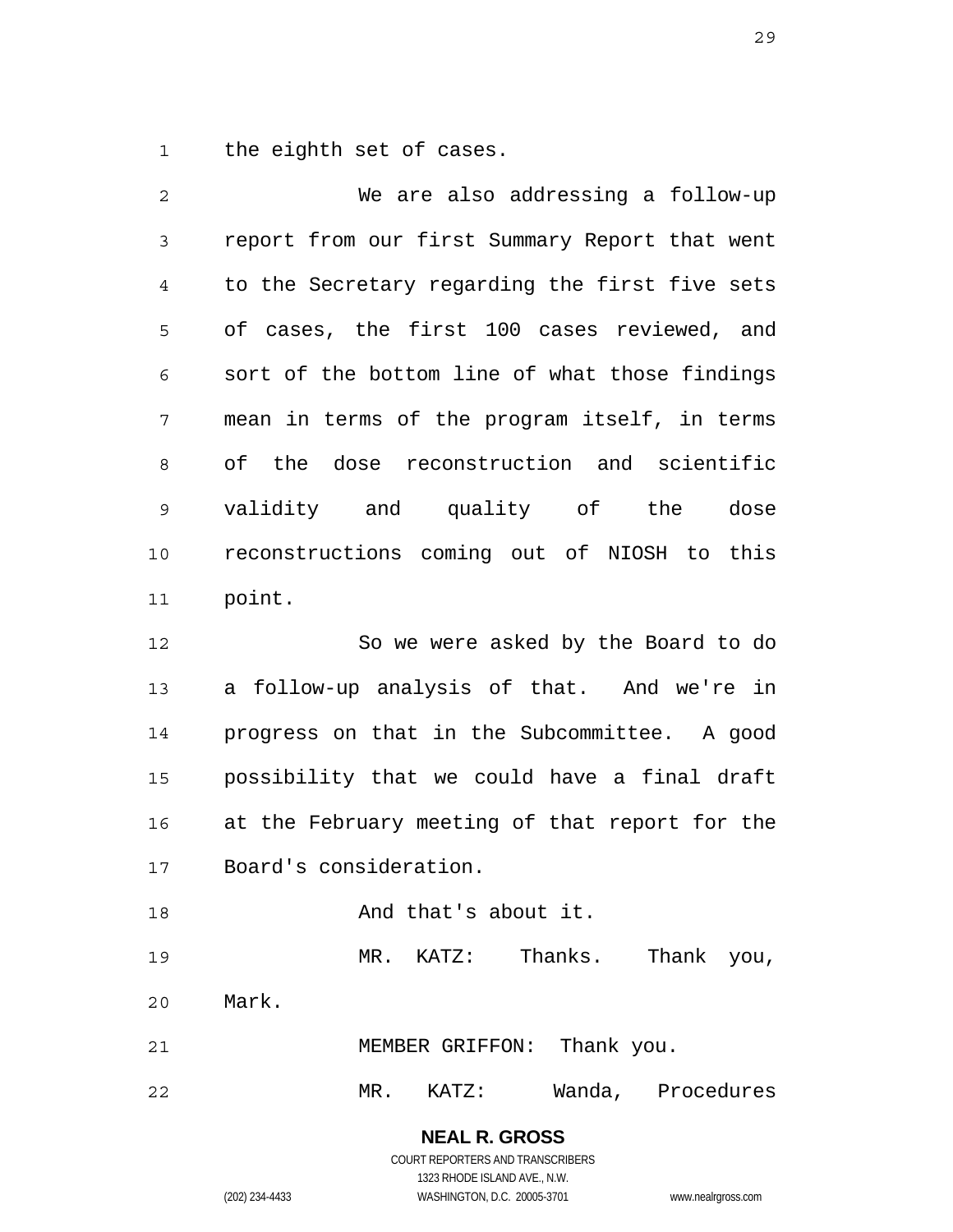1 Subcommittee?

2 3 4 5 6 7 8 9 10 11 12 13 14 15 16 17 18 19 20 21 MEMBER MUNN: Yes, Procedures met on November 17th in Cincinnati with a fairly extensive action item list. Our next meeting is scheduled for January the 27th. We have not yet addressed some of the outstanding issues that we have from our first set of findings. They are, in many cases, of not great urgency because most of those early procedures have either been revised or have been overtaken by other procedures that have been issued subsequently. Nevertheless, they are outstanding items and we hope to be able to focus on a larger number of those at our next meeting. As you mentioned earlier, our second annual report to the Secretary was presented at -- and approved -- at our last full Board meeting. That letter has not yet been transmitted because some of the graphs that were accompanying it are being polished a

22 little bit and the titles being worked on a

#### **NEAL R. GROSS**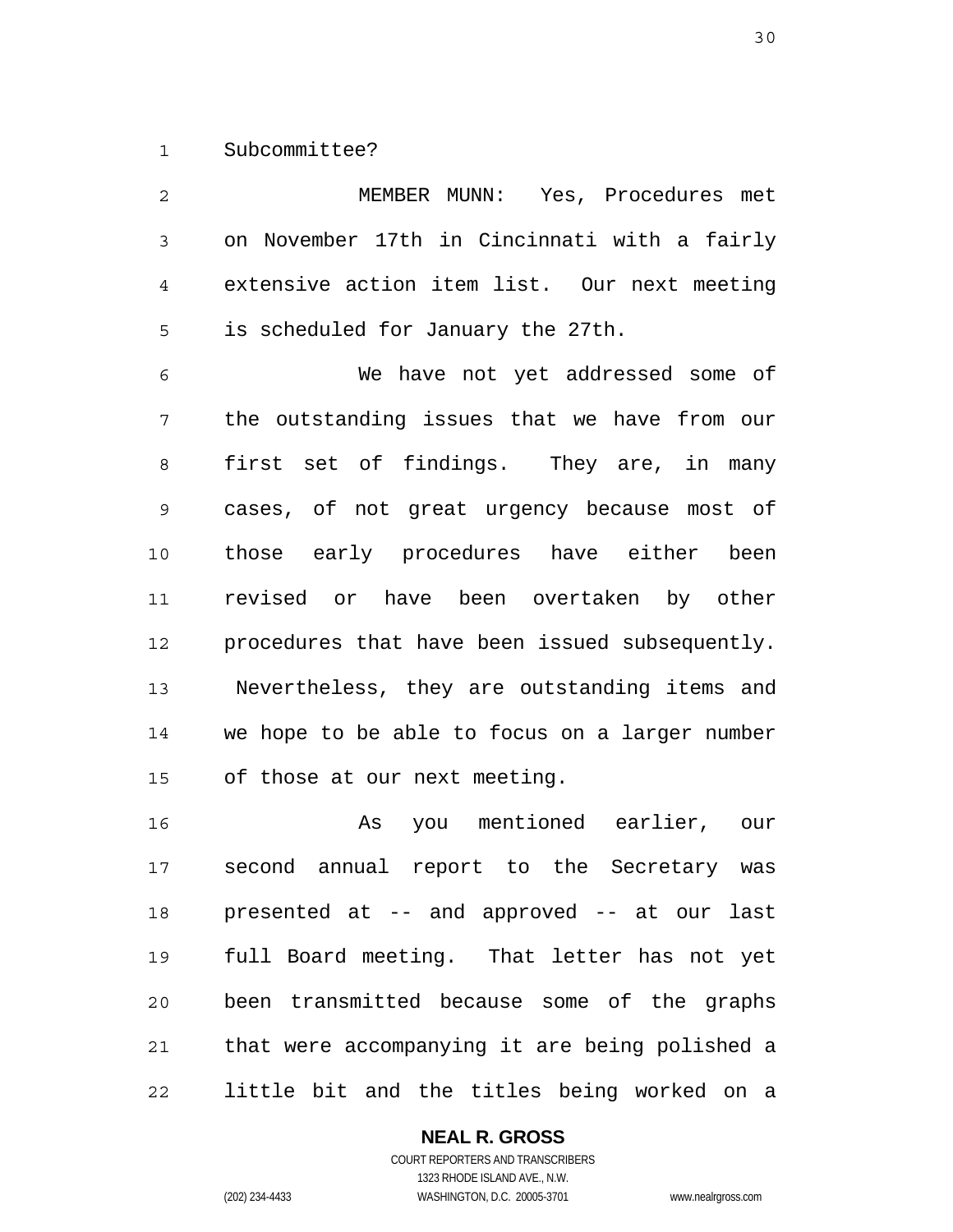1 2 3 bit. But the letter itself is ready to go. Only the two attachments will be forthcoming in a very short time.

4 5 6 7 8 9 10 11 There has been a small amount of action with transferring one or two of the procedures back and forth from our organization -- from our Subcommittee to the specific Work Groups that are dealing with the same issues and vice versa. We've received a transfer from other Work Groups into the Procedures Subcommittee.

12 13 Other than that, there is no report.

14 15 16 17 18 19 20 MR. KATZ: Wanda, can I just append that? Is it true that the Procedures Subcommittee will be reporting back to the Board on Program Evaluation Report Reviews? MEMBER MUNN: Yes, we will. MR. KATZ: We took that up. MEMBER MUNN: We will be. It's on our action list.

22 MR. KATZ: Okay. So that's for

> **NEAL R. GROSS** COURT REPORTERS AND TRANSCRIBERS 1323 RHODE ISLAND AVE., N.W. (202) 234-4433 WASHINGTON, D.C. 20005-3701 www.nealrgross.com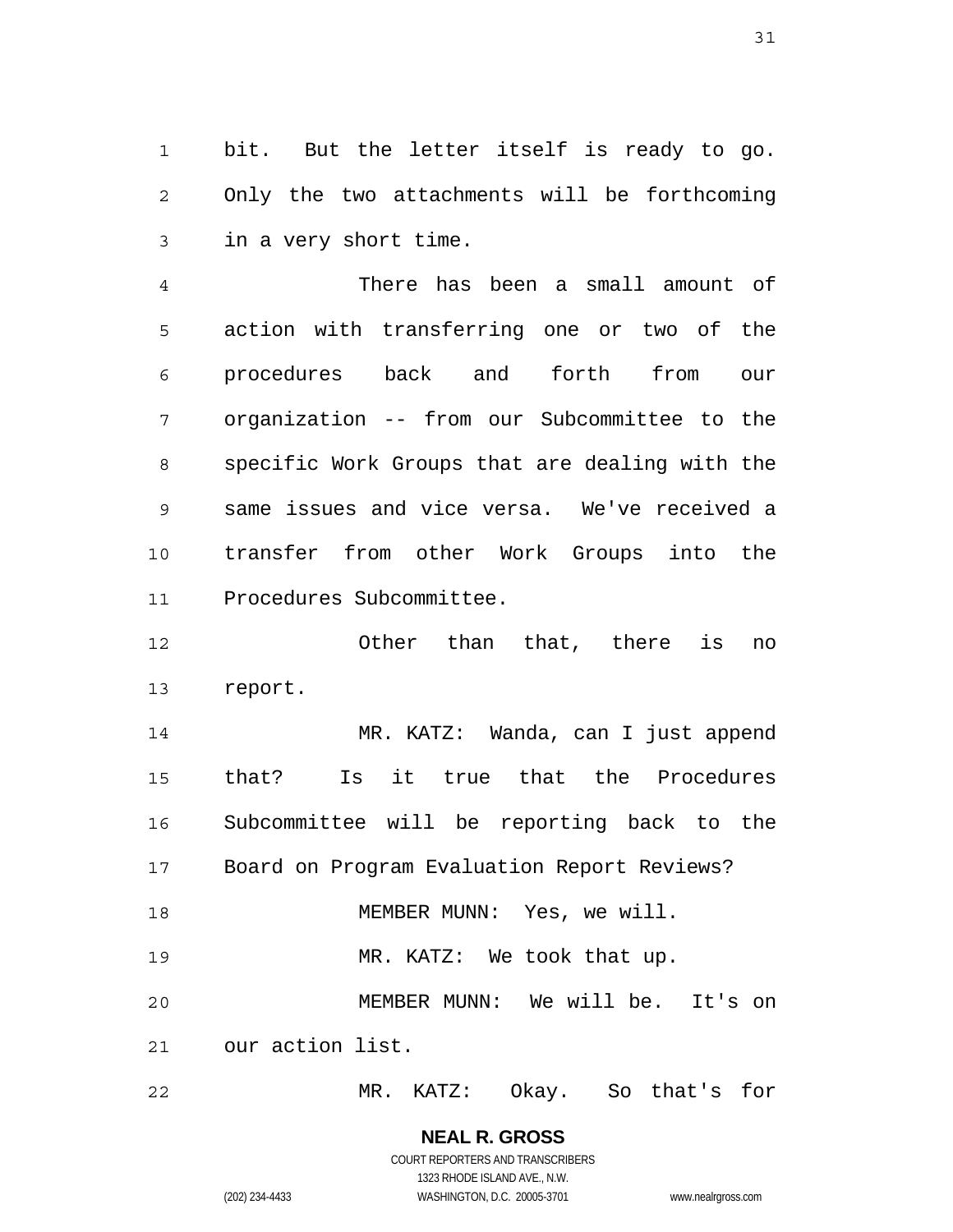1 February as well.

2 3 4 5 6 7 8 9 10 11 12 13 14 15 16 17 18 19 20 21 22 MEMBER MUNN: Yes. MR. KATZ: Okay. Then let me now - - Paul, do you want me to run down all the Work Groups? Or just those that could possibly have something? CHAIRMAN ZIEMER: Yes. Proceed with the Work Groups, yes. MR. KATZ: Okay. So we have Blockson first. Wanda? MEMBER MUNN: Oh, I'm sorry. I didn't realize there was going to be any report on Blockson. So far as I knew, it was completely in the hands of the full Board -- MR. KATZ: Right. MEMBER MUNN: -- and was awaiting the admission of our four new members for a final vote. That was my understanding from our last Board meeting. MR. KATZ: Thank you, Wanda. And then Dr. Poston isn't here for Chapman Valve. But I'll note that it has not

> **NEAL R. GROSS** COURT REPORTERS AND TRANSCRIBERS

1323 RHODE ISLAND AVE., N.W. (202) 234-4433 WASHINGTON, D.C. 20005-3701 www.nealrgross.com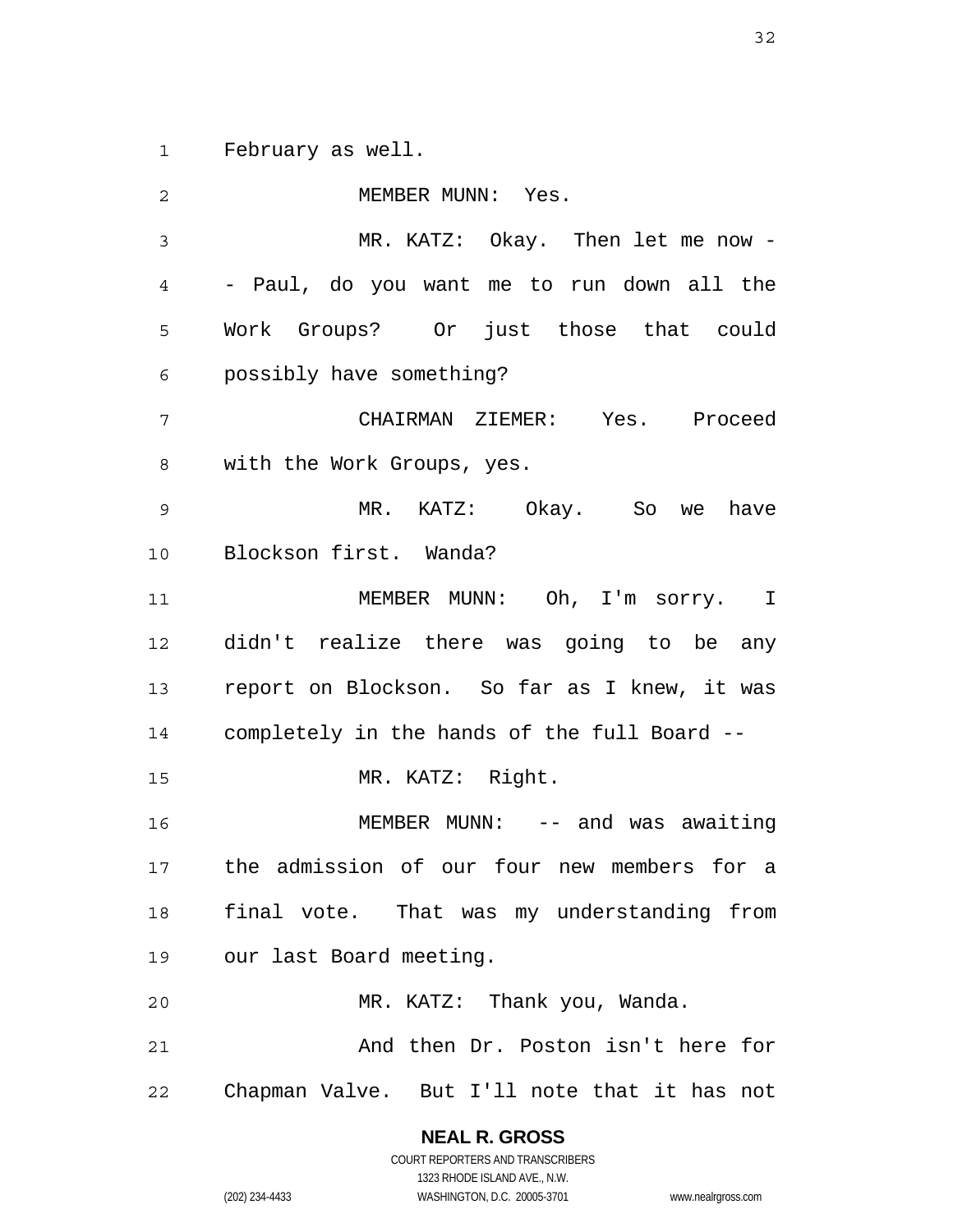1 2 3 4 5 6 7 8 9 10 11 12 13 14 15 16 17 18 19 20 21 22 met yet. And I mentioned that earlier that it should be meeting in January. Then we have Department of Energy Security, Mr. Clawson? MEMBER CLAWSON: Well, we're kind of in limbo on that until we have something that we need to be able to address. MR. KATZ: Right. MEMBER CLAWSON: We haven't met at all. MR. KATZ: Right. Thank you, Brad. Fernald? MEMBER CLAWSON: Yes, that would be me, too. We've got a Work Group scheduled for January 29th. And we're just getting ready to prepare for that. And go from there. But that's just about all we have on Fernald. MR. KATZ: Thank you, Brad. Dr. Melius, Hanford? MEMBER MELIUS: Yes. We just received -- I think the other Board members,

> **NEAL R. GROSS** COURT REPORTERS AND TRANSCRIBERS

1323 RHODE ISLAND AVE., N.W. (202) 234-4433 WASHINGTON, D.C. 20005-3701 www.nealrgross.com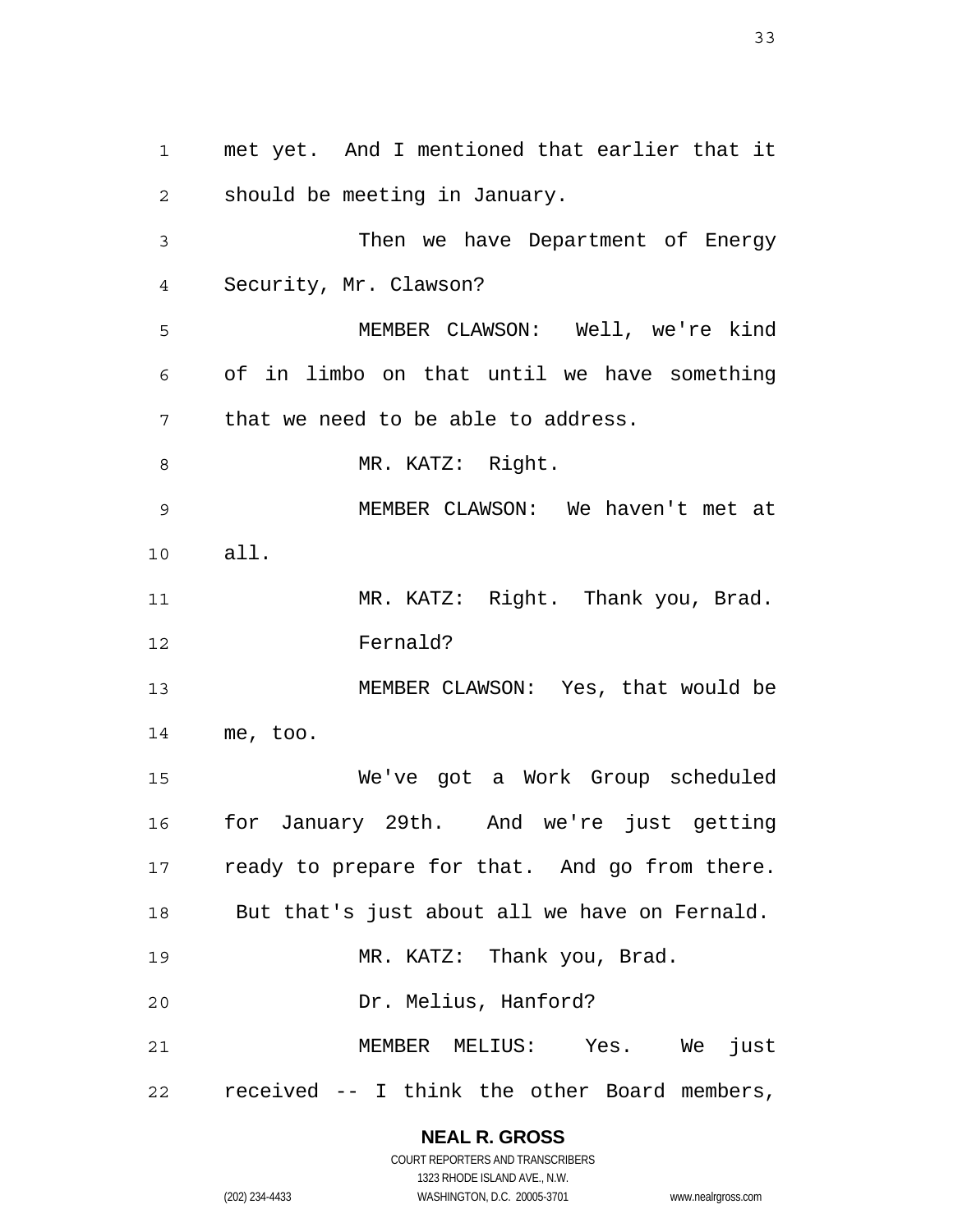1 2 3 4 they may have gotten it also -- a revised sort of issues matrix from SC&A, a follow-up to the new Evaluation Report from NIOSH that we had presented at our last meeting.

5 6 7 8 9 10 11 12 So we will -- we need to sort of re-prioritize things. I've got to first talk to Sam Glover and Arjun. And then we'll probably set up a meeting -- once we understand what the schedule is for some of the work getting done on this, then we'll be able to determine when to schedule another Work Group meeting.

13 MR. KATZ: Thank you, Jim.

14 Mr. Schofield, INL?

15 16 17 MEMBER SCHOFIELD: It's going to be April before we have anything new, it looks like.

18 MR. KATZ: Thank you, Phil.

19 Linde, Dr. Roessler?

20 21 22 MEMBER ROESSLER: The only thing new we have on Linde is that we have a Work Group meeting on December 14th at the

> **NEAL R. GROSS** COURT REPORTERS AND TRANSCRIBERS

1323 RHODE ISLAND AVE., N.W. (202) 234-4433 WASHINGTON, D.C. 20005-3701 www.nealrgross.com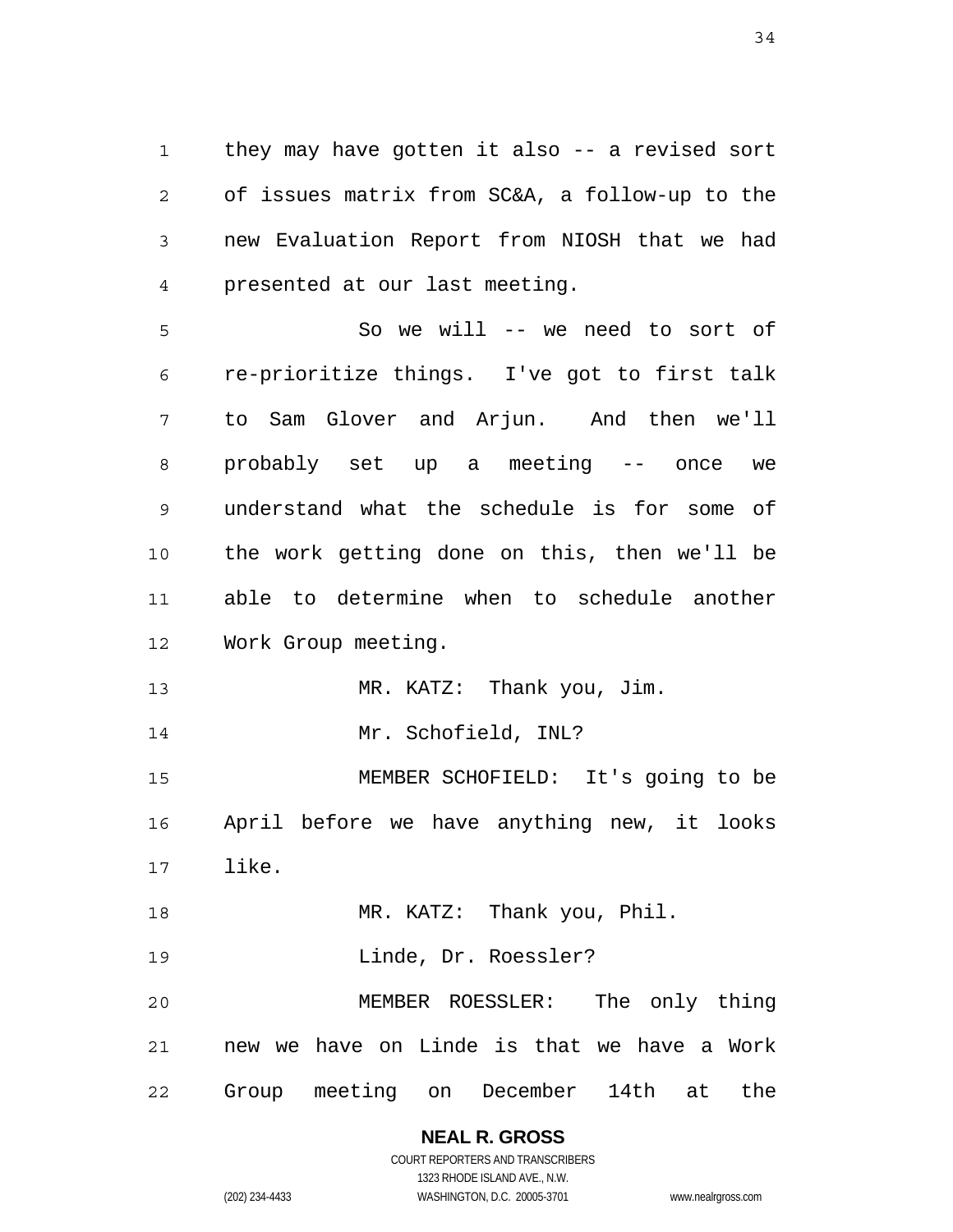1 2 3 4 5 6 7 8 9 10 11 12 13 14 15 16 17 18 19 20 21 Cincinnati Airport Marriott. I have not put the agenda together yet. I will try -- I am away at a meeting right now. I'll try and do that later this week. MR. KATZ: Thank you, Gen. Los Alamos National Laboratory, Mr. Griffon? MEMBER GRIFFON: Yes. We are ready to schedule a Work Group, but we haven't done that yet. So we're ready -- I think we're ready to convene a Work Group, possibly prior to the next Board meeting. So I should have more to tell you then. MR. KATZ: Great. Thank you, Mark. Mound, Ms. Beach? MEMBER BEACH: Yes, we do have a Work Group meeting scheduled for January 5th and 6th, a two-day full meeting. And I should have more to report at the February meeting as well. MR. KATZ: Thank you. Thank you,

22 Josie.

> **NEAL R. GROSS** COURT REPORTERS AND TRANSCRIBERS 1323 RHODE ISLAND AVE., N.W. (202) 234-4433 WASHINGTON, D.C. 20005-3701 www.nealrgross.com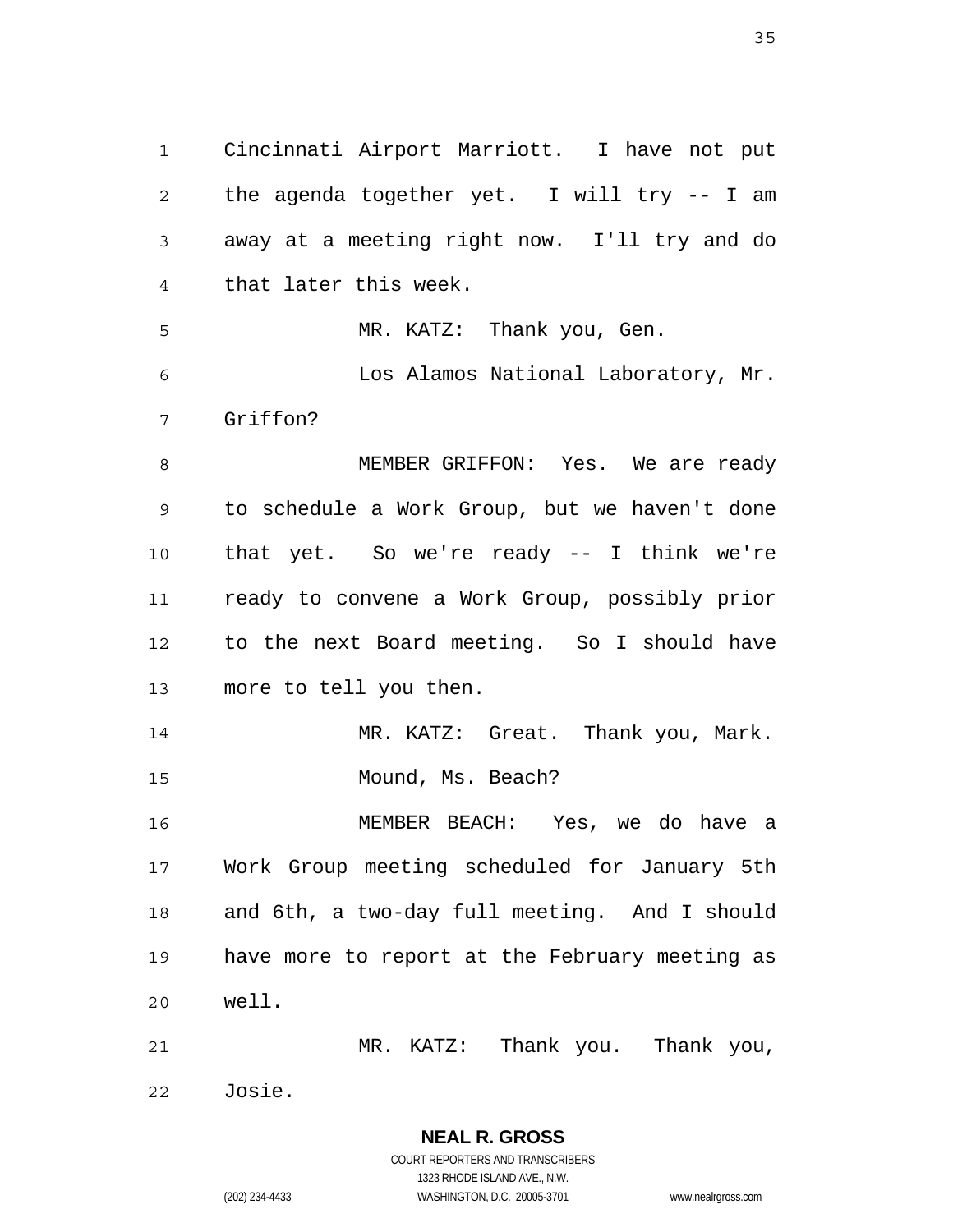1 2 3 4 5 6 7 8 9 10 11 12 13 14 15 16 17 18 19 20 21 22 Nevada Test Site, Mr. Presley? MEMBER PRESLEY: We have a meeting scheduled for next Tuesday, the 15th, to discuss a new position paper and also try to solve the last two profile problems that we have. So we'll be meeting at nine o'clock next Tuesday morning. MR. KATZ: Nine o'clock, thank you, Bob. Pantex, Mr. Clawson? MEMBER CLAWSON: Pantex, right now where we're at with it, we haven't been able to schedule a Work Group. We're still waiting for a response from NIOSH to SC&A's report. But we're hoping that we'll begin that pretty soon. MR. KATZ: Thank you, Brad. Pinellas, Mr. Schofield? MEMBER SCHOFIELD: It's going to be August before we're -- revisions are done. MEMBER BEACH: Ted, can I make a correction to NTS?

> **NEAL R. GROSS** COURT REPORTERS AND TRANSCRIBERS 1323 RHODE ISLAND AVE., N.W. (202) 234-4433 WASHINGTON, D.C. 20005-3701 www.nealrgross.com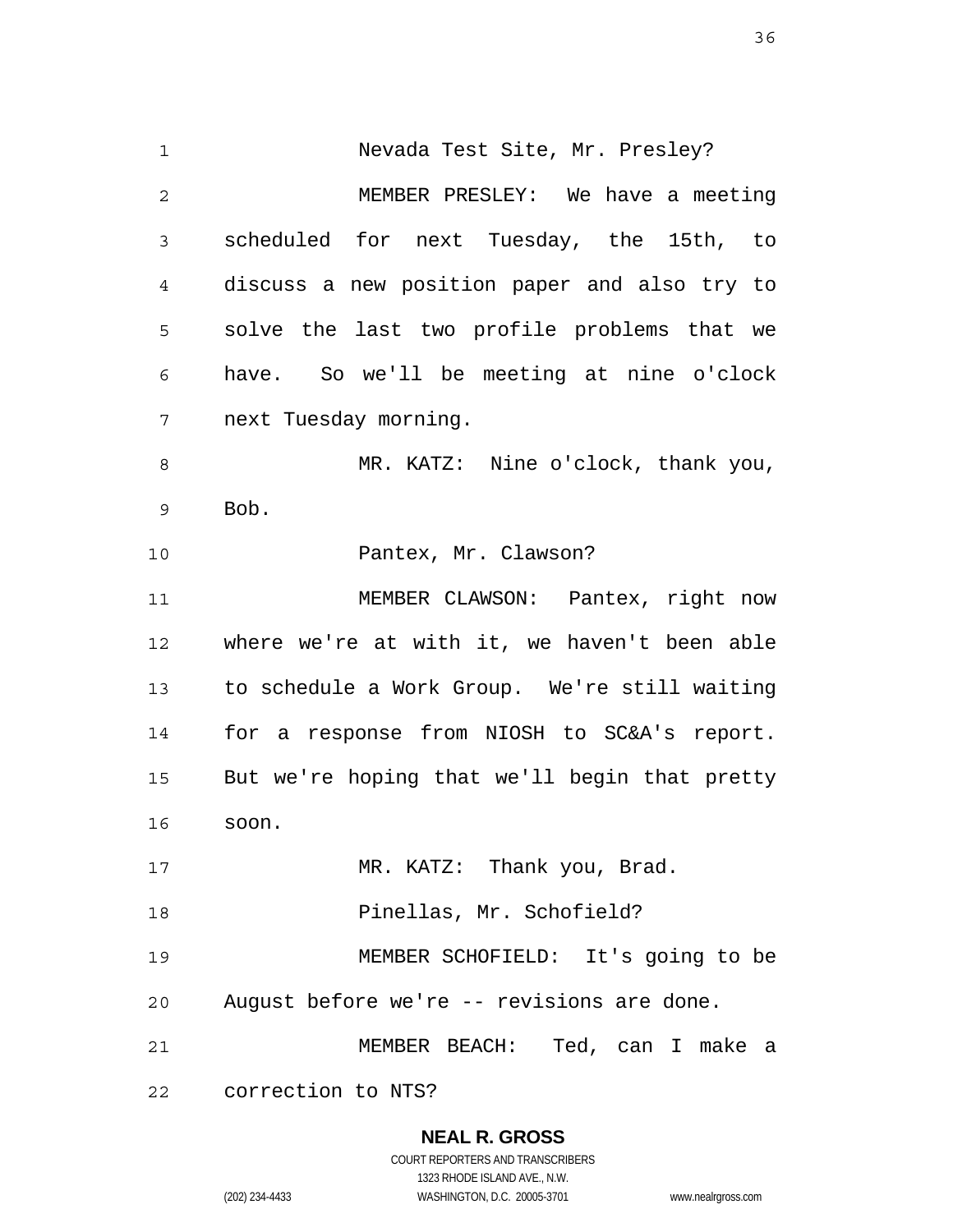**NEAL R. GROSS** 1 2 3 4 5 6 7 8 9 10 11 12 13 14 15 16 17 18 19 20 21 22 MR. KATZ: Yes, absolutely. MEMBER BEACH: I noticed the website says nine-thirty for that meeting, not nine o'clock. MR. KATZ: Right. Thank you. MEMBER BEACH: Okay. MR. KATZ: I was thinking that, but I hadn't checked. MEMBER BEACH: I checked. MR. KATZ: Thank you. We are up to Rocky Flats, Mr. Griffon? MEMBER GRIFFON: Yes, the Work Group is kind of sitting on the sideline right now. We are waiting for a report back from DOL on the question of the Ruttenber database. And I hope that we hear something prior to the February meeting regarding that from the Department of Labor. MR. KOTSCH: Mark, it's Jeff Kotsch. MEMBER GRIFFON: Yes.

> COURT REPORTERS AND TRANSCRIBERS 1323 RHODE ISLAND AVE., N.W.

(202) 234-4433 WASHINGTON, D.C. 20005-3701 www.nealrgross.com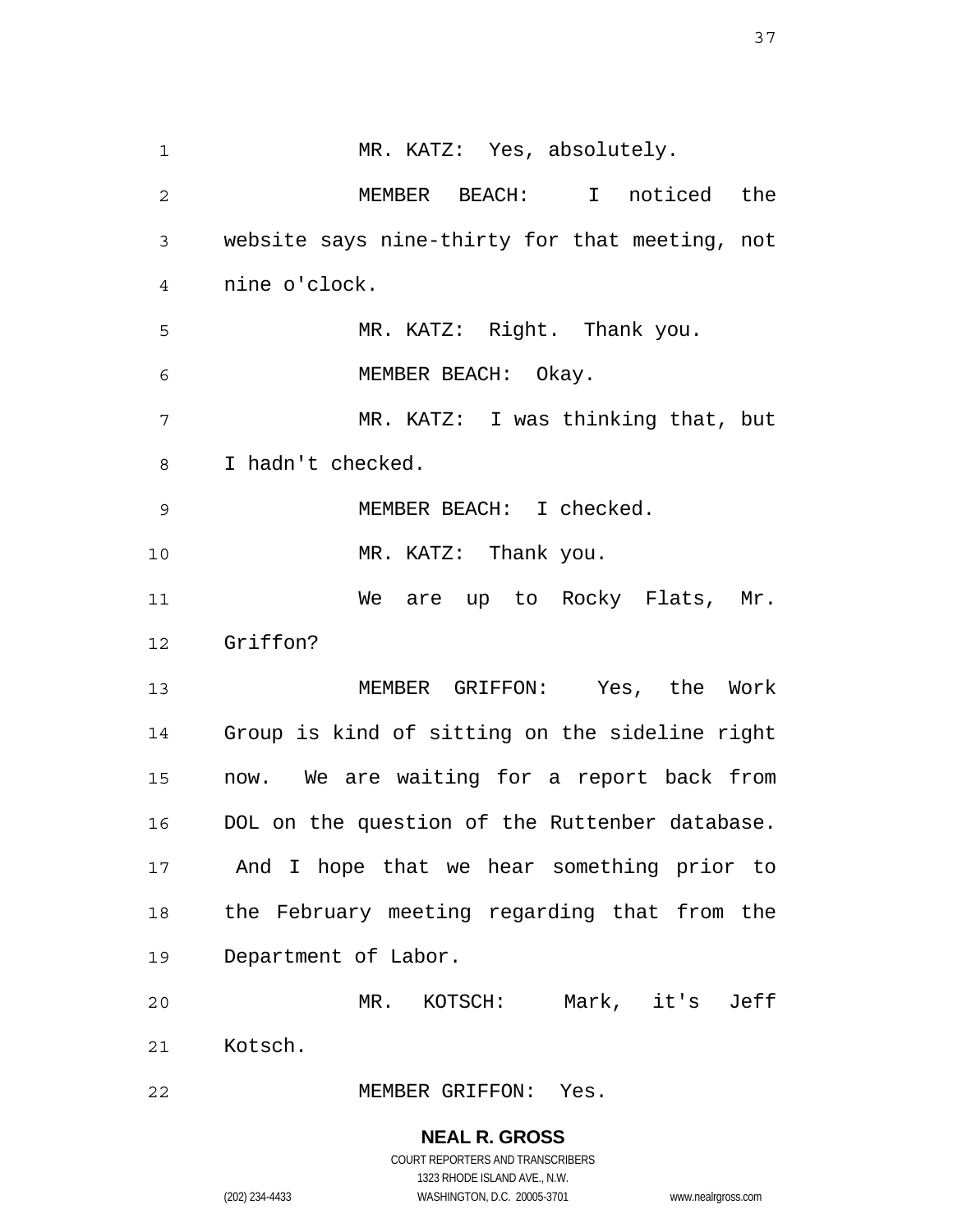1 2 3 4 5 6 7 8 9 10 11 12 13 14 15 16 17 18 19 20 21 MR. KOTSCH: We have been communicating with Margaret Ruttenber. And we will be meeting with her out in Colorado in probably like mid-January to discuss the - you know, to go through the report with her and answer some of our questions. MEMBER GRIFFON: Okay. So we should have some -- at least an update at the February meeting. MR. KOTSCH: Absolutely, yes. MEMBER GRIFFON: And that's all I have, Ted. MR. KATZ: Thank you, Mark. Santa Susana, Mr. Gibson? MEMBER GIBSON: We have not had a meeting. We're waiting -- I think OCAS is still doing a little bit of back-and-forth with SC&A. But I would hope that we can get that done and possibly have a meeting in January before we go out there in February. MR. KATZ: Thank you, Mike. Savannah River Site, Mr. Griffon

> **NEAL R. GROSS** COURT REPORTERS AND TRANSCRIBERS

> > 1323 RHODE ISLAND AVE., N.W.

22

(202) 234-4433 WASHINGTON, D.C. 20005-3701 www.nealrgross.com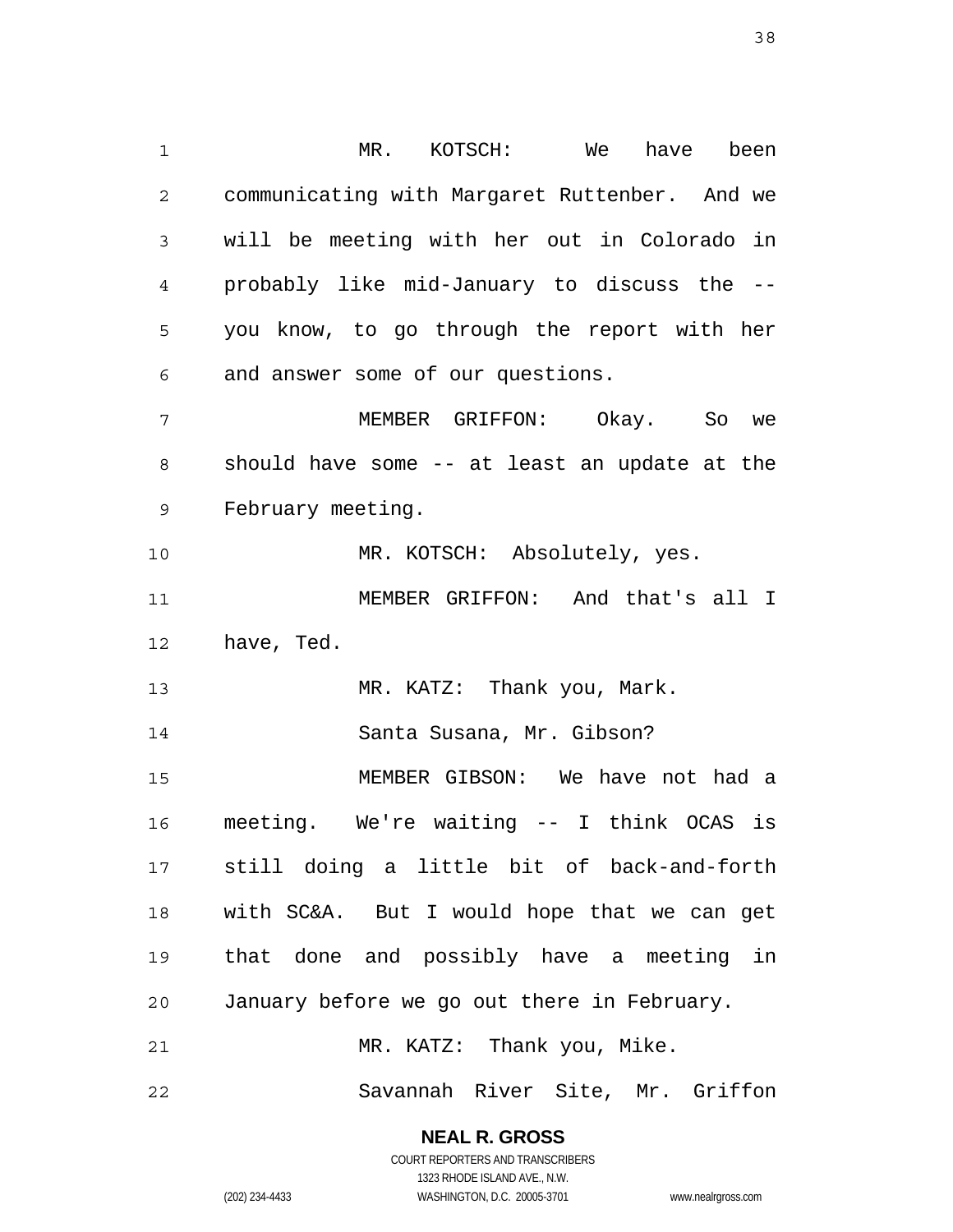1 again.

| $\overline{2}$ | MEMBER GRIFFON: Yes, we had a                  |
|----------------|------------------------------------------------|
| 3              | meeting -- well, actually I was the only Board |
| 4              | member but -- because Brad couldn't make the   |
| 5              | trip -- but we had a classified meeting at the |
| 6              | Savannah River Site, mainly focused on the     |
| 7              | metal tritides questions. And really the       |
| 8              | focus of that meeting was to resolve what we   |
| 9              | could say in our Work Group meeting.           |
| 10             | And we had a successful meeting                |
| 11             | there. And we're planning a Work Group         |
| 12             | meeting in Cincinnati for early January or mid |
| 13             | January. We've got some dates floating around  |
| 14             | but nothing firmed up yet.                     |
| 15             | MR. KATZ: Thanks, Mark. And I                  |
| 16             | haven't seen any of those dates either. It     |
| 17             | would be good for me to see them. But glad to  |
| 18             | hear it. January is going to be busy for       |
|                | 19 everyone I think.                           |
| 20             | MEMBER GRIFFON: Yes.                           |
| 21             | MR. KATZ: Thanks, Mark.                        |
| 22             | We have the SEC Issues, Dr. Melius?            |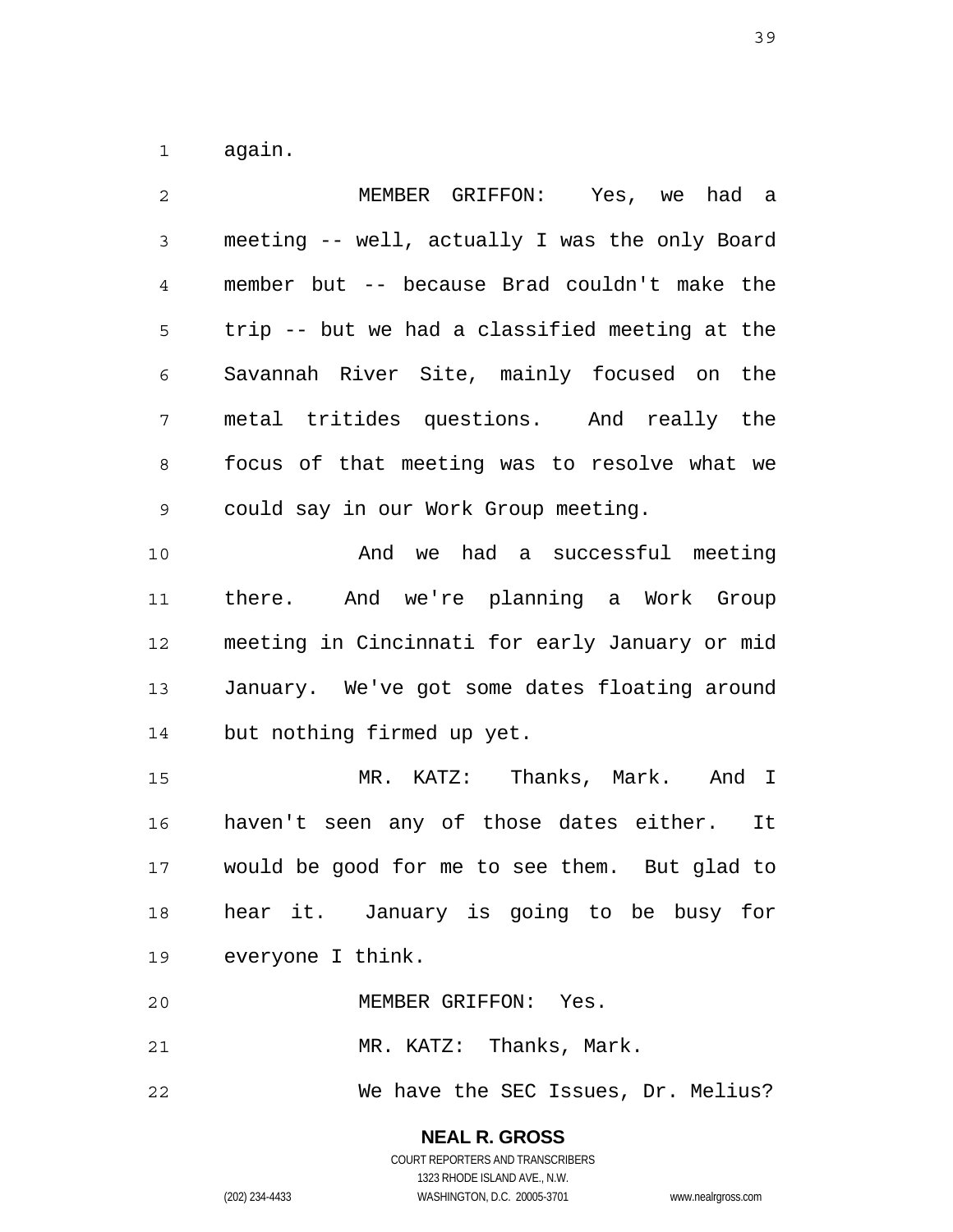1 2 3 4 5 6 7 8 9 10 11 MEMBER MELIUS: Yes. We'll be scheduling a meeting of that probably the end of January, early February. One, is to deal with any 83.14 issues, if LaVon gets us some reports in time before the meeting. And secondly, we still have outstanding issues with Dow Madison and with the 250-day issue. So we will be planning probably a conference call later in the month for that, the month of January, early February, before the Board meeting.

12 13 14 15 16 MR. KATZ: Jim, can I ask you -- I'm not sure I understood. Dow Madison, do you think you'll be wrapping up discussions on Dow Madison? Is that what you were saying?  $0r$  --

17 18 19 20 MEMBER MELIUS: Well, let's see where we are with -- I've got to talk to the petitioners and see where they are in terms of getting the information they have requested.

21 MR. KATZ: Okay.

22 MEMBER MELIUS: Do that -- and by

#### **NEAL R. GROSS** COURT REPORTERS AND TRANSCRIBERS 1323 RHODE ISLAND AVE., N.W.

(202) 234-4433 WASHINGTON, D.C. 20005-3701 www.nealrgross.com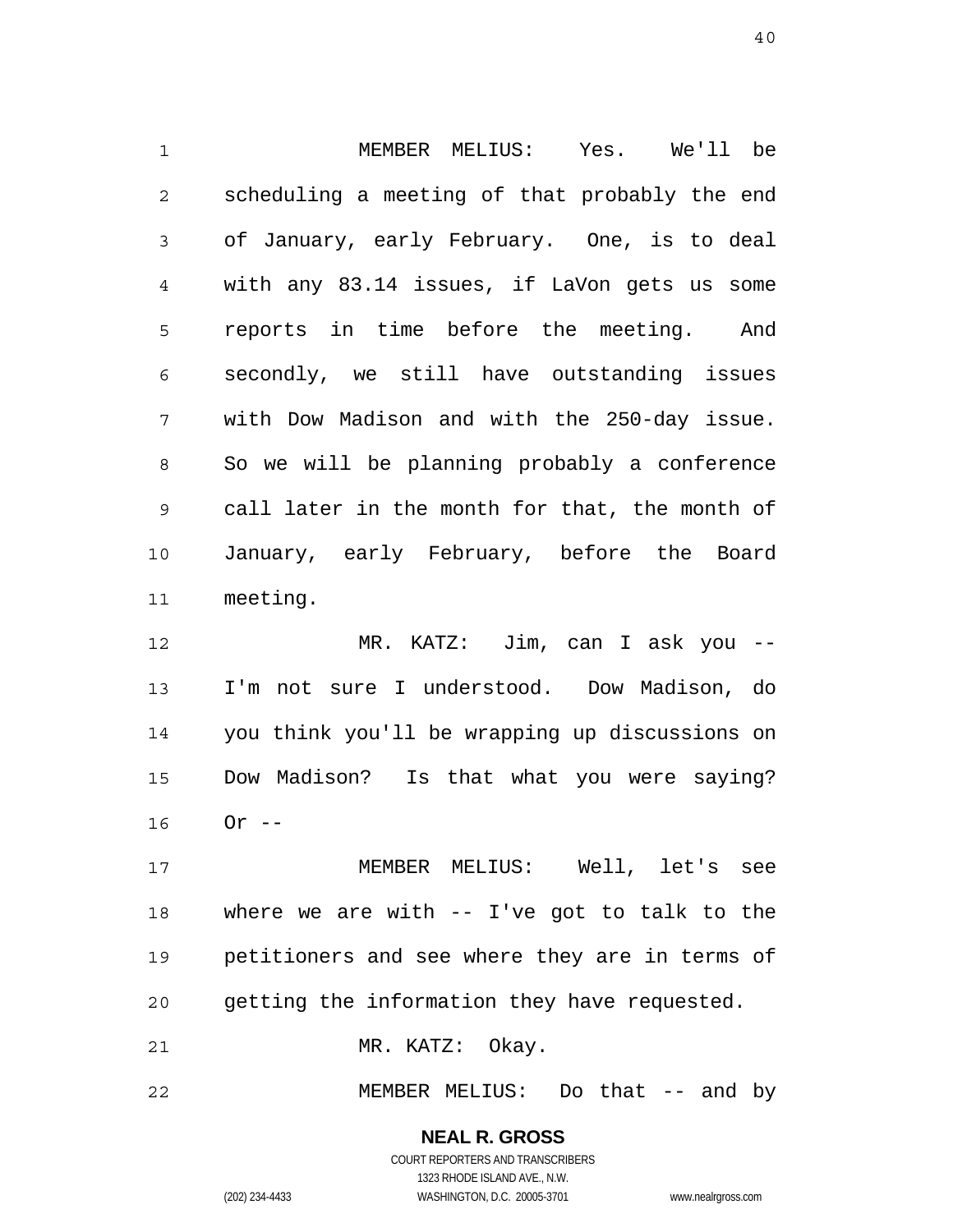1 2 3 4 5 6 7 8 9 10 11 12 13 14 15 16 17 18 19 20 21 22 the way, I got an email from [identifying information redacted], apparently all the lines are busy, and he was unable to get on to the call. MR. KATZ: I am not aware of that. At this point, there's nothing -- MEMBER MELIUS: I know. MR. KATZ: -- left to do. MEMBER MELIUS: I just wanted to get it on the record. MR. KATZ: Right. Thank you. Okay, we have then TBD-6000, Dr. Ziemer? Paul, do we still have you? Let me  $90 - -$  CHAIRMAN ZIEMER: Okay, Mark, my mute was on. I just thought it was off, and I must have turned it off. Can you hear me now? MR. KATZ: Yes, thank you. CHAIRMAN ZIEMER: Okay. TBD-6000/6001 Work Group is going to meet on December 16th. So that's coming up next week. MR. KATZ: All right.

> **NEAL R. GROSS** COURT REPORTERS AND TRANSCRIBERS

1323 RHODE ISLAND AVE., N.W. (202) 234-4433 WASHINGTON, D.C. 20005-3701 www.nealrgross.com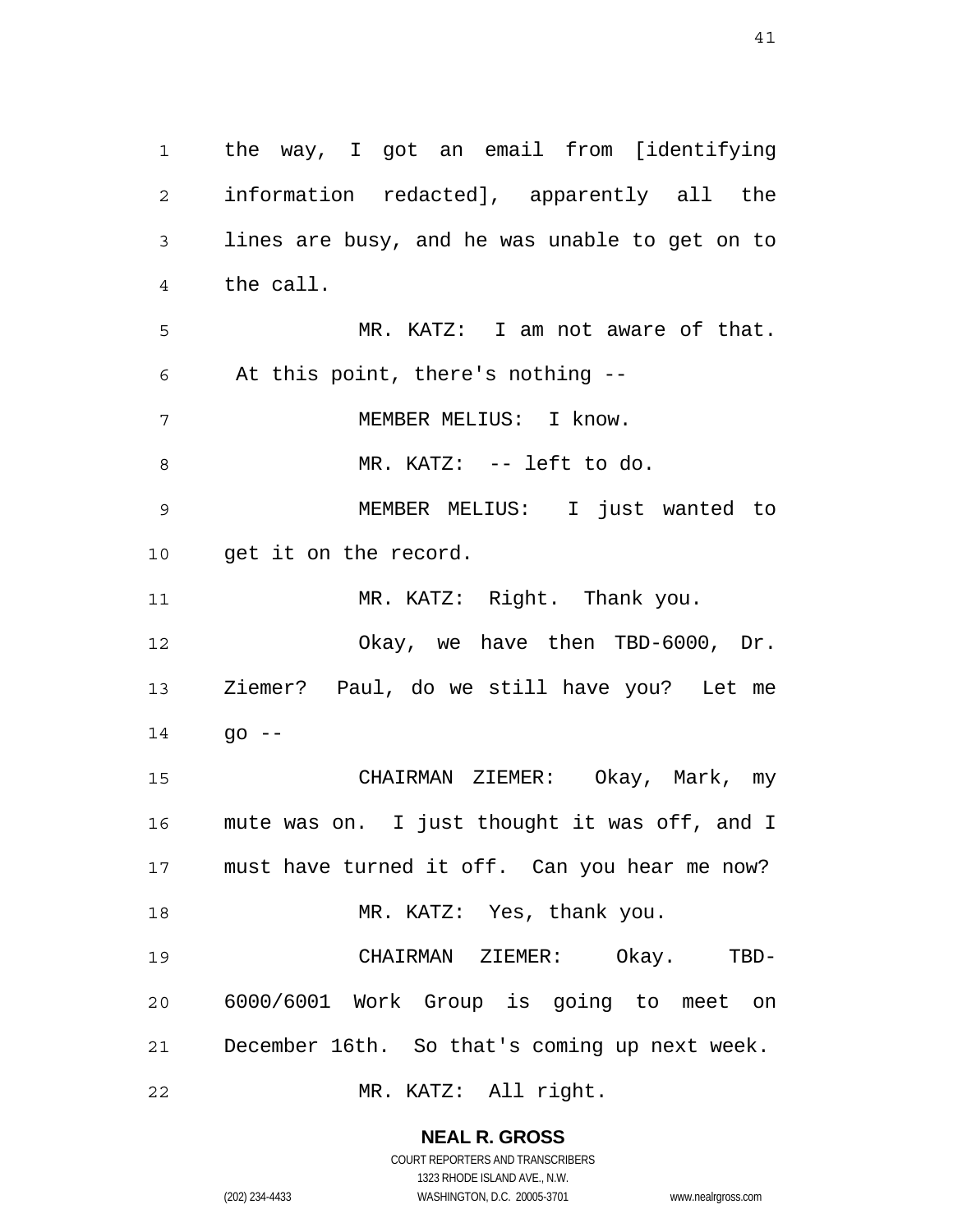1 2 3 4 5 6 7 8 9 10 11 12 13 14 15 16 17 18 19 20 21 22 And Surrogate Data, Dr. Melius? MEMBER MELIUS: Yes, Surrogate Data Work Group has a meeting scheduled - conference call scheduled for January 11th. MR. KATZ: Thanks, Jim. Worker Outreach, Mike? Mr. Gibson? MEMBER GIBSON: Yes, the Work Group met last week. Due to a family matter, I wasn't able to be there. So I could defer my briefing or if Josie -- MEMBER BEACH: Mike, I'm ready to give it if you would like. MEMBER GIBSON: Yes, that would be fine. And I'd also like to state that I appreciate Josie stepping in for me. MEMBER BEACH: No problem. We did meet on December 2nd. The thing that we worked on and got accomplished was the implementation plan is ready. And I'm sure Mike will be ready to present that to the Board at the February meeting. We also sent out notes to all the

> **NEAL R. GROSS** COURT REPORTERS AND TRANSCRIBERS

> > 1323 RHODE ISLAND AVE., N.W.

(202) 234-4433 WASHINGTON, D.C. 20005-3701 www.nealrgross.com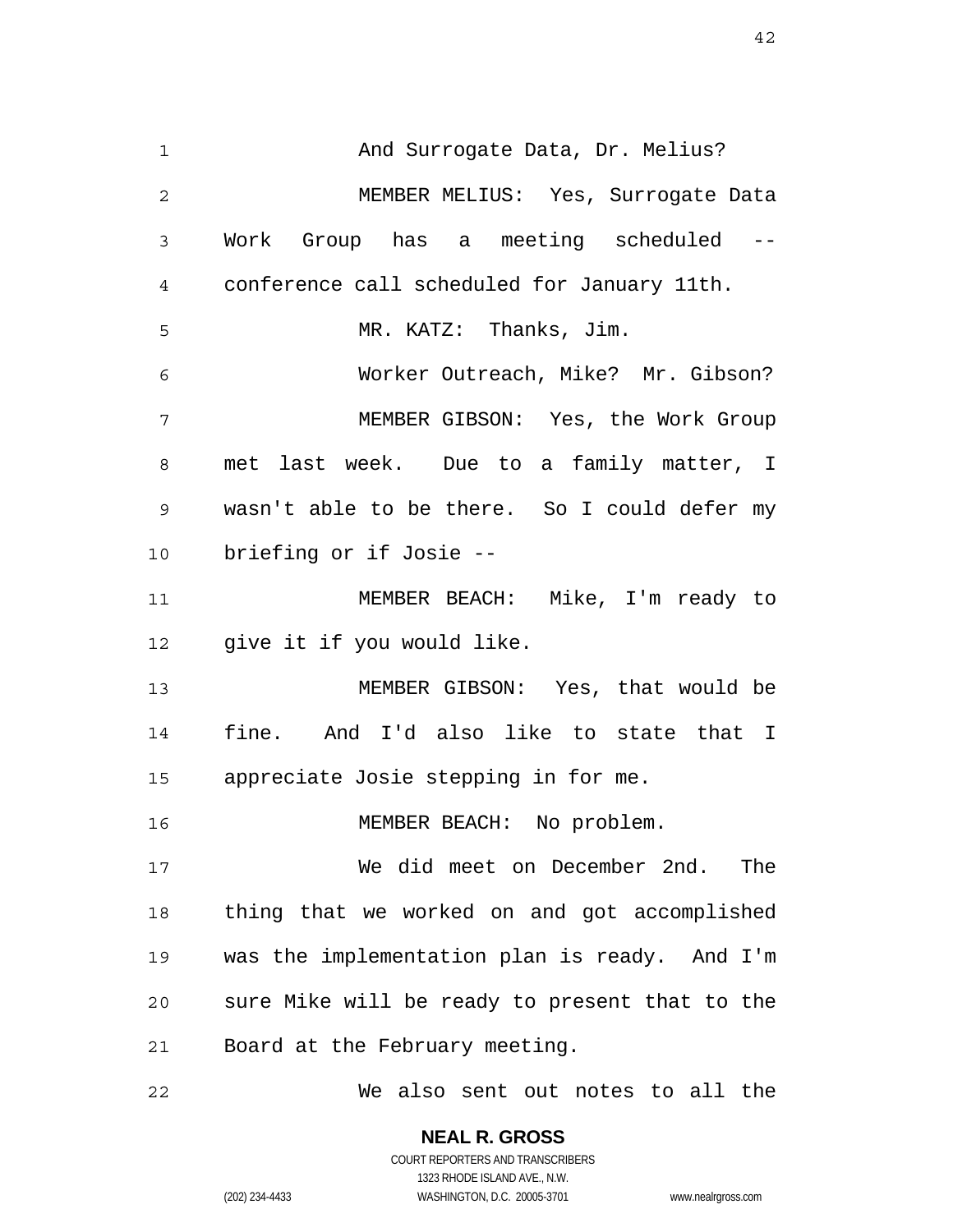1 2 3 4 Work Group members for tracking public comments. If you remember at our last meeting our Work Group was asked to look at that issue.

5 6 7 8 9 And I believe we feel like we have come up with some ideas. And once the Work Group has decided on how to track those, we will present that to the Board, I believe in February as well.

10 11 12 And unless -- Wanda, do you think of anything else I missed? That's where we're at.

13 14 15 MEMBER MUNN: No, I think those are the two major items that we managed to get done. Thanks, Josie, we appreciate it.

16 MEMBER BEACH: Yes.

17 18 MR. KATZ: That's great. Thanks, Josie.

19 20 21 22 And then we have -- well, we have two new Work Groups. But, of course, they haven't met yet. They just had members potentially assigned to them, new members

> **NEAL R. GROSS** COURT REPORTERS AND TRANSCRIBERS

1323 RHODE ISLAND AVE., N.W. (202) 234-4433 WASHINGTON, D.C. 20005-3701 www.nealrgross.com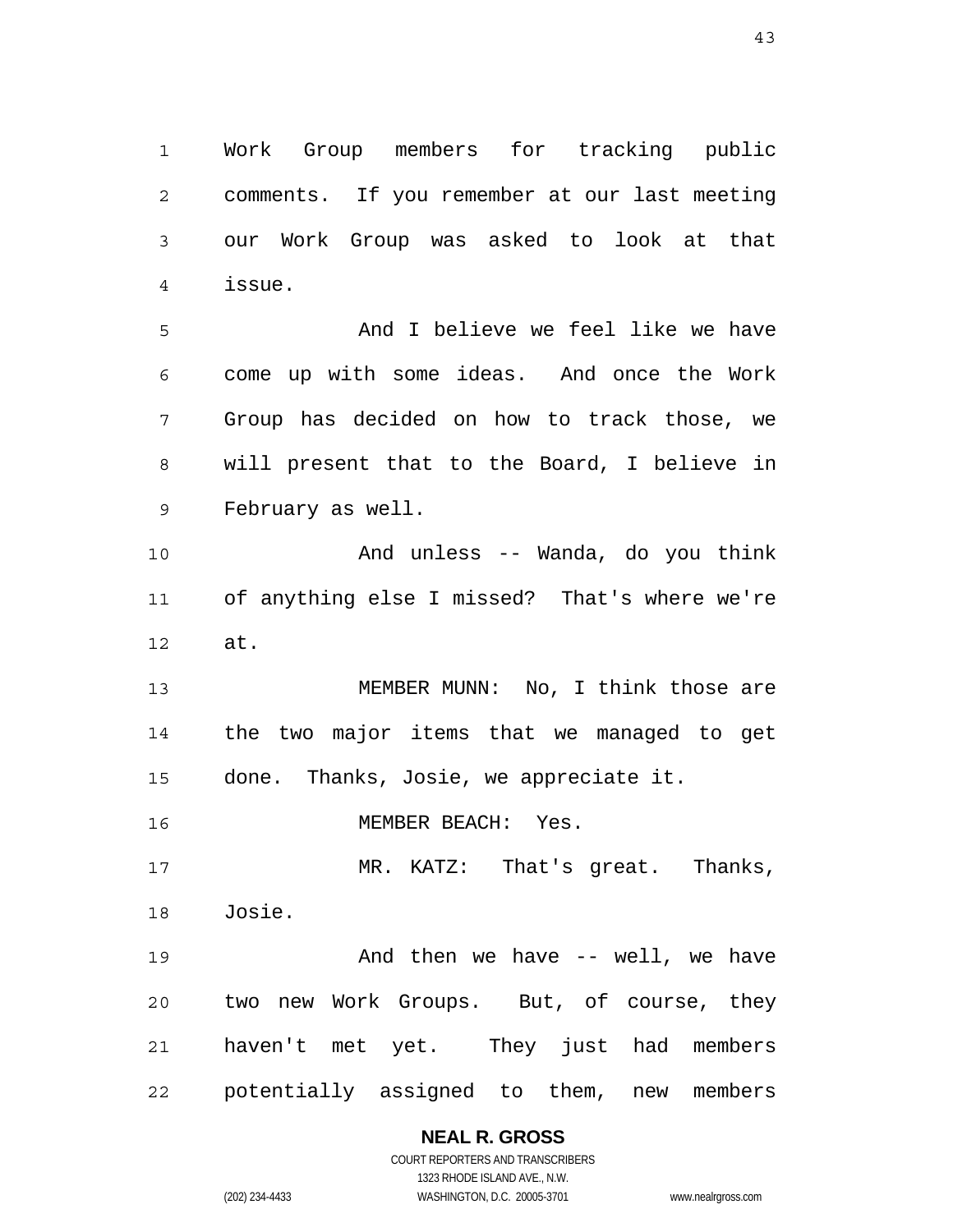1 2 3 4 5 6 7 8 9 10 11 12 13 14 15 16 17 18 19 20 21 potentially assigned to them. So that completes the Work Group review, I believe. Dr. Ziemer? Are you on mute again, Paul? Dr. Ziemer? CHAIRMAN ZIEMER: Can you hear me now? MR. KATZ: Okay. We just got you. CHAIRMAN ZIEMER: I'm having trouble with my un-muting here. Okay. We're ready to talk about future plans and suggestions for the February Board meeting. I want to begin by calling attention to a letter which was distributed to Board members, but this will be on our Work Group session for February, a letter from [identifying information redacted] representing the Alliance of Nuclear Worker Advocacy Groups. That letter is dated November 3rd. You should have all received a copy of that.

And I just wanted to give you a

**NEAL R. GROSS** COURT REPORTERS AND TRANSCRIBERS 1323 RHODE ISLAND AVE., N.W. (202) 234-4433 WASHINGTON, D.C. 20005-3701 www.nealrgross.com

22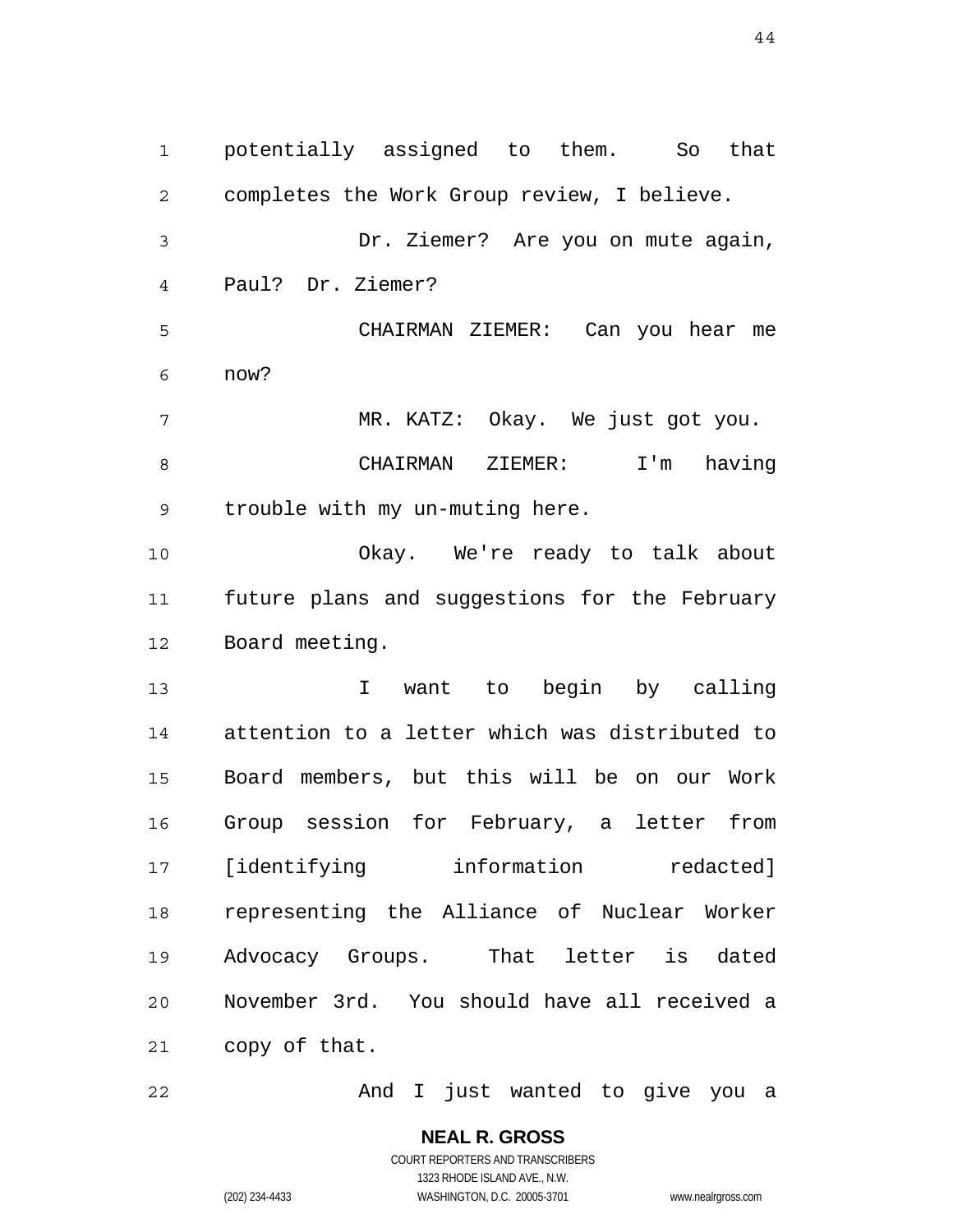1 2 3 4 5 heads-up on that. We are going to put that on the agenda. There's three issues that that group has asked us to at least address. And I would like the Board to at least discuss those issues.

6 7 8 9 10 11 12 One of them deals with the use of Surrogate Data and Coworker Data. Another issue deals with the information that SC&A receives from individual petitioners and concerns about the confidentiality of that information in terms of requirements that SC&A needs to share that with NIOSH.

13 14 15 16 17 18 19 And the third one deals with the - it's not an issue so much as it is an invitation for the Board to participate and do some face-to-face meetings, which that group is planning, which will involve Department of Labor, Department of Energy, and Department of Health and Human Services.

20 21 22 So I simply ask you now to familiarize yourself with the content of that letter. If you have trouble finding it, I'd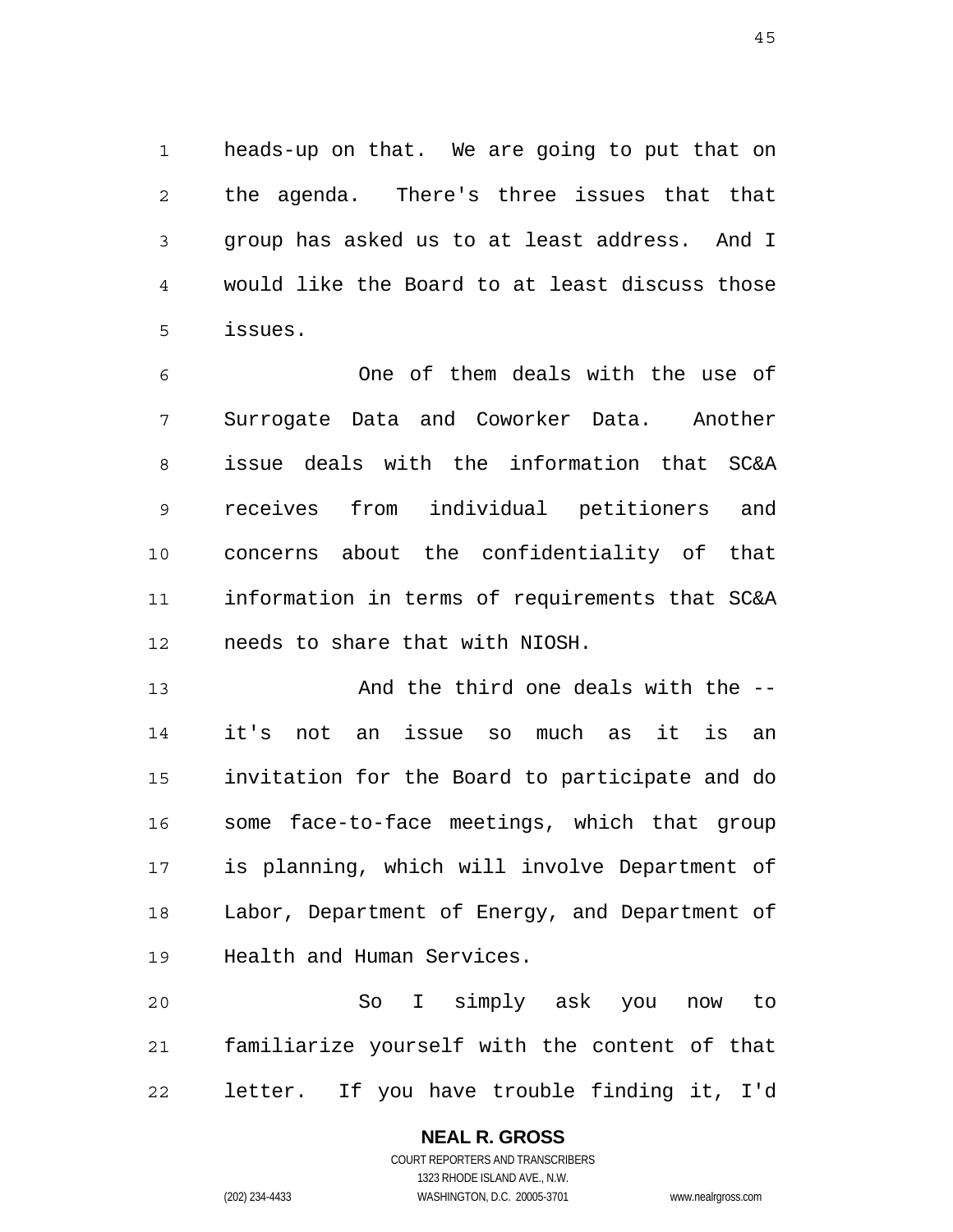1 2 3 4 5 be glad to -- Ted or I could resend it to you. But I'm looking at the email. It was distributed to all Board members in an email dated November 3rd from [identifying information redacted].

6 7 8 Are there other items that Board members wish to identify for future plans and agenda items?

9 10 11 MR. KATZ: Paul, before we go on to that, just let me check, did it go to the new members as well?

12 13 14 15 CHAIRMAN ZIEMER: Probably not because it was November 3rd. So we need to make -- yes, we need to get copies to the new members. Good point. Thank you.

16 17 18 19 MR. KATZ: I'll take care of that. CHAIRMAN ZIEMER: Yes, I'm looking at her distribution list, and I do not see the new members on it.

20 MR. KATZ: I'll take care of that.

21 CHAIRMAN ZIEMER: Thank you.

22 Other items?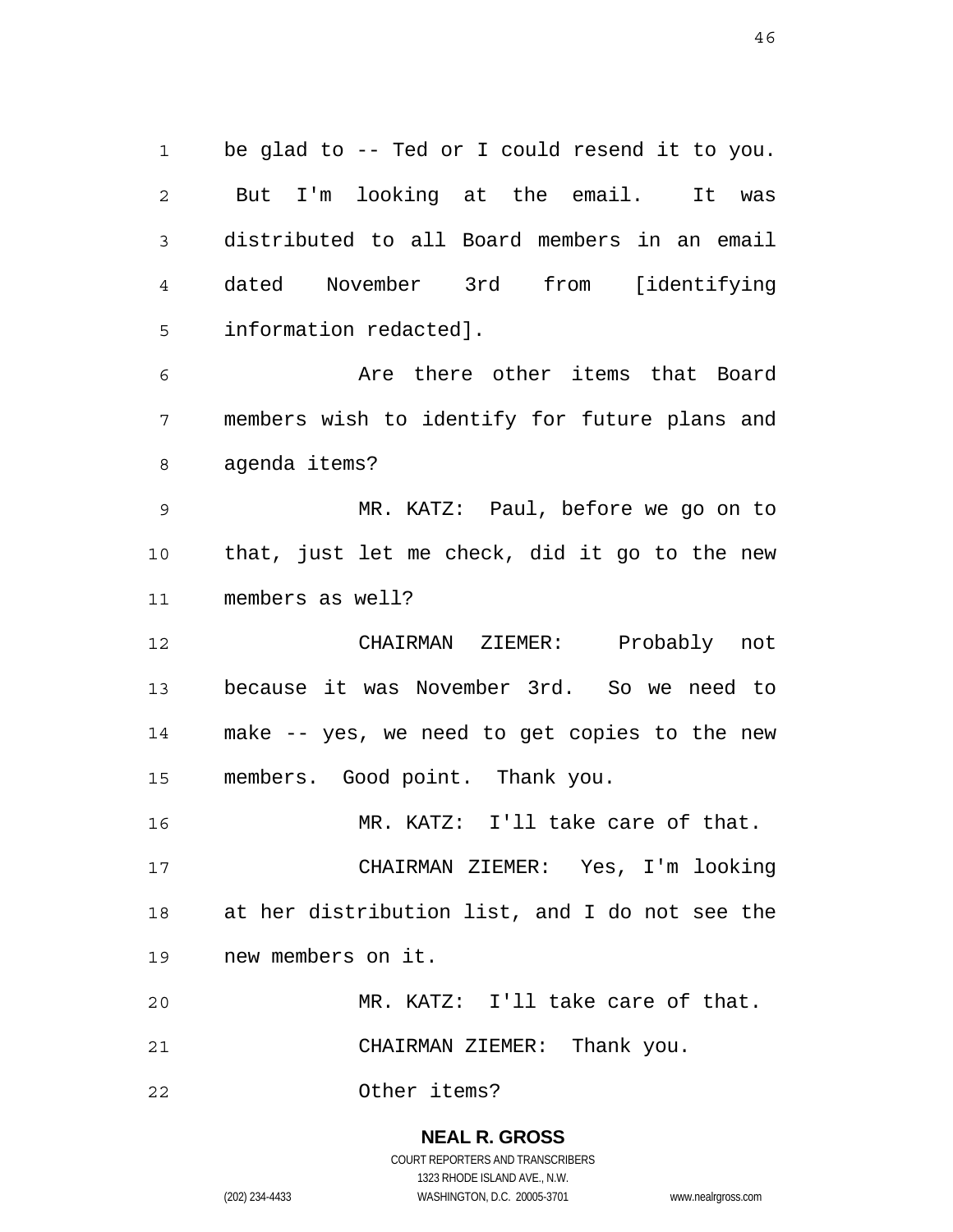1

(No response.)

2 3 4 5 6 CHAIRMAN ZIEMER: Okay. Ted, are there any issues in terms of the future scheduled meetings? MR. KATZ: Well, Paul, let me just run through just to be clear about things

7 coming up for February.

8 9 10 11 12 I mean one item may be -- Jim maybe addressed this when he gave his update, but on Surrogate Data, I'm assuming there will be a Board discussion in February on Surrogate. That's your expectation, correct?

13 CHAIRMAN ZIEMER: Yes.

14 15 16 17 18 19 20 MR. KATZ: Okay. Then I guess the other thing I would just say I've sort of scribbled -- compiled a list of all the SECs, not just the ones that LaVon mentioned but ones that are on the Board's plate and that may be wrapped up in time to have Board discussion.

21 22 And among those, I guess, Linde is a possibility, perhaps Fernald and Mound. I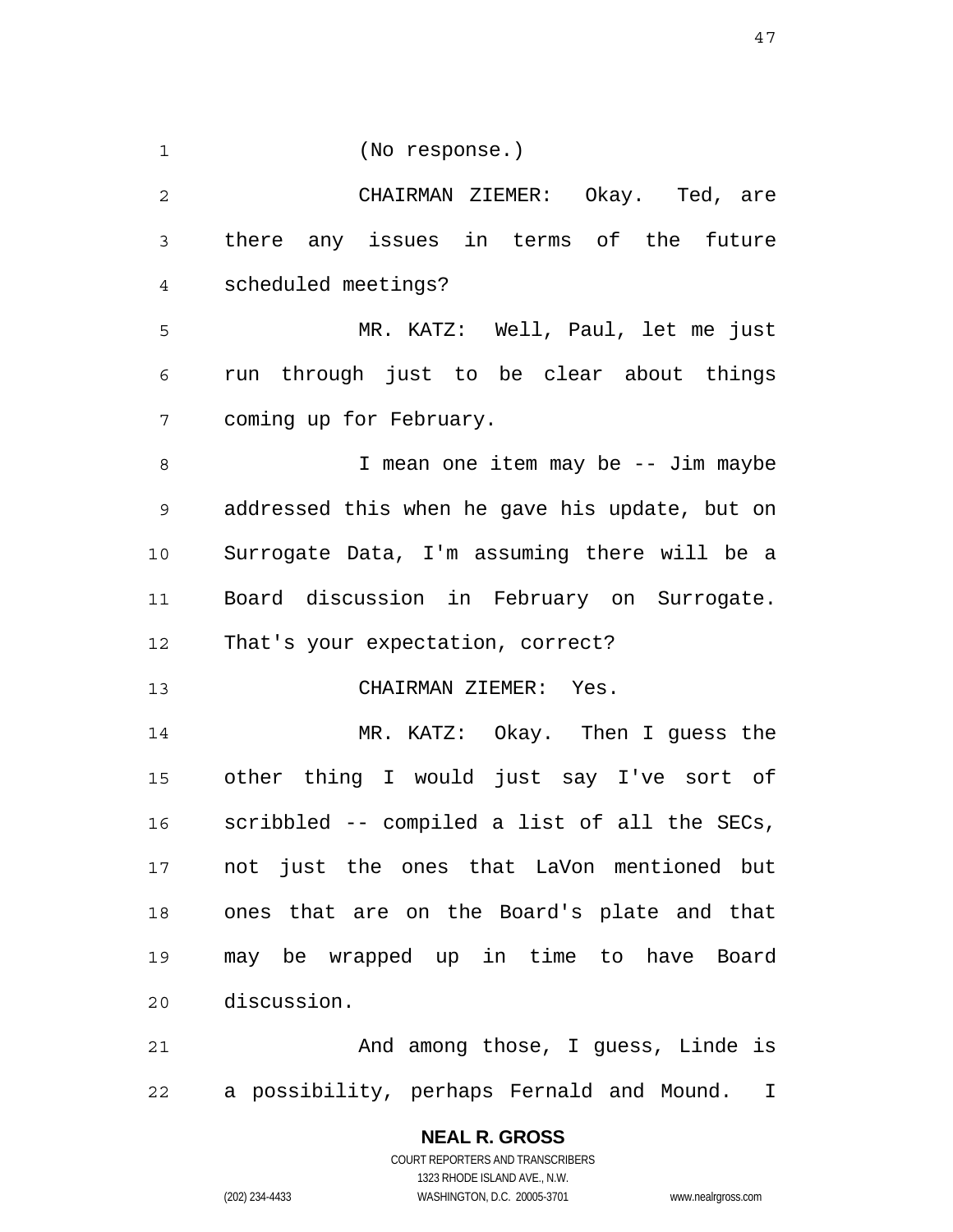1 2 3 think Fernald and Mound, I think, both group Chairs are trying to bring issues to a close there. NTS certainly.

4 5 6 7 8 9 10 So just doing the numbers here in terms of the numbers of SEC petitions and other issues to be addressed, we have a very full three days presently. If we were to complete and have Board consideration of GSI or Bliss & Laughlin or Electro Metallurgical or Dow, then we are really full to the brim.

11 12 13 14 15 16 17 18 19 And so I would just ask a question just to check at this point whether members - there are two ways to go with this. We can either jettison some agenda items that are typically but maybe not essential for this upcoming meeting. And I'm thinking the only really leeway is the science update that Dr. Neton gives and the SEC update that LaVon gives.

20 21 22 We may be  $-$  we may not have time for those. Or we may just have to run very long days for that.

> **NEAL R. GROSS** COURT REPORTERS AND TRANSCRIBERS 1323 RHODE ISLAND AVE., N.W. (202) 234-4433 WASHINGTON, D.C. 20005-3701 www.nealrgross.com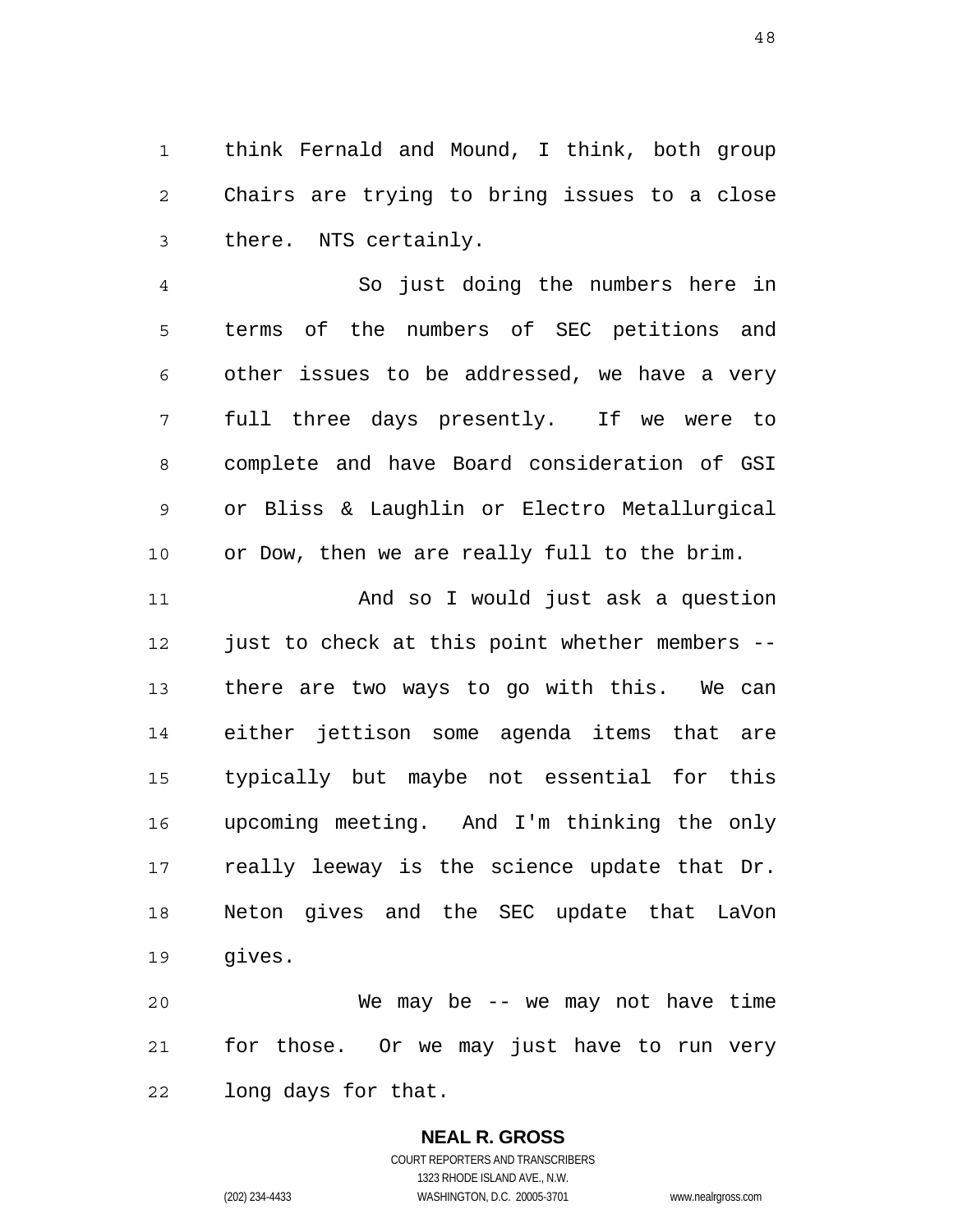1 2 3 4 5 6 The other alternative is to add another half day to the three days already. And I don't know whether Board members have the availability for that. And I haven't - we are checking into it, but I don't know whether the hotel can accommodate us.

7 8 9 10 But presently the meeting is Tuesday through Thursday. So that would mean adding either Monday or Friday to the agenda for the half.

11 12 13 14 15 16 17 CHAIRMAN ZIEMER: Well, we may need to wait and see what the agenda finally looks like for that. But let me comment that the last couple of meetings we haven't gone full days on the last day. We've tended to finish up near noon. And people have sort of flown out in mid to late afternoon.

18 19 20 21 22 But, you know, if we do need to go a full day, then we need to get a commitment at least from some people, depending on where -- and this is a California meeting -- so maybe get a commitment not to bail out early

### **NEAL R. GROSS**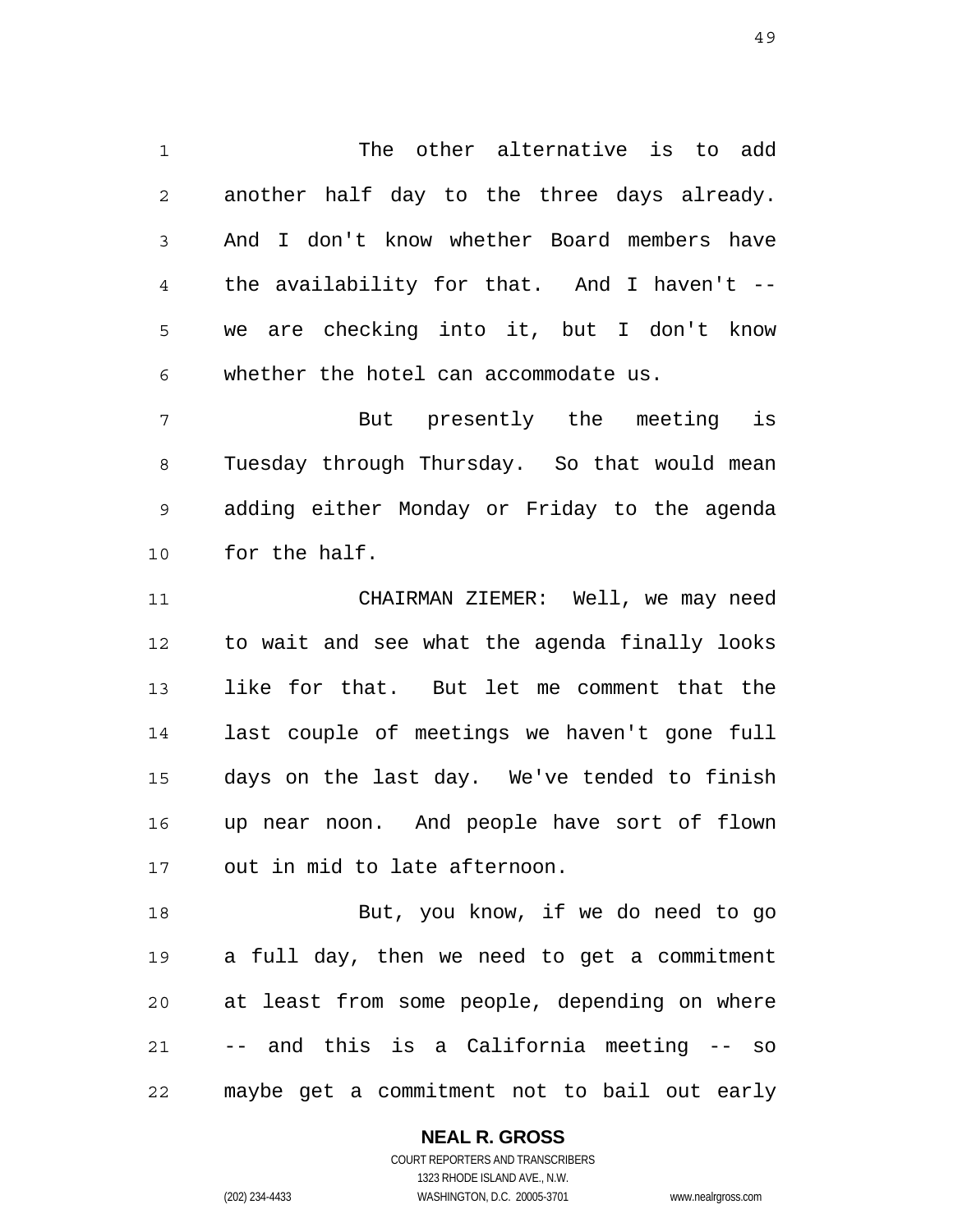1 if we have a very full agenda.

| 2              | MR. KATZ: Well, I mean I can                   |
|----------------|------------------------------------------------|
| $\mathfrak{Z}$ | assure you, again, just doing the math and the |
| 4              | number of SEC petitions, which is more than    |
| 5              | we've had ever before, we're going to need     |
| 6              | three full days.                               |
| 7              | CHAIRMAN ZIEMER: Right.                        |
| 8              | MR. KATZ: We need three full days.             |
| $\mathsf 9$    | CHAIRMAN ZIEMER: And if any of                 |
| 10             | these -- if we have, for example, Fernald or   |
| 11             | Mound or ones like that, which are much more   |
| 12             | complex sites, the discussion may be much      |
| 13             | longer than we would on some of the simpler    |
| 14             | petitions so that we would need to know early  |
| 15             | on from the Chairs of those Work Groups if it  |
| 16             | looks like they are going to be bringing       |
| 17             | anything specific to the group.                |
| 18             | And further, on sites like that,               |
| 19             | if, for example, if we're wrapping up Fernald, |
| 20             | then we're going to need to get some           |
| 21             | additional documentation to the new members    |
| 22             | for that meeting as well, similar to what      |

**NEAL R. GROSS**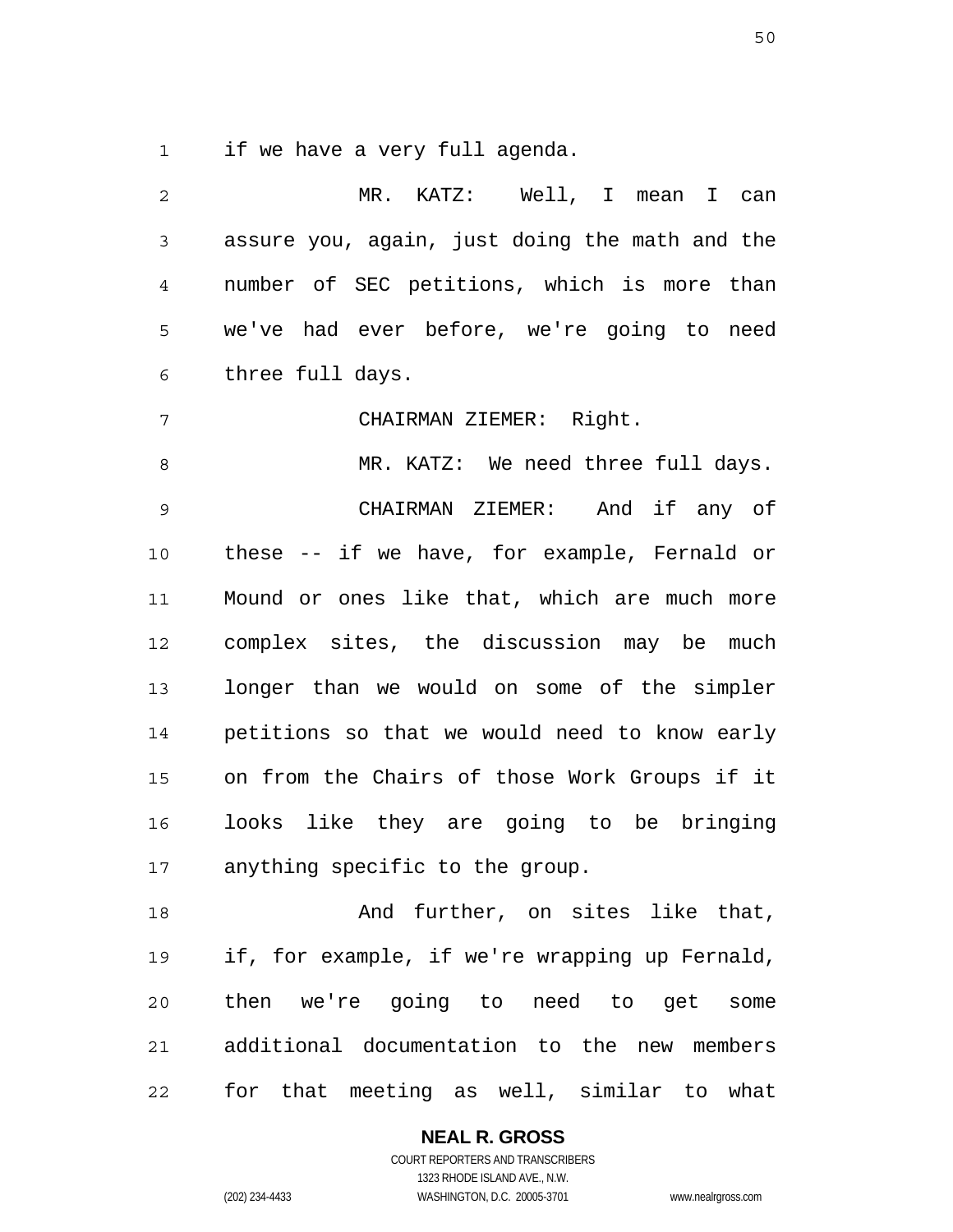1 2 3 4 5 6 7 8 9 10 11 12 13 14 15 16 17 18 19 20 21 we're doing on Blockson and Chapman Valve. But I'm not sure we're in a position to make a decision now, Ted, on a fourth day? MR. KATZ: Well, we're not. I just would like to poll the Board in terms of whether that Monday or Friday is even a possibility just so -- CHAIRMAN ZIEMER: Sure, sure. MR. KATZ: -- we can be safe rather than sorry here. CHAIRMAN ZIEMER: All right. Well, there's two things. One is availability. The other may be stamina. MR. KATZ: And that may be a problem, too. CHAIRMAN ZIEMER: All right. Go ahead, Ted, if you want to -- or let's have some comments. MEMBER MELIUS: This is Jim Melius. One is both a question and a suggestion. If

22 the science update was not provided for the

**NEAL R. GROSS**

COURT REPORTERS AND TRANSCRIBERS 1323 RHODE ISLAND AVE., N.W. (202) 234-4433 WASHINGTON, D.C. 20005-3701 www.nealrgross.com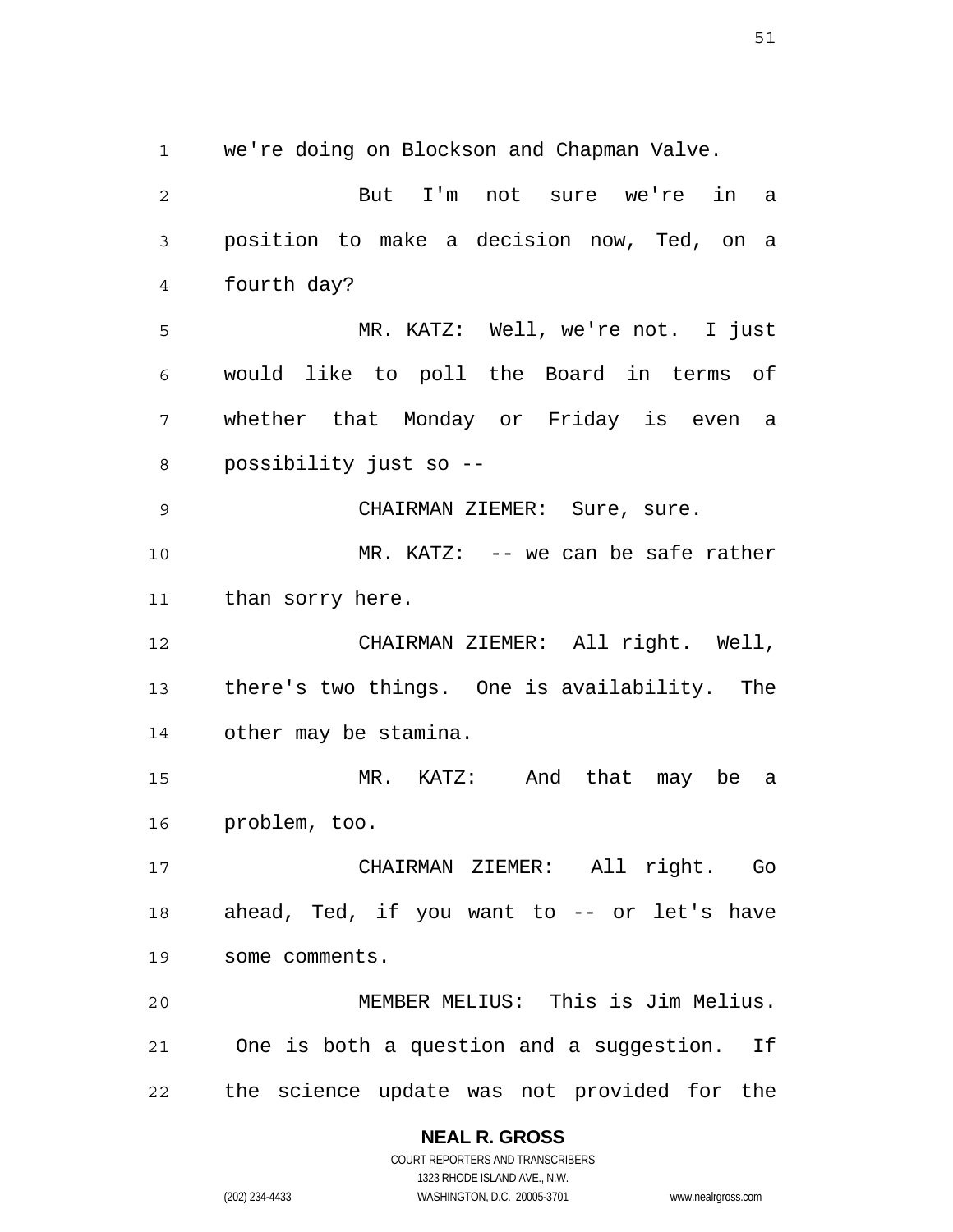1 2 3 4 5 new members during their orientation, then I think it might be helpful and, if possible, to be kept on the agenda because I think it is important in terms of understanding the program and as issues come up and so forth.

6 7 8 9 10 11 12 13 14 15 16 My second suggestion is I guess what I was pushing LaVon on a little bit is that we -- I think if the 83.14s, in particular, were, you know, provided to the Work Group, you know, and to the Board far enough ahead of time, I think we could be more efficient time-wise in terms of how we handle them. It's just very difficult when we get the reports a week or two before the meetings and, you know, we're trying to -- we always have lots of questions and so forth.

17 18 19 20 21 22 And so if the SEC Work Group can get them, you know, ahead of time of the meeting and the reports come out, you know, well enough ahead of time, at least a month ahead, it would give us some time to resolve questions and so forth. I mean that come up

> **NEAL R. GROSS** COURT REPORTERS AND TRANSCRIBERS

> > 1323 RHODE ISLAND AVE., N.W.

(202) 234-4433 WASHINGTON, D.C. 20005-3701 www.nealrgross.com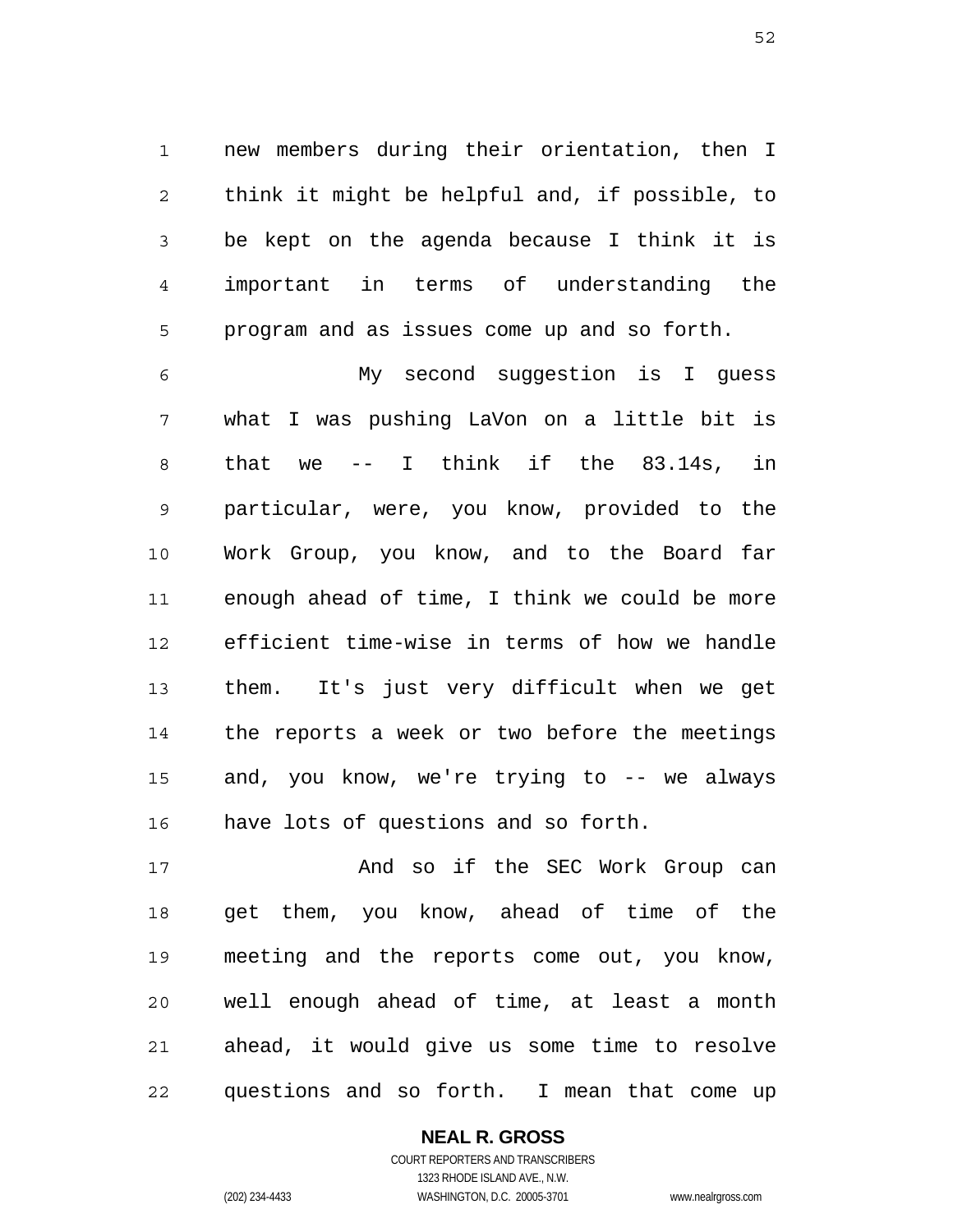1 2 3 or suggest the need for further, you know, data gathering or whatever as in the Rochester case.

4 5 6 7 8 9 So I mean those are thoughts. I know that, you know, given the holiday season and so forth, it's going to be -- and the timing now, it's going to be tough to sort of change schedules. And I think it is important that there be good internal review.

10 11 12 But that would certainly be helpful in terms of maybe making the agenda a little bit more efficient.

13 14 CHAIRMAN ZIEMER: Okay. Good point, Jim.

15 Any other comments?

16 (No response.)

17 18 19 20 21 22 MR. KATZ: Well, let me just - again, unless -- let me just poll the members to see if even Monday or Friday is even a possibility. So we're talking about either February 8th or February 12th -- February 8th, Monday, or February 12th, the Friday.

# **NEAL R. GROSS**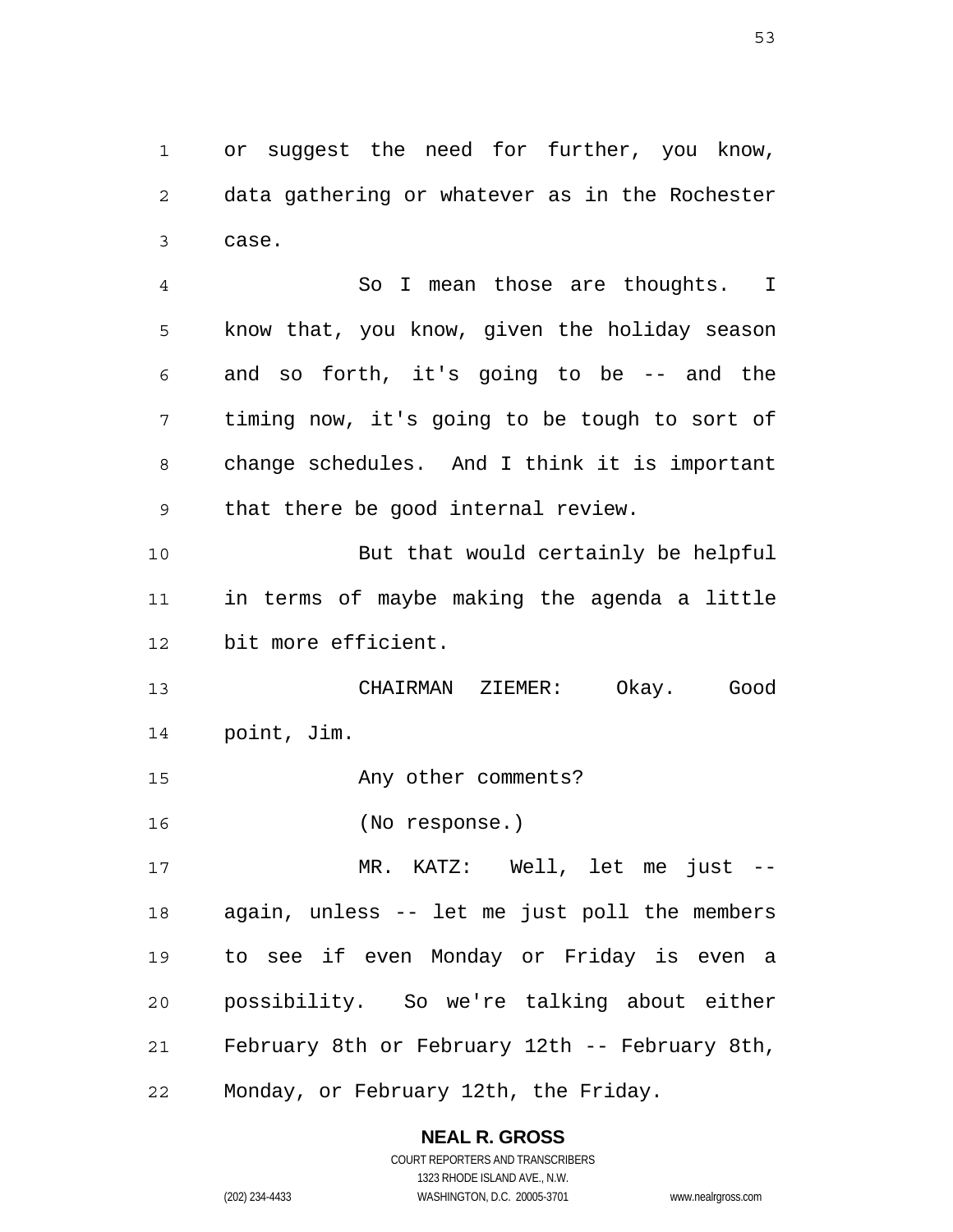1 2 Would you just speak up if either or both of those are out for you.

3 4 5 6 7 MEMBER MUNN: This is Wanda. The 8th would be much preferable for me if we're going to have to extend it. The 12th is a possibility, but I have heavy commitments on the 13th.

8 9 10 11 12 MEMBER MELIUS: This is Jim Melius. I'm in the same situation. The 12th would not be possible for me because of some other travel commitments, including tickets I've bought.

13 14 MEMBER SCHOFIELD: This is Phil. I'd prefer the 8th if we have an option.

15 16 17 MR. KATZ: Are there any Board members who could not make the 8th for a half day? That would be the afternoon of the 8th.

18 19 MEMBER LOCKEY: Jim Lockey. The 8th is fine with me.

20 21 MEMBER ANDERSON: As long as we don't have to travel on Sunday.

22 CHAIRMAN ZIEMER: Well, those near

# **NEAL R. GROSS**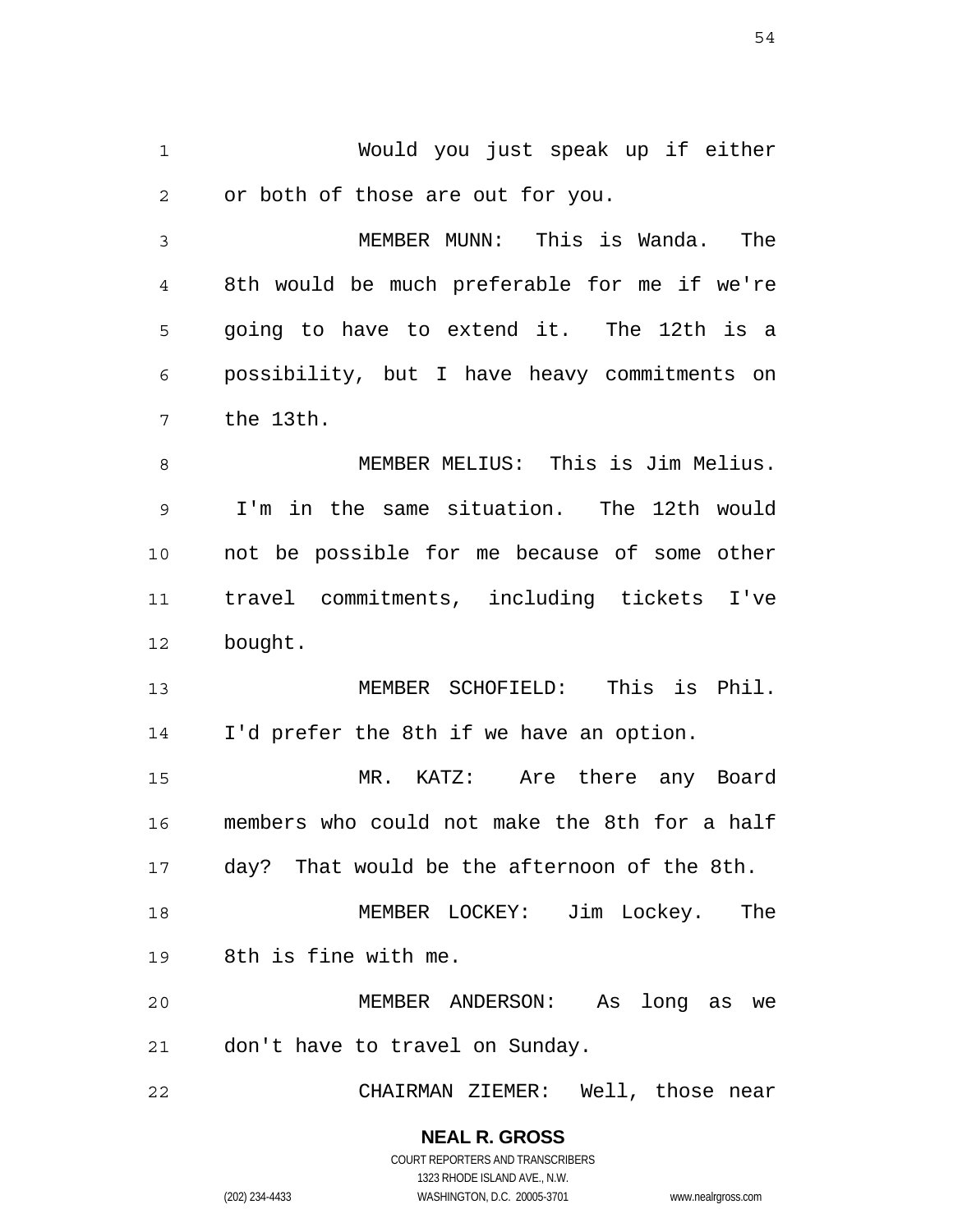1 2 3 4 5 6 7 8 9 10 11 12 13 14 15 16 17 18 19 20 21 22 the east will gain a few hours going west so that will help you. If you get an early morning flight, you can possibly make a noon meeting. I don't know. MEMBER ANDERSON: And it depends on what time -- if we go all day on Thursday, then we'll have to come back on Friday. CHAIRMAN ZIEMER: That's correct. MR. KATZ: That's true. MEMBER ANDERSON: Friday is a lost day for anybody going east. CHAIRMAN ZIEMER: Right. MR. KATZ: That's true. That's true. MEMBER ANDERSON: So whether you leave at eight in the morning or noon on Friday, you're going to -- CHAIRMAN ZIEMER: Friday is lost, yes. MEMBER ANDERSON: The whole day is gone. MEMBER MUNN: Well, if you are

> **NEAL R. GROSS** COURT REPORTERS AND TRANSCRIBERS 1323 RHODE ISLAND AVE., N.W.

(202) 234-4433 WASHINGTON, D.C. 20005-3701 www.nealrgross.com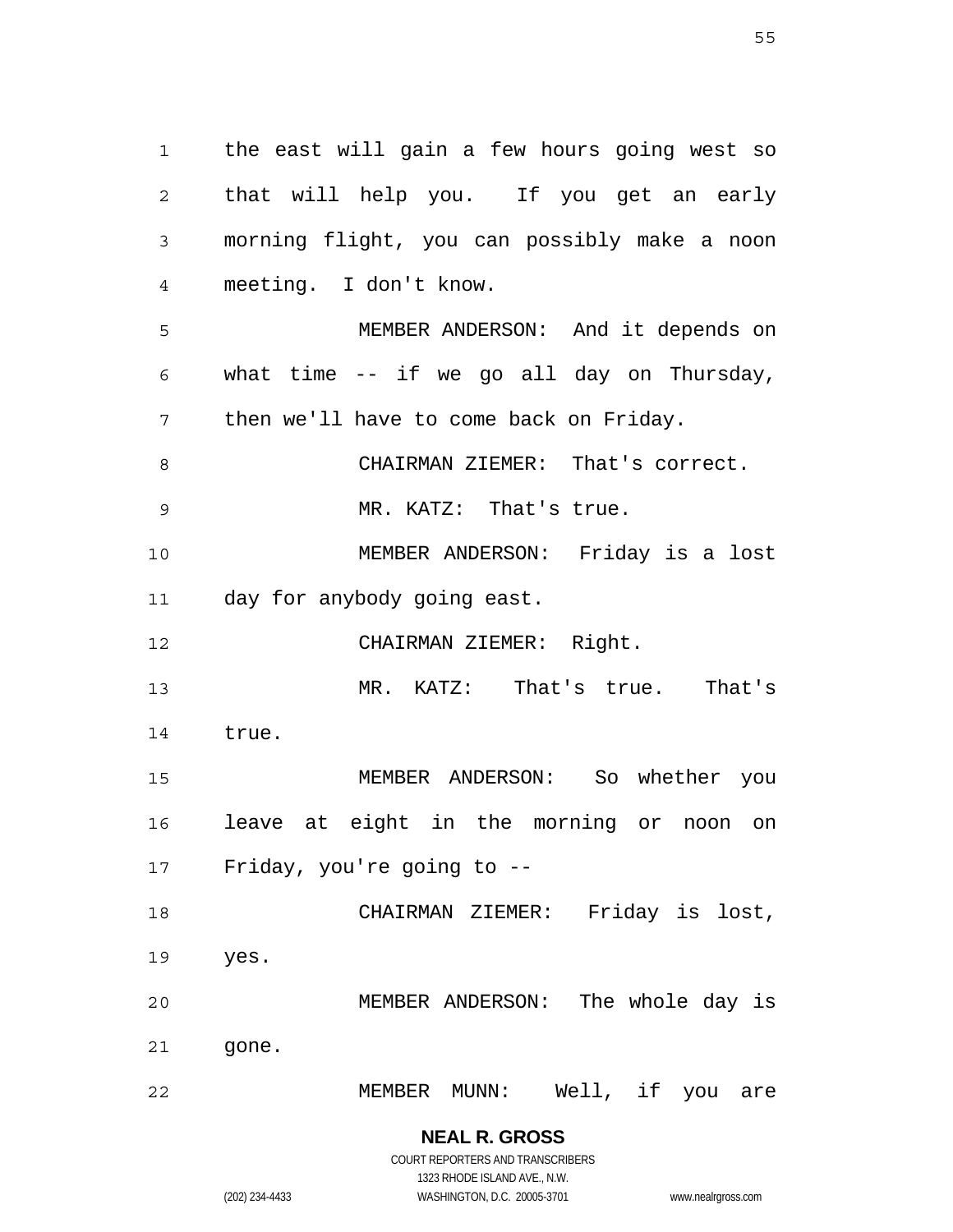2 3 4 5 6 7 8 9 10 11 12 13 coast you're on. MEMBER ANDERSON: So we'll have to see what people can get off on. MR. KATZ: Are there any members who can not make the afternoon -- probably 1:00 p.m. if we did it, on the 8th? (No response.) CHAIRMAN ZIEMER: It sounds like we're okay. MR. KATZ: Okay. It sounds like it is a possibility. I don't know if it is a possibility with the hotel in any event. But

going across country, it doesn't matter which

14

 $- -$ 

1

15 16 17 CHAIRMAN ZIEMER: Well, we'll keep that on the side if we need it. And plug it into the agenda. Okay?

18 19 20 21 MEMBER CLAWSON: Hey, Ted, this is Brad. Do we know which the hotel is? I'm just trying to figure out what airport would be  $--$ 

22 MR. KATZ: LAX.

> **NEAL R. GROSS** COURT REPORTERS AND TRANSCRIBERS

> > 1323 RHODE ISLAND AVE., N.W.

(202) 234-4433 WASHINGTON, D.C. 20005-3701 www.nealrgross.com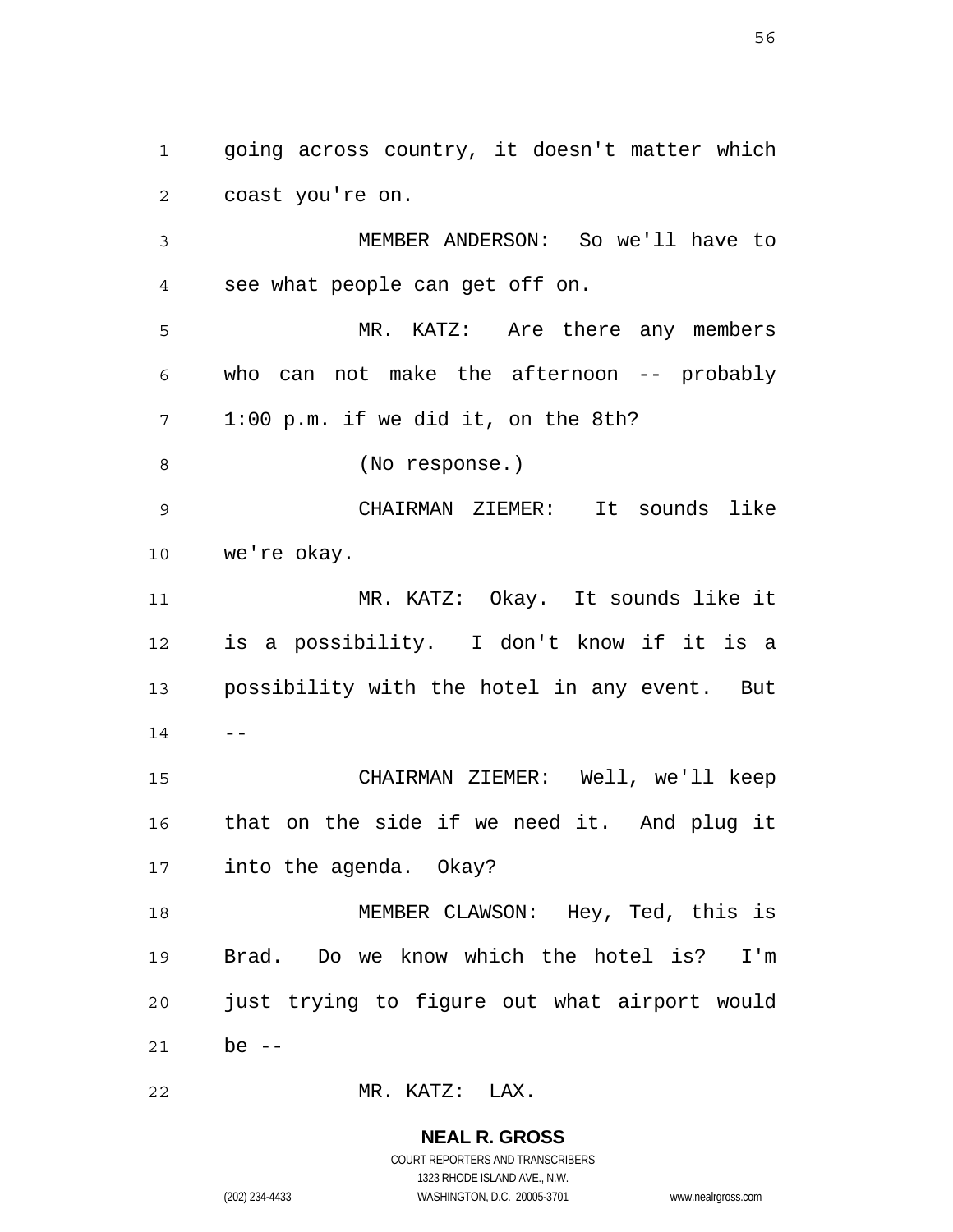1 2 3 4 5 6 7 8 9 10 11 12 13 14 15 16 17 18 19 20 21 22 MEMBER CLAWSON: LAX? MR. KATZ: LAX. It's very close to the airport. MEMBER CLAWSON: Okay. What is the hotel? MR. KATZ: I don't know the hotel name. But it's near the airport. CHAIRMAN ZIEMER: It's in Manhattan Beach so that limits the area pretty closely. MR. KATZ: So let me just check my understanding with Fernald, Mound -- Josie, you were aiming to finish Mound Work Group work, were you not? Or am I -- MEMBER BEACH: That is correct. I'm still waiting for two pretty important documents that we haven't seen yet. So we're shooting for that, but I won't know until our January meeting if we're going to meet that goal or not. So -- MR. KATZ: And, Brad -- MEMBER BEACH: -- that's the best I can do for now.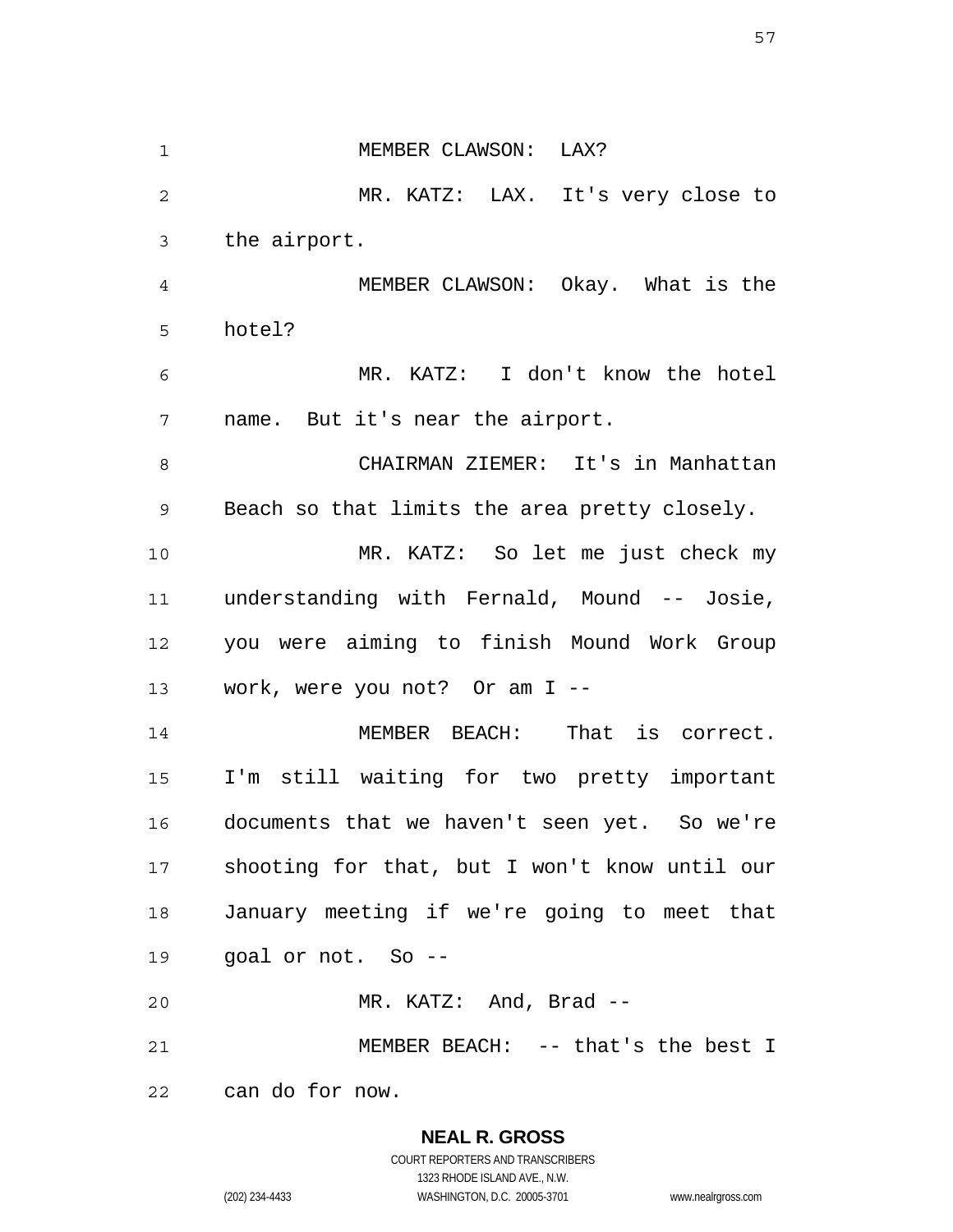| 1              | MR. KATZ: Thanks, Josie.                       |
|----------------|------------------------------------------------|
| $\overline{2}$ | And, Brad, can I check the same                |
| 3              | issue with Fernald? Are you not trying to      |
| 4              | close up the issues for Fernald?               |
| 5              | MEMBER CLAWSON: Yes, we are.                   |
| 6              | We've got four or five outstanding issues that |
| 7              | we need to come to closure on. But I don't     |
| 8              | even meet until January 29th. So, you know,    |
| 9              | if possible, you know, we've got a lot of the  |
| 10             | issues all taken care of and stuff. There are  |
| 11             | just a few outstanding ones that we need to    |
| 12             | have taken care of.                            |
| 13             | MR. KATZ: Okay. Okay. I'm going                |
| 14             | to $--$ I think the schedule as if those $--$  |
| 15             | That will<br>CHAIRMAN ZIEMER:<br>be            |
| 16             | difficult for February 9th.                    |
| 17             | Okay. Ted, do you have what you                |
| 18             | need then?                                     |
| 19             | MR. KATZ: I do, thank you.                     |
| 20             | CHAIRMAN ZIEMER: Okay. Do we have              |
| 21             | any other items that need to be discussed?     |
| 22             | (No response.)                                 |

# **NEAL R. GROSS**

COURT REPORTERS AND TRANSCRIBERS 1323 RHODE ISLAND AVE., N.W. (202) 234-4433 WASHINGTON, D.C. 20005-3701 www.nealrgross.com